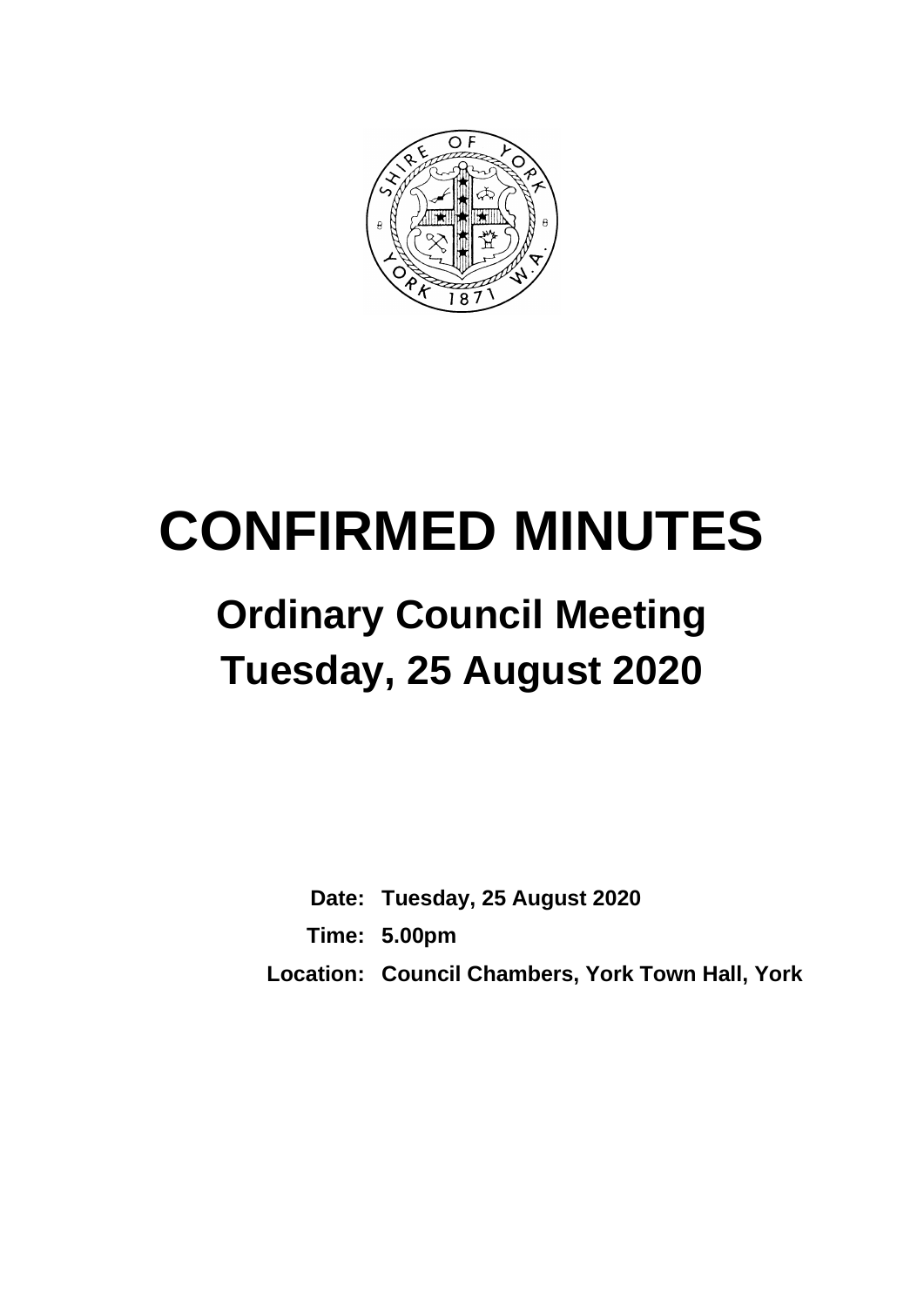# **Order Of Business**

| 1            |             |  |                                                                                    |  |  |
|--------------|-------------|--|------------------------------------------------------------------------------------|--|--|
|              | 1.1         |  |                                                                                    |  |  |
|              | 1.2         |  |                                                                                    |  |  |
|              | 1.3         |  |                                                                                    |  |  |
|              | 1.4         |  |                                                                                    |  |  |
|              | 1.5         |  |                                                                                    |  |  |
|              | 1.6         |  |                                                                                    |  |  |
|              | 1.7         |  |                                                                                    |  |  |
| $\mathbf{2}$ |             |  |                                                                                    |  |  |
|              | 2.1         |  |                                                                                    |  |  |
|              | 2.2         |  |                                                                                    |  |  |
|              | 2.3         |  |                                                                                    |  |  |
|              | 2.4         |  |                                                                                    |  |  |
|              | 2.5         |  |                                                                                    |  |  |
| 3            |             |  |                                                                                    |  |  |
|              | 3.1         |  |                                                                                    |  |  |
|              | 3.2         |  |                                                                                    |  |  |
| 4            |             |  |                                                                                    |  |  |
|              | 4.1         |  |                                                                                    |  |  |
|              | 4.2         |  |                                                                                    |  |  |
| 5            |             |  |                                                                                    |  |  |
| 6            |             |  |                                                                                    |  |  |
|              | 6.1         |  |                                                                                    |  |  |
|              | 6.2         |  |                                                                                    |  |  |
|              | 6.3         |  |                                                                                    |  |  |
|              | 6.4         |  |                                                                                    |  |  |
| 7            |             |  |                                                                                    |  |  |
| 8            |             |  |                                                                                    |  |  |
|              | 8.1         |  |                                                                                    |  |  |
| 9            |             |  |                                                                                    |  |  |
|              | SY119-08/20 |  | Development Application: Oversized & Overheight Outbuilding at Lot 283             |  |  |
|              |             |  | SY120-08/20 State Planning Policy 7.3: Residential Design Codes - Volume 1 Interim |  |  |
|              |             |  | SY121-08/20 Proposed Amalgamation of Lots 6, 7, 8 & 9 (13) Maxwell Street, York 19 |  |  |
|              | SY122-08/20 |  | Major Strategic Review 2020 - Adoption of Corporate Business Plan 22               |  |  |
|              |             |  | SY123-08/20 Review of Policy - G2.9 Community Engagement and Consultation 26       |  |  |
|              | SY124-08/20 |  | Changes to Plaque on granite monument, Wongborel/Mt Brown 29                       |  |  |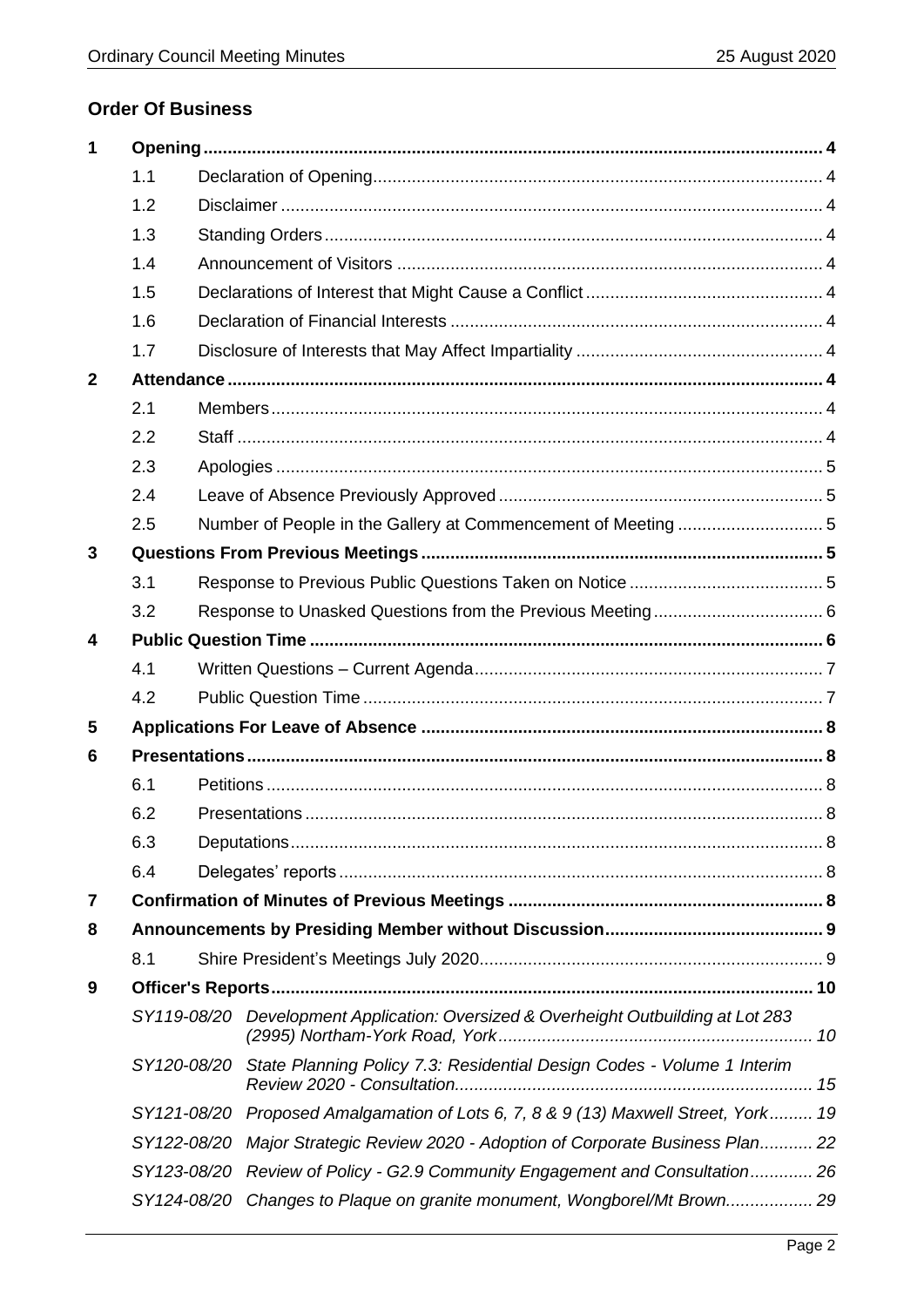|    |             | SY125-08/20 Voting Delegates - 2020 Annual General Meeting of WALGA  32                                                  |  |
|----|-------------|--------------------------------------------------------------------------------------------------------------------------|--|
|    | SY126-08/20 | Training Undertaken by Elected Members in the Financial Year 1 July                                                      |  |
|    |             |                                                                                                                          |  |
|    |             |                                                                                                                          |  |
|    |             |                                                                                                                          |  |
|    |             |                                                                                                                          |  |
|    |             |                                                                                                                          |  |
|    |             |                                                                                                                          |  |
| 10 |             |                                                                                                                          |  |
| 11 |             |                                                                                                                          |  |
| 12 |             | Business of an Urgent Nature Introduced by Decision of the Meeting 60                                                    |  |
|    |             |                                                                                                                          |  |
|    |             | Note: adjustment made to Appendix 3 of this item as per the resolution<br>following the August Ordinary Council Meeting. |  |
| 13 |             |                                                                                                                          |  |
|    | 13.1        |                                                                                                                          |  |
|    | 13.2        |                                                                                                                          |  |
| 14 |             |                                                                                                                          |  |
|    |             |                                                                                                                          |  |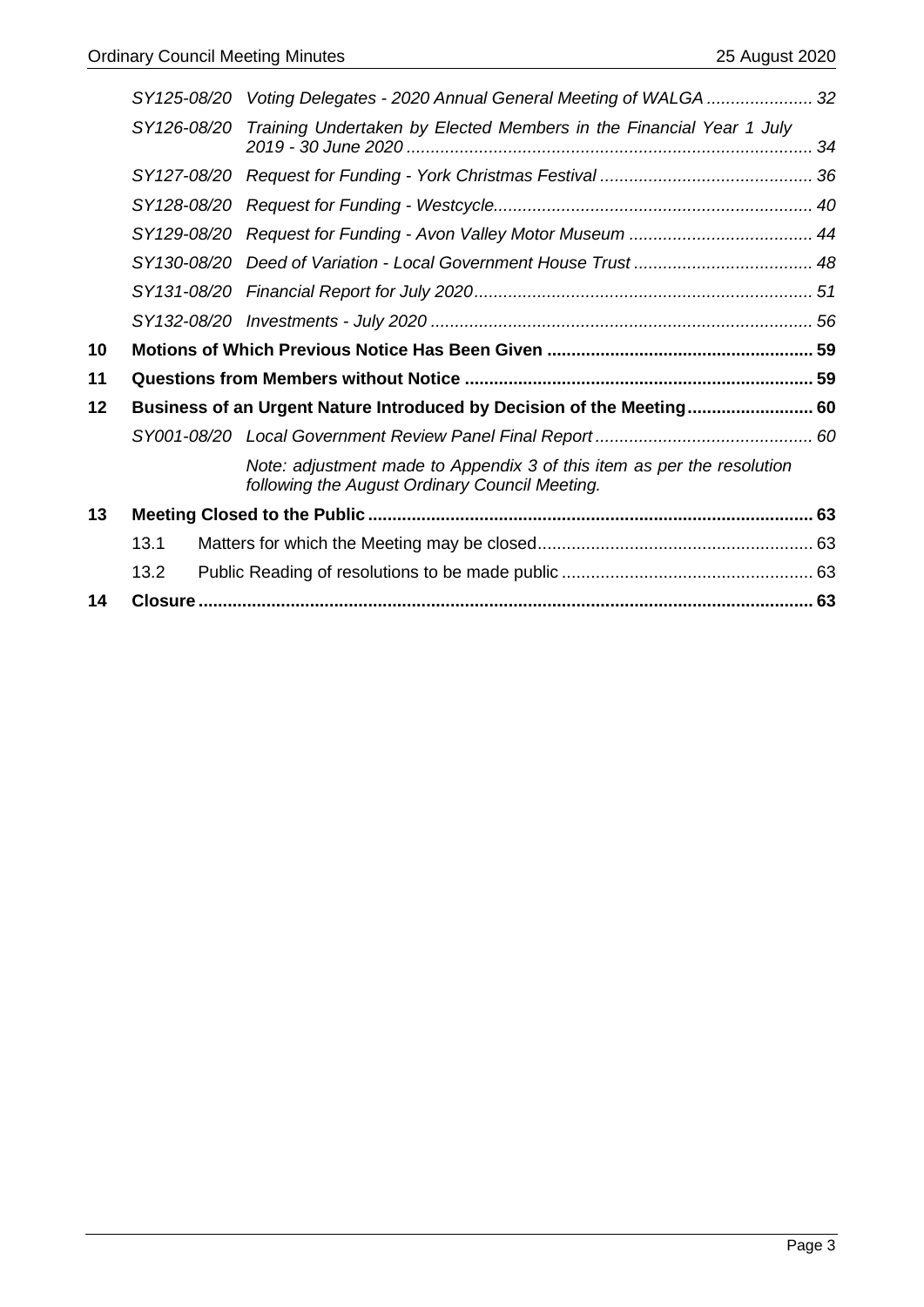#### **MINUTES OF SHIRE OF YORK ORDINARY COUNCIL MEETING HELD AT THE COUNCIL CHAMBERS, YORK TOWN HALL, YORK ON TUESDAY, 25 AUGUST 2020 AT 5.00PM**

The York Shire Council acknowledges the traditional owners of the land on which this meeting is held.

# <span id="page-3-0"></span>**1 OPENING**

<span id="page-3-1"></span>1.1 Declaration of Opening

*Cr Denese Smythe, Shire President, declared the meeting open at 5.00pm*.

<span id="page-3-2"></span>1.2 Disclaimer

The Shire President advised the following:

*"I wish to draw attention to the Disclaimer Notice contained within the agenda document and advise members of the public that any decisions made at the meeting today, can be revoked, pursuant to the Local Government Act 1995.*

*Therefore members of the public should not rely on any decisions until formal notification in writing by Council has been received. Any plans or documents in agendas and minutes may be subject to copyright. The express permission of the copyright owner must be obtained before copying any copyright material."*

<span id="page-3-3"></span>1.3 Standing Orders

*Nil*

<span id="page-3-4"></span>1.4 Announcement of Visitors

*Nil*

<span id="page-3-5"></span>1.5 Declarations of Interest that Might Cause a Conflict

*Nil*

<span id="page-3-6"></span>1.6 Declaration of Financial Interests

*Nil*

<span id="page-3-7"></span>1.7 Disclosure of Interests that May Affect Impartiality

*Cr Kevin Trent – SY129-08/20 Request for Funding – Avon Valley Motor Museum* 

# <span id="page-3-8"></span>**2 ATTENDANCE**

<span id="page-3-9"></span>2.1 Members

*Cr Denese Smythe, Shire President; Cr Denis Warnick, Deputy Shire President; Cr Ashley Garratt; Cr Pam Heaton; Cr Stephen Muhleisen; Cr Kevin Trent*

<span id="page-3-10"></span>2.2 Staff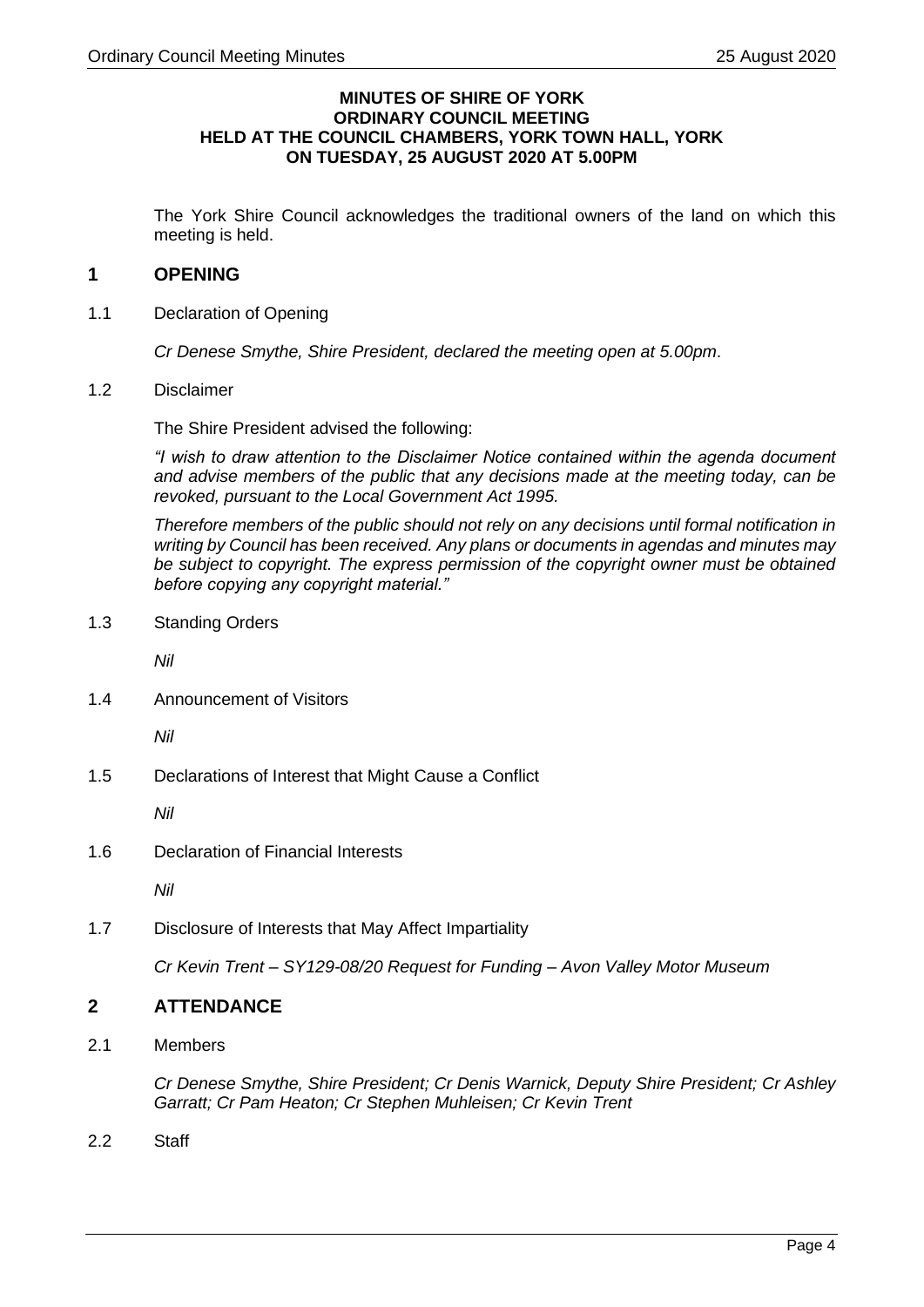*Chris Linnell, Chief Executive Officer; Darren Wallace, Executive Manager, Infrastructure & Development Services; Jo Bryant, Acting Manager Community; Tabitha Bateman, Finance Manager; Helen D'Arcy-Walker, Council & Executive Support Officer*

<span id="page-4-0"></span>2.3 Apologies

*Nil*

<span id="page-4-1"></span>2.4 Leave of Absence Previously Approved

*Nil*

<span id="page-4-2"></span>2.5 Number of People in the Gallery at Commencement of Meeting

*There was one person in the Gallery at the commencement of the meeting.*

#### <span id="page-4-3"></span>**3 QUESTIONS FROM PREVIOUS MEETINGS**

<span id="page-4-4"></span>3.1 Response to Previous Public Questions Taken on Notice

**Michael Gill B Eng. Civil Hons MIE Aust CP Eng. NER 860131 Avon Civil Engineering**

**Question 1:** My question is to the Shire President

I refer to the 25<sup>th</sup> June 2020 Auditor General's Report 26 2019-20 - Western Australian Public Sector Audit Committees – Better Practice Guide

The report states: "Maintaining a strong ethical organisational culture is important in promoting excellence and efficiency in public service delivery, as well as minimising the risk of fraud and corruption. Failures in governance and integrity are all too common across sectors and jurisdictions, and recent inquiries into the finance sector have highlighted the important role that audit committees play in challenging management and holding them accountable. Poorly governed entities often have common characteristics, including a lack of an accountability culture that can be evident in such areas as long overdue internal and external audit recommendations. By ensuring that management promptly address weaknesses identified in internal and external audits, and by rigorously overseeing internal audit, risk management and compliance functions, audit committees can help to establish the right tone and culture within entities."

"Audit committees will need a level of evidence for assertions made by management, particularly around implementation of audit and review recommendations. They should be prepared to request from management all documentary information that the committee reasonably requires to satisfy themselves that key risks have been appropriately managed. The rigour and openness around evidencing management actions provides the audit committee insight into organisational culture and the commitment to accountability and transparency."

I refer to the Minutes of the June 2020 Finance Risk and Audit Committee Meeting, which lasted for 9 minutes, and note that there appeared to be no discussion regarding the matters relevant to the Audit Committee raised in public question time at the May 2020 OCM.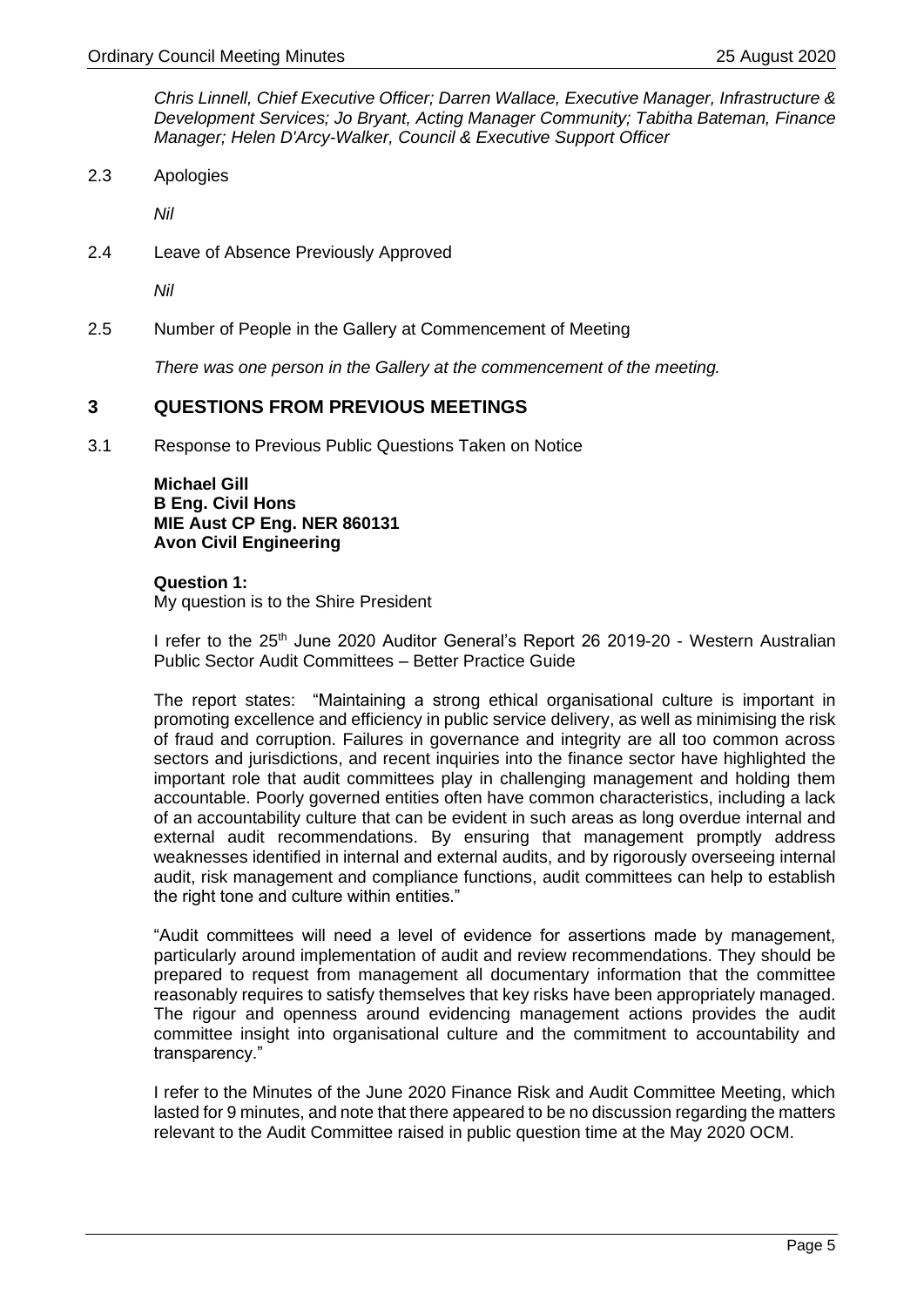I refer specifically to the admission by the SOY Senior Executive that they had not acted upon the December 2018 Audit Committee Meeting recommendation to seek legal advice regarding a large road construction project.

This recommendation was endorsed by Council Resolution 161218, point 7. with an absolute majority at the December 2018 OCM. Resolution 161218 directed the CEO to obtain legal advice.

My question is, does the Audit Committee have a Recommendation Register and does it regularly review the progress of recommendations, and does Council have a Resolution Register that is regularly reviewed?

#### **Response provided by the Chief Executive Officer:**

Yes. Following the Audit Regulation 17 Review conducted in 2017, and in response to recommendations made by the auditors, a Risk Working Group was established. Consisting of employees from across the organisation, the group participated in risk management training with LGIS and a Risk Management Framework and Register was developed. A report was presented to the Audit Committee in December 2017 and subsequently to Council where it was proposed by officers that a Risk Management update is presented on a six-monthly basis. The next review will be presented to the Audit and Risk Committee in September 2020.

The Council is currently setting up a Resolution Register that is within InfoCouncil, the programme that is used to generate the Agenda and Minutes, and will be available very shortly.

#### **Question 2:**

My question is to the Shire President

I refer to the Auditor General's Report 26 and quote: "State and local government entities in Western Australia are required to establish an audit committee that is independent from management influence, a fundamental element of effective audit committees. If they are not independent, objectivity may be compromised, making it difficult for them to perform their oversight roles."

Is our Audit committee independent from management influence and does it contain members who are independent of both Council and Management?

#### **Response provided by the Chief Executive Officer:**

Part 7 of the Local Government Act 1995 deals with the Audit of Local Governments, with 7.1A dealing with the establishment of an Audit Committee. The role of management is to prepare reports for consideration by the Audit Committee as well as supporting the Office of the Auditor General during Audit processes. At this time the Shire of York Audit Committee is made up of all Council members with no independent members. The Shire of York is aware of the Office of the Auditor General's Report 26 and will discuss the findings with Council with the possibility of incorporating changes to the Audit Committee structure before December 2020.

<span id="page-5-0"></span>3.2 Response to Unasked Questions from the Previous Meeting

*Nil*

#### <span id="page-5-1"></span>**4 PUBLIC QUESTION TIME**

Public Question Time is conducted in accordance with the Act and Regulations. In addition to this the Shire's Council Meetings Local Law 2016 states –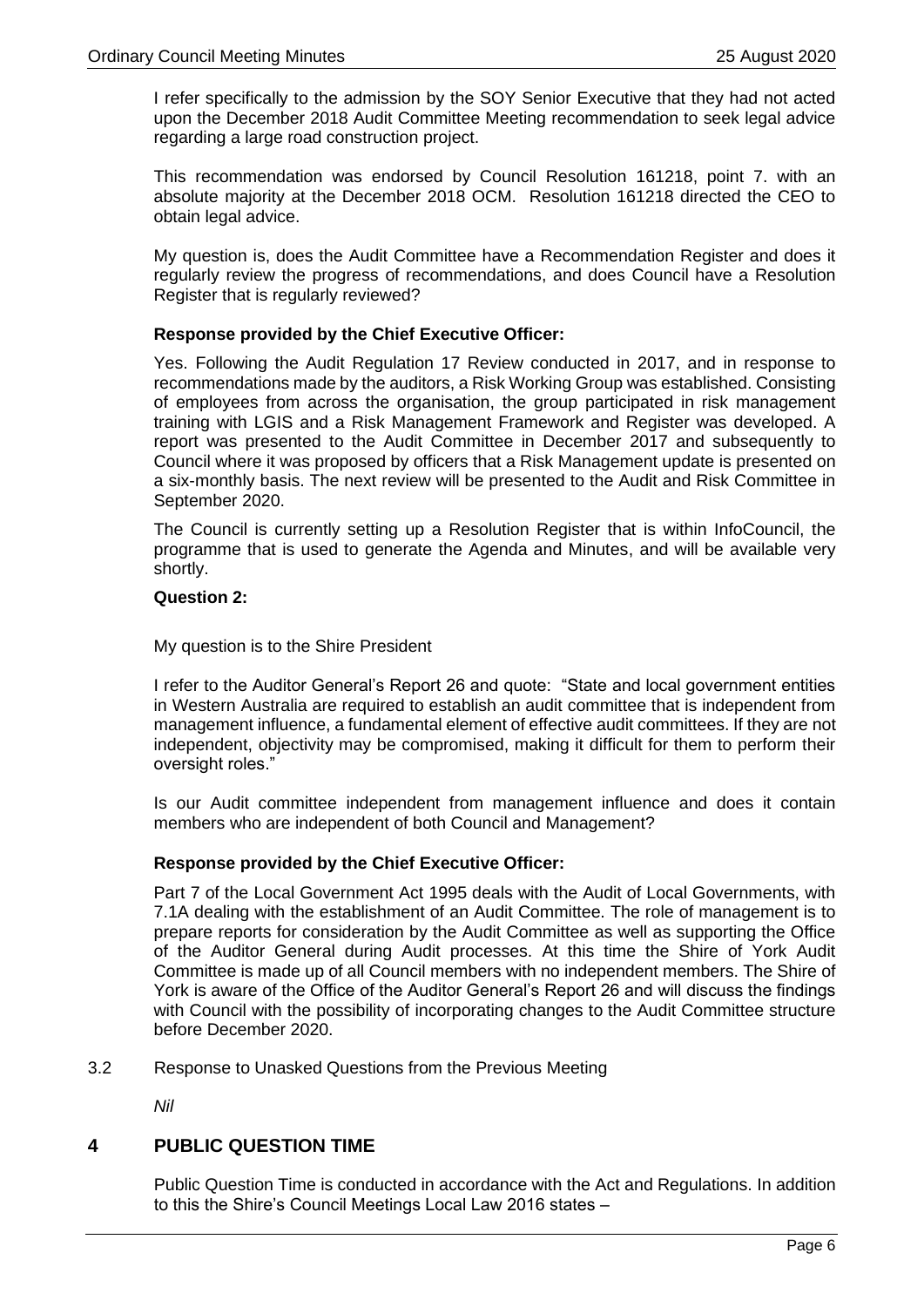#### **6.7 Other procedures for question time for the public**

- (1) A member of the public who wishes to ask a question during question time must identify themselves and register with a Council Officer immediately prior to the meeting.
- (2) A question may be taken on notice by the Council for later response.
- (3) When a question is taken on notice the CEO is to ensure that—
	- (a) a response is given to the member of the public in writing; and
	- (b) a summary of the response is included in the agenda of the next meeting of the Council.
- (4) Where a question relating to a matter in which a relevant person has an interest is directed to the relevant person, the relevant person is to—
	- (a) declare that he or she has an interest in the matter; and
	- (b) allow another person to respond to the question.
- (5) Each member of the public with a question is entitled to ask up to 2 questions before other members of the public will be invited to ask their questions.
- (6) Where a member of the public provides written questions then the Presiding Member may elect for the questions to be responded to as normal business correspondence.
- (7) The Presiding Member may decide that a public question shall not be responded to where—
	- (a) the same or similar question was asked at a previous meeting, a response was provided and the member of the public is directed to the minutes of the meeting at which the response was provided;
	- (b) the member of the public uses public question time to make a statement, provided that the Presiding Member has taken all reasonable steps to assist the member of the public to phrase the statement as a question; or
	- (c) the member of the public asks a question that is offensive or defamatory in nature, provided that the Presiding Member has taken all reasonable steps to assist the member of the public to phrase the question in a manner that is not offensive or defamatory.
- (8) A member of the public shall have 2 minutes to submit a question.
- (9) The Council, by resolution, may agree to extend public question time.
- (10) Where any questions remain unasked at the end of public question time they may be submitted to the CEO who will reply in writing and include the questions and answers in the agenda for the next ordinary Council meeting.
- (11) Where an answer to a question is given at a meeting, a summary of the question and the answer is to be included in the minutes.

Public Question Time Commenced at: 5.02pm.

<span id="page-6-0"></span>4.1 Written Questions – Current Agenda

Nil

<span id="page-6-1"></span>4.2 Public Question Time

Nil

As there were no further questions – Public Question Time concluded at: (5.03pm).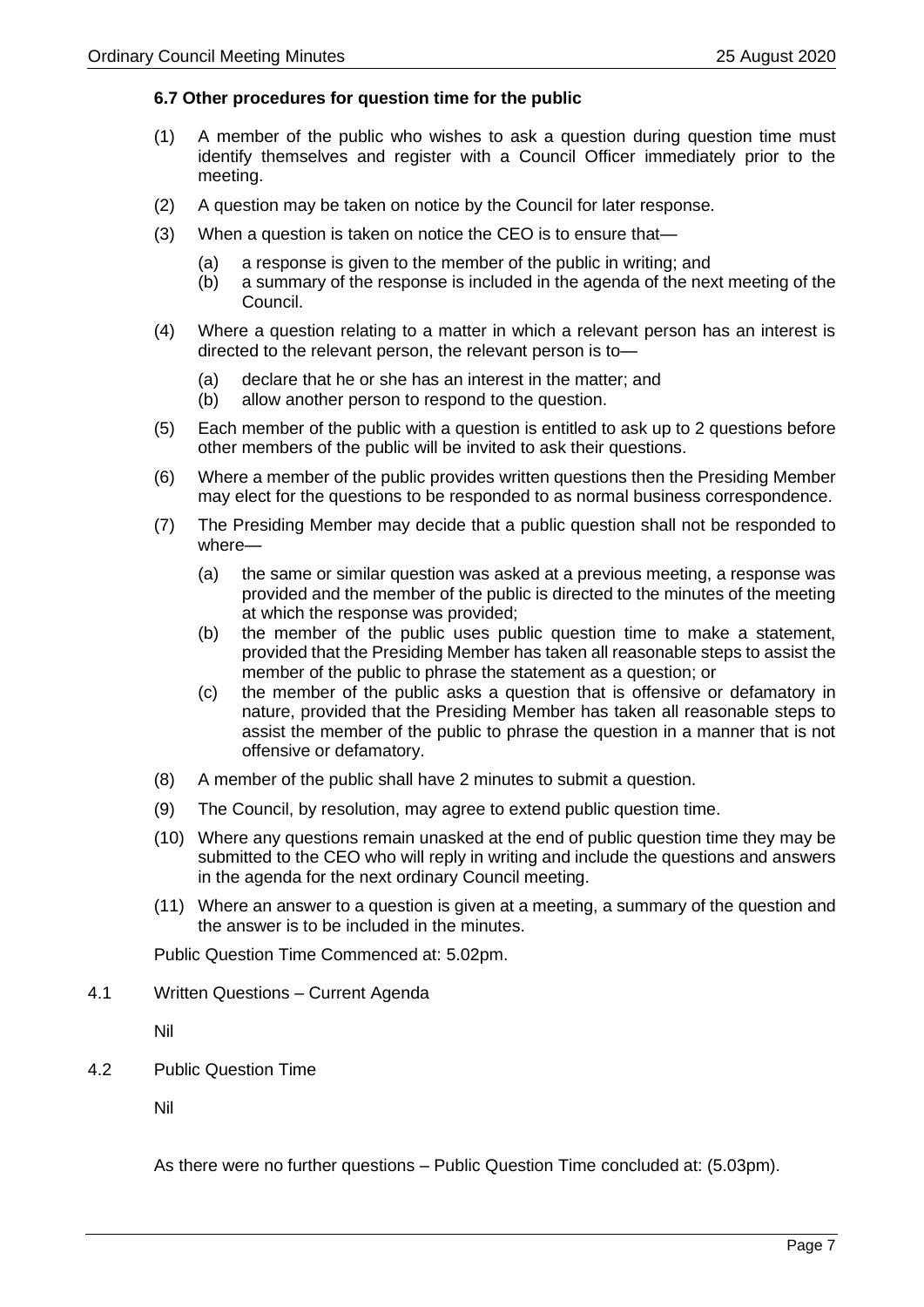# <span id="page-7-0"></span>**5 APPLICATIONS FOR LEAVE OF ABSENCE**

*Nil*

# <span id="page-7-1"></span>**6 PRESENTATIONS**

<span id="page-7-2"></span>6.1 Petitions

*Nil*

<span id="page-7-3"></span>6.2 Presentations

*Nil*

<span id="page-7-4"></span>6.3 Deputations

*Nil*

<span id="page-7-5"></span>6.4 Delegates' reports

*Nil*

# <span id="page-7-6"></span>**7 CONFIRMATION OF MINUTES OF PREVIOUS MEETINGS**

Ordinary Council Meeting - 28 July 2020

Note – Item SY113-07/20 Appendix 2 – Rebranding – Community Feedback – was updated following the 28 July 2020 Ordinary Council Meeting as individuals who responded to the call for feedback and submitted a preference on the concepts were given the option to have their name made public against their comments, or to opt out of having their name made public. In addition, a group submission was recognised as a single submission only from the source submitter**.**

Special Council Meeting - 4 August 2020

#### **Confirmation**

That the minutes of the Ordinary Council Meeting held on 28 July 2020 with the above note and the Special Council Meeting held on 4 August 2020 be confirmed as a correct record of proceedings.

#### **RESOLUTION 020820**

#### **Moved: Cr Kevin Trent Seconded: Cr Pam Heaton**

**That the minutes of the Ordinary Council Meeting held on 28 July 2020 and the Special Council Meeting held on 4 August 2020 be confirmed as a correct record of proceedings.**

*CARRIED: 6/0*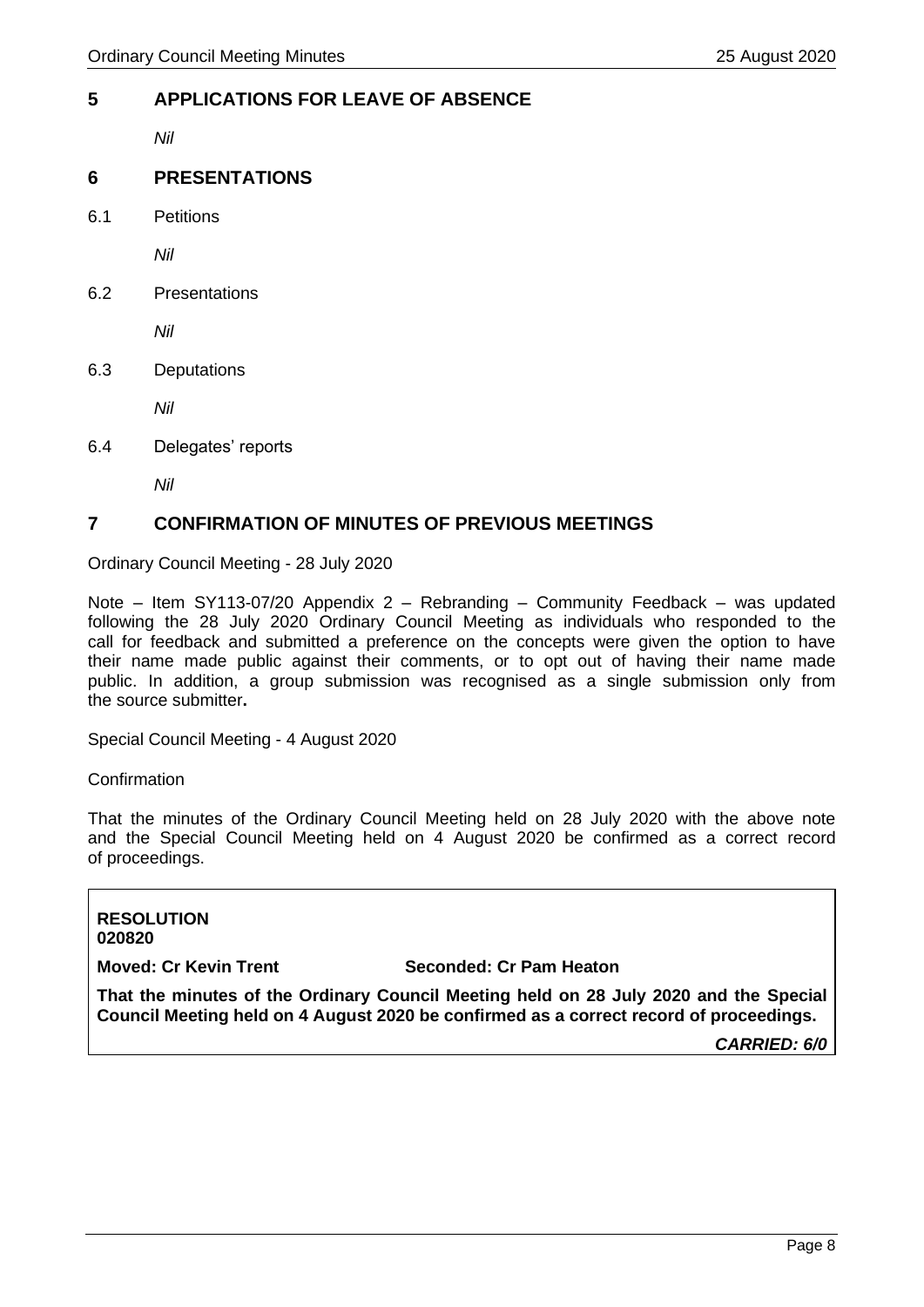# <span id="page-8-0"></span>**ANNOUNCEMENTS BY PRESIDING MEMBER WITHOUT DISCUSSION**

# <span id="page-8-1"></span>**8.1 SHIRE PRESIDENTS MEETINGS JULY 2020**

| <b>Day</b>     | <b>Meeting Description</b>                    | <b>Venue</b>                         |
|----------------|-----------------------------------------------|--------------------------------------|
| 5              | Planting in Avon Park                         | Community                            |
| 6              | CEO Meeting                                   | <b>CEO Office</b>                    |
| $\overline{7}$ | <b>Concept Forum</b>                          | Chambers                             |
| 10             | <b>AROC Presidents</b>                        | eMeeting                             |
| 13             | <b>CEO</b> Meeting                            | <b>CEO Office</b>                    |
| 14             | <b>Bypass Site Visit</b>                      | Meeting                              |
| 14             | <b>Special Council Meeting</b>                | Chambers                             |
| 16             | <b>CEO</b> Meeting                            | <b>CEO Office</b>                    |
| 17             | Hon Kim Beazley AC Governor of WA             | Showcase York                        |
| 20             | <b>CEO</b> Meeting                            | <b>CEO Office</b>                    |
| 21             | Agenda Briefing                               | Chambers                             |
| 23             | Wheatbelt Business Sundowner<br>with<br>Hon I | Northam                              |
|                | Alannah MacTeirnan MLC                        |                                      |
| 24             | Forget Me Not Café                            | <b>Visit</b>                         |
| 24             | Webinar Hon Mark Coulton MP                   | Webinar                              |
| 27             | <b>CEO</b> Meeting                            | <b>CEO Office</b>                    |
| 28             | <b>Ordinary Council Meeting</b>               | Chambers                             |
| 29             | CEO & Ratepayer Meeting                       | <b>CEO Office</b>                    |
| 29             | LotteryWest                                   | Webinar                              |
| 30             | <b>Facilitating Council Business</b>          | Webinar                              |
| 30             | Tree Planting in Avon Park                    | Community                            |
| 31             | <b>Valuer General</b>                         | Webinar                              |
| 31             | Australian Citizenship Ceremony               | <b>Upstairs Gallery in Town Hall</b> |
| 31             | <b>AROC Meeting</b>                           | eMeeting                             |
| 31             | <b>Whitegum Farm Visit</b>                    | On-Site                              |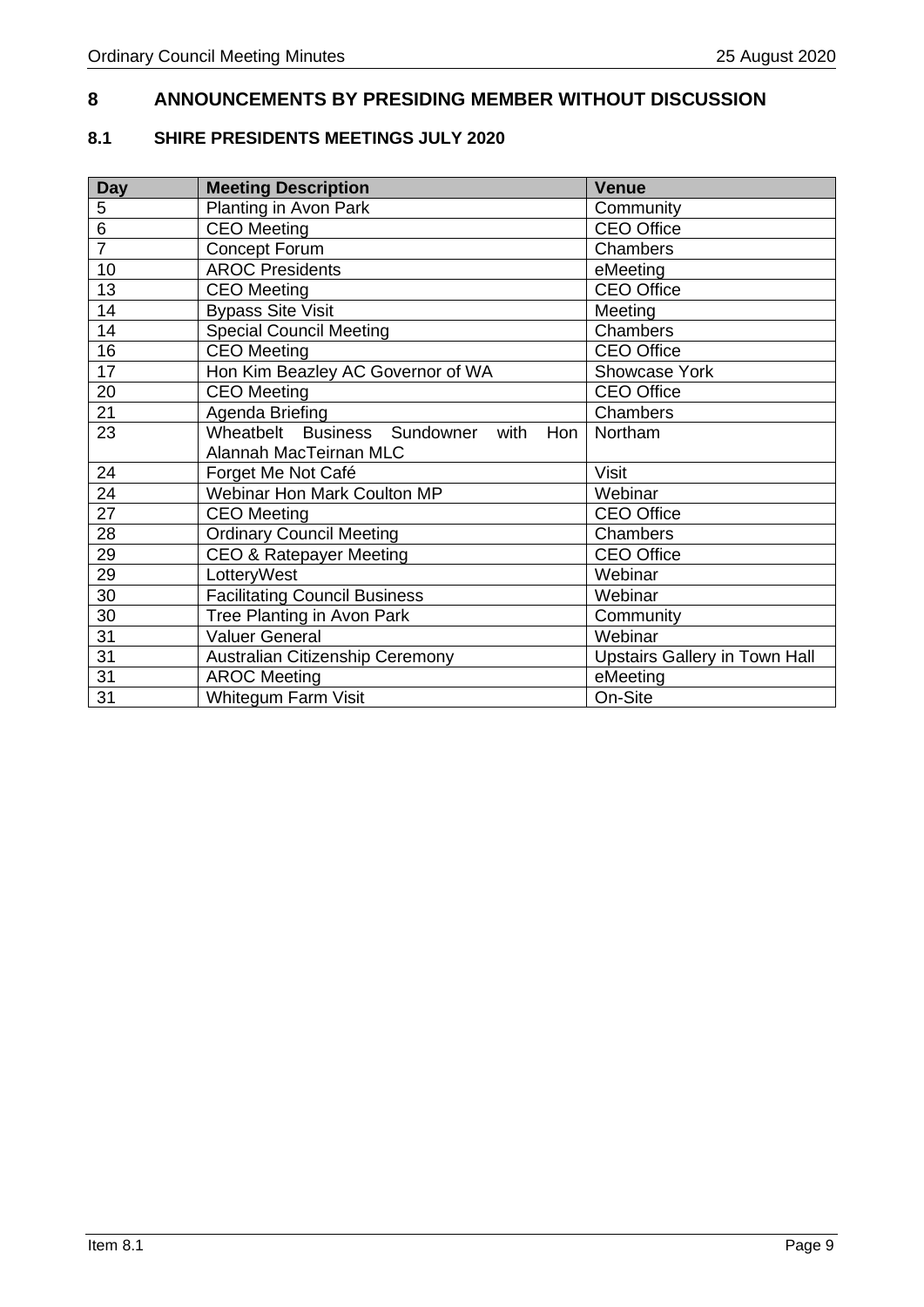#### <span id="page-9-0"></span>**9 OFFICER'S REPORTS**

#### <span id="page-9-1"></span>**SY119-08/20 DEVELOPMENT APPLICATION: OVERSIZED & OVERHEIGHT OUTBUILDING AT LOT 283 (2995) NORTHAM-YORK ROAD, YORK**

| <b>File Number:</b>                         | NO1.11510                                                                                         |  |  |
|---------------------------------------------|---------------------------------------------------------------------------------------------------|--|--|
| Author:                                     | <b>Carly Rundle, Senior Planner</b>                                                               |  |  |
| Authoriser:                                 | Darren Wallace, Executive Manager, Infrastructure & Development<br><b>Services</b>                |  |  |
| <b>Previously before</b><br><b>Council:</b> | <b>Not Applicable</b>                                                                             |  |  |
| <b>Appendices:</b>                          | <b>Location and Site Plan</b><br>1.<br>2.<br><b>Site Photos</b><br>3.<br><b>Development Plans</b> |  |  |

#### **NATURE OF COUNCIL'S ROLE IN THE MATTER**

Quasi-judicial.

#### **PURPOSE OF REPORT**

For Council to make a determination on a development application for an oversized outbuilding (cumulative) at Lot 283 (Hse 2995) Northam-York Road, York.

#### **BACKGROUND**

Lot 283 (Hse 2995) Northam Road, York is 2.4ha in area and contains an existing single house and detached garage of 6m by 6m (36m<sup>2</sup>). The property is zoned Residential with a density of R2.5 and is on the Shire's Heritage List as a Category 1B, with the existing dwelling identified as having significance. The land slopes from the east downwards to Northam-York Road.

A Location and Site Plan and Site Photos is provided in Appendix 1 and Appendix 2 respectively**.**

A development application has was received which proposed to construct an outbuilding of 262m<sup>2</sup>, with wall heights of 3m and 3.5m and a ridge height of 4.7m from finished floor level and was proposed to be cut into natural ground level by a maximum of 500mm. A sea container was proposed to be located inside the lean to and the building was setback 30m from the southern lot boundary. The plans were referred to neighbours for comments. No submissions were received.

Following discussions with officers, an amended development application was submitted which reduced the area of the outbuilding, involved cutting further into natural ground level, and relocated the outbuilding 5m south to reduce impact on the views of the adjoining landowners dwelling to the south and from Northam-York Road.

The amended development application proposes to construct an outbuilding immediately to the east of existing buildings which will:

- be 20m by 9m (180m<sup>2</sup>), with a 4m by 10m lean to  $(40m^2)$ . The cumulative area of the outbuilding proposed is 220m<sup>2</sup>.
- have a 3.5m and 3m wall height, and 4.7m ridge height from finished floor level. On the north and eastern elevations, the shed will be cut into natural ground level at 1m at the highest point to create a level pad, with no change in ground levels at the south western corner. The leftover dirt will then be spread to the south and north of the shed, at a height of less than 200-300mm.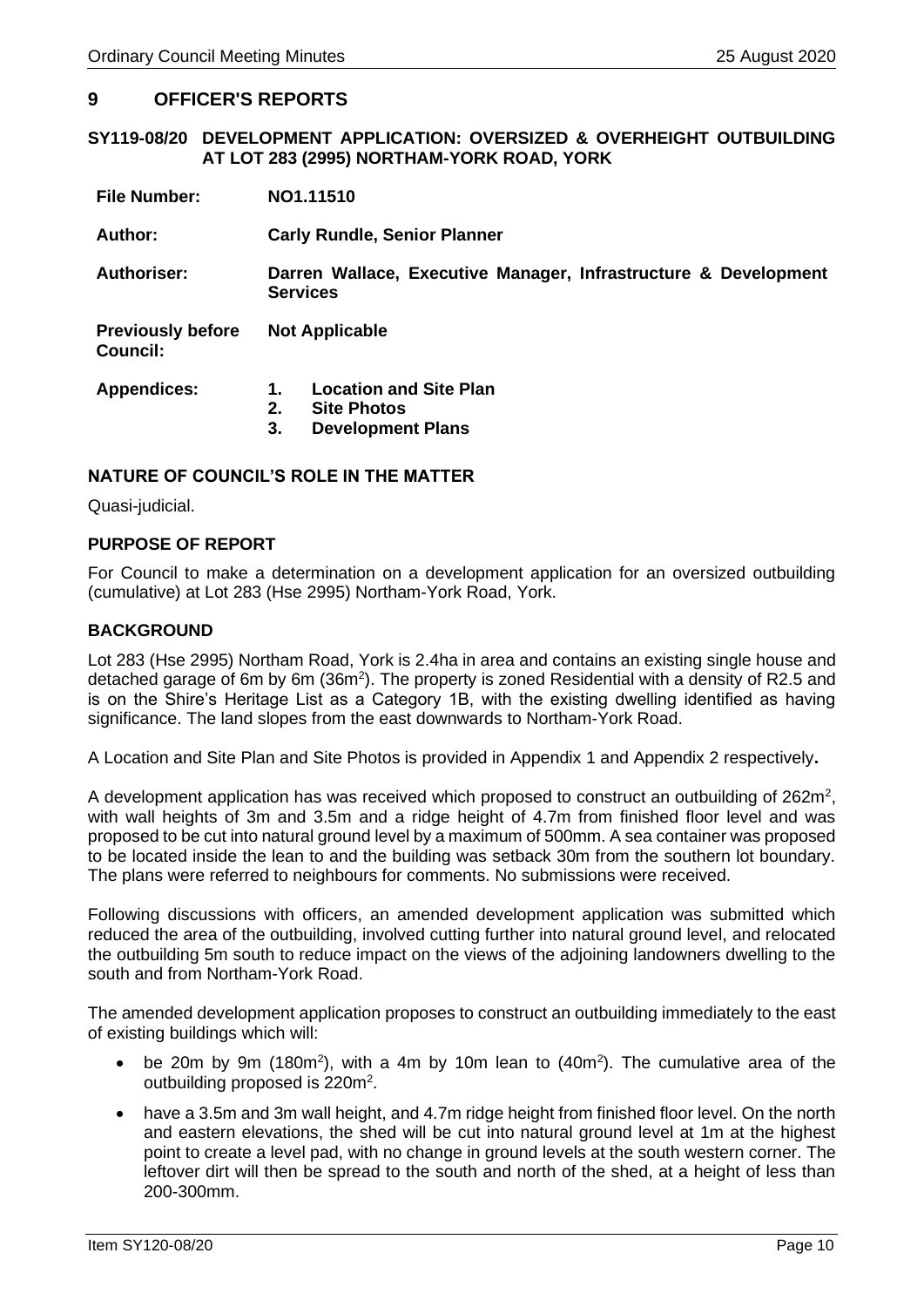- be constructed of colorbond in woodland grey colour.
- be setback a minimum of 25m to the southern lot boundary and 22m east of the existing garage.
- used to store vehicles for their own personal use/hobby. The owner has provided that the height of the shed is to accommodate a 5<sup>th</sup> wheel caravan.

A copy of the amended development plans is provided in **Appendix 3**.

The application requires development approval because the proposed area and height of the outbuilding exceeds that permitted by Local Planning Policy: Outbuildings in Residential Zones. The application has been presented to Council for determination due to the extent of the variation.

#### **COMMENTS AND DETAILS**

The application is required to be assessed in accordance with the Shire of York's Local Planning Scheme No. 2 and *Planning and Development (Local Planning Schemes) Regulations 2015* – Schedule 2 Deemed Provisions.

The property is zoned 'Residential' with a density code of R2.5 by the Scheme.

An outbuilding is ancillary development to a single house and is permitted development which is exempt from planning consent, except where it requires variation under the Scheme, Residential Design Codes (R-Codes) or Local Planning Policy..

The proposed outbuilding involves variation to the R-Codes and Local Planning Policy because it exceeds the maximum height and maximum area permitted by the policy (refer table below).

|               | Policy Provision                                                      | Proposed                                                                                                     | Comment   |  |
|---------------|-----------------------------------------------------------------------|--------------------------------------------------------------------------------------------------------------|-----------|--|
| 1 General     |                                                                       |                                                                                                              |           |  |
| a)            | Are not attached to a dwelling                                        | Outbuilding is not attached to dwelling.                                                                     | Complies. |  |
| b)            | non-habitable<br>Are<br>used<br>for<br><b>or</b>                      | The applicant has provided that it will be                                                                   | Complies. |  |
|               | commercial and industrial purposes                                    | used for storage of personal vehicles,                                                                       |           |  |
| $\mathsf{c})$ | Are not within the primary setback                                    | Outbuilding is not within primary street                                                                     | Complies. |  |
|               | area                                                                  | setback.                                                                                                     |           |  |
| d)            | Do not reduce the amount of open                                      | Over 80% of the site is being maintained                                                                     | Complies. |  |
|               | space required in the R-Codes.                                        | as open space.                                                                                               |           |  |
| e)            | Comply with the siting and design                                     | Aside boundary setback of 1.5m is                                                                            | Complies. |  |
|               | requirements of the R-Codes for the                                   | required.                                                                                                    |           |  |
|               | dwelling, with the exception of the                                   |                                                                                                              |           |  |
|               | rear setback requirements                                             | A minimum side setback of 25m is                                                                             |           |  |
|               |                                                                       | proposed. The rear setback is well over                                                                      |           |  |
|               |                                                                       | 1.5m.                                                                                                        |           |  |
| 2 Floor Area  |                                                                       |                                                                                                              |           |  |
| (a)<br>&      | Outbuildings on residential lot coded                                 | There is an existing garage on site which                                                                    | Variation |  |
| (b)           | R10 and below that have a combined                                    | is 36m <sup>2</sup> in area.                                                                                 | proposed. |  |
|               | area not exceeding 100m <sup>2</sup> in area or                       |                                                                                                              |           |  |
|               | 10 percent in aggregate of the site<br>area, whichever is the lesser. | The outbuilding is 20m by 9m (180m <sup>2</sup> ) and<br>has a lean to of 4m by 10m (40m <sup>2</sup> ). The |           |  |
|               |                                                                       | cumulative<br>of<br>the<br>area                                                                              |           |  |
|               | A 5% variation is permitted (105m <sup>2</sup> )                      | proposed<br>outbuilding is 220m <sup>2</sup> .                                                               |           |  |
|               | provided adjoining landowners have                                    |                                                                                                              |           |  |
|               | consented to the variation.                                           |                                                                                                              |           |  |
| 3 Height      |                                                                       |                                                                                                              |           |  |
| (a)<br>&      | Outbuildings on a residential lot                                     | The lean-to addition has a wall height of                                                                    | Variation |  |
| (b)           | coded R10 and below that has a                                        | 3.5m and 3m (lean to) and a ridge height                                                                     | proposed. |  |
|               | maximum wall height of 3.5m and                                       | of 4.7m from finished floor level. and a                                                                     |           |  |
|               | ridge height of 4.2m.                                                 | ridge height at the higher end to match the                                                                  |           |  |
|               |                                                                       | wall height of the existing outbuilding, and                                                                 |           |  |
|               |                                                                       | 3.3m to the lower end.                                                                                       |           |  |
|               |                                                                       |                                                                                                              |           |  |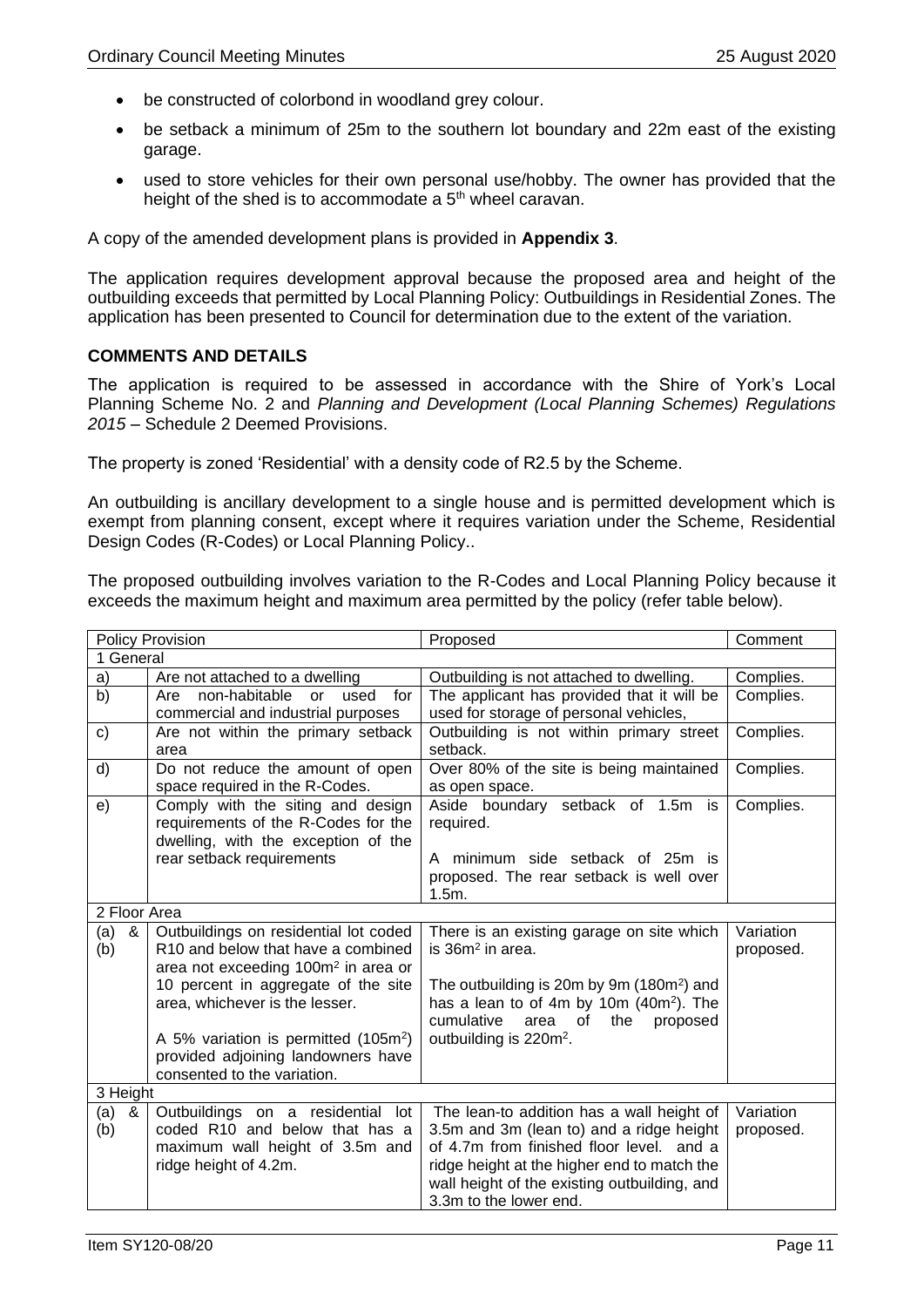|                | A 5% variation is permitted (3.675)<br>wall height and 4.41m) provided<br>adjoining landowners<br>have<br>consented to the variation.                                                                                                                                                                                                                                                                                                | On the north and eastern elevations, the<br>shed will be cut into natural ground level at<br>1m at the highest point to create a level<br>pad, with no change in ground levels at the<br>south western corner. The leftover dirt will<br>then be spread to the south and north of<br>the shed, at a height of less than 200-<br>300mm. |           |
|----------------|--------------------------------------------------------------------------------------------------------------------------------------------------------------------------------------------------------------------------------------------------------------------------------------------------------------------------------------------------------------------------------------------------------------------------------------|----------------------------------------------------------------------------------------------------------------------------------------------------------------------------------------------------------------------------------------------------------------------------------------------------------------------------------------|-----------|
| 4 Materials    |                                                                                                                                                                                                                                                                                                                                                                                                                                      |                                                                                                                                                                                                                                                                                                                                        |           |
| b)<br>&<br>(c) | (b) second-hand materials may only<br>be used where the materials are in<br>good condition and are sufficient to<br>provide a consistent appearance to<br>the building. Council's Building<br>Surveyor may request a report from a<br>structural engineer for use of second-<br>hand building materials.<br>(c) Materials of low reflectivity should<br>be used to ensure that the structure<br>does not adversely affect neighbours | Materials and colours are proposed to be<br>colorbond in woodland grey.<br>applicant has not<br>The<br>provided<br>secondhand materials will be used. A<br>condition of approval will confirm Shire<br>approval is required if materials are<br>second hand.                                                                           | Complies. |

In accordance with the Scheme, R-Codes and Policy, variations will be assessed on their merits with consideration given to whether the development meets the following:

- In accordance with clause 9.8.7 of the Scheme the objectives which the policy was designed to achieve and whether the proposal meets the design principles of the R-Codes. The relevant objectives of the Local Planning Policy No. 5 Outbuildings in Residential zones and the R-Codes is as follows:
	- *a) To provide flexibility for outbuilding size, construction and materials to meet the needs of local residents.*
	- *b) To ensure that outbuildings are constructed and located in such a way as to minimise their impact on the amenity of the locality.*

Design principles of the R-Codes are as follows (5.4.3 Outbuildings):

*"Outbuildings that do not detract from the streetscape or the visual amenity of residents or neighbouring properties".* 

- Clause 67 of the Regulations also contains general matters for consideration. Those most relevant to this application are:
	- *"m) the compatibility of the development to development on adjoining land or on other land in the locality, including, but not limited to, the likely effect of the height, bulk, scale, orientation and appearance of the development.*
	- *n) the amenity of the locality including the following –*
		- *(i) Environmental impacts of the development;*
		- *(ii) The character of the locality;*
		- *(iii) Social impacts on the development.*
	- *w) the history of the site where the development is to be located.*

*y) any submissions received on the application".* 

The objectives of the Residential zone which are to: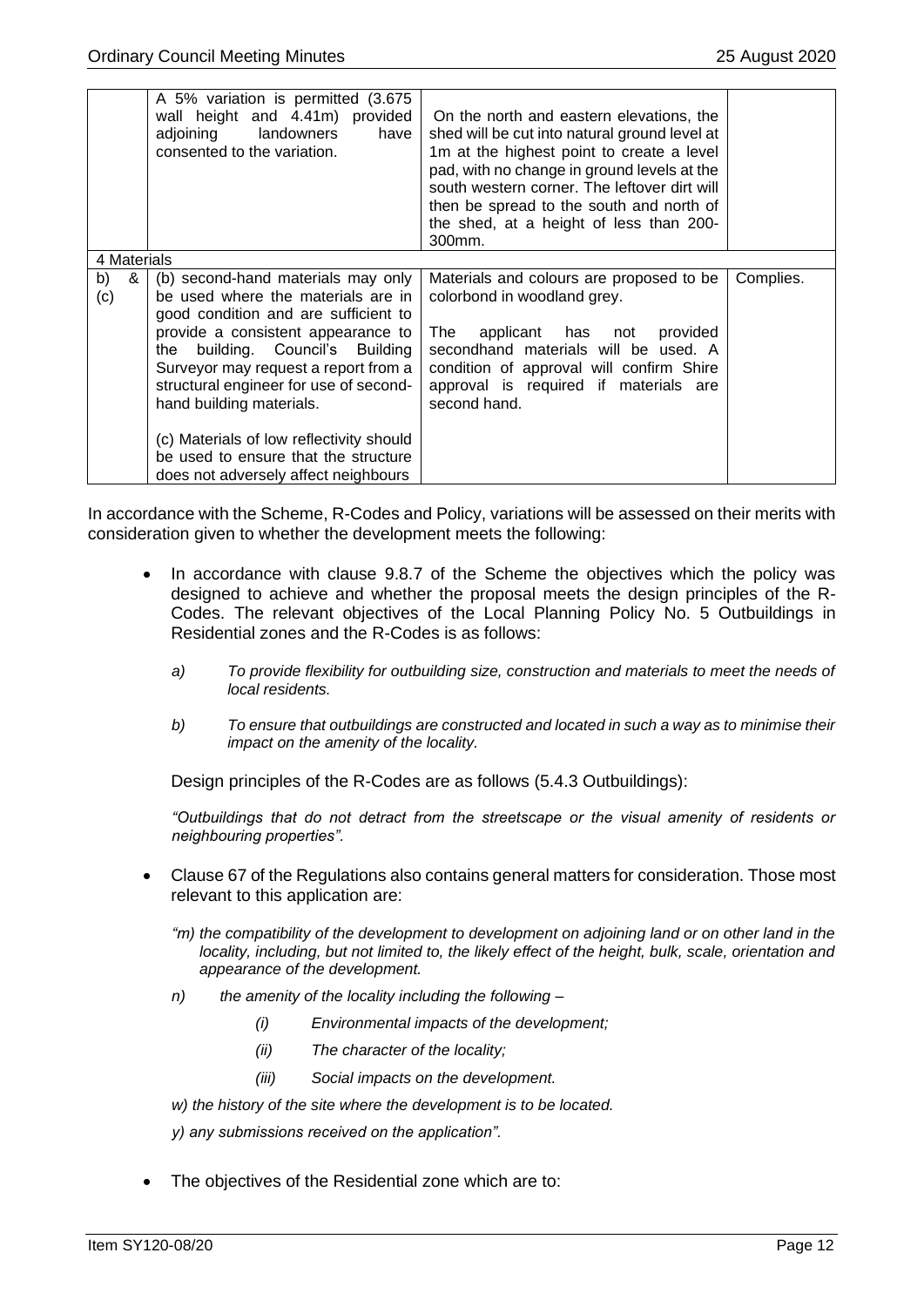- *(a) to encourage single houses as the predominant form of residential development.*
- *(b) to require infill residential development in Heritage Precincts to be in accordance with Design Guidelines adopted by the local government.*
- (c) *to achieve a high standard of development and residential amenity*.

The provisions of the Scheme, Regulations, R-Codes and Policy essentially require the variation be assessed in terms of whether the development will have a detrimental impact on visual amenity or character of locality from the streetscape or adjoining properties or detrimental impact on character of the area.

The outbuilding will be visible from Northam – York Road, although is setback over 50m from the road, is located to the rear of existing structures and the view of the western/northern elevations will partially be obscured due to existing trees, the outbuildings location behind a ridge and it being cut into natural ground level by 1m. The applicant proposes to erect further landscaping on the northern elevation. The outbuilding when viewed from Northam-York Road is not anticipated to impact the amenity of the streetscape.

The outbuilding will be predominantly visible to adjoining properties to the south, although is not anticipated to be out of character with the existing visual amenity because of the following:

- Other outbuildings of similar area have been approved on larger residential lots. This property is over 2ha. It is noted that the property and adjoining lots were rezoned from Rural Residential to Residential R2.5 around 2013 which gives potential for subdivision potential down to a minimum lot size of 4000m<sup>2</sup>, although is still considered that the development will not be out of character with the low density residential future character of the area.
- The outbuilding is cut in at the rear and land slopes upwards to the east. The view from the adjoining dwelling on Lot 282 is not anticipated to be detrimentally impacted by the variation. Landscaping is also proposed to be erected on the eastern side of the outbuilding.
- It is sufficiently setback (over 140m) from higher density residential uses to the east.

It is considered that the development will not have a detrimental impact on the amenity of adjoining landowners or the wider locality and has been designed in a manner to minimise amenity impacts. The proposed development is therefore considered consistent with the design principles of the R-Codes, objectives of the local planning policy: outbuildings in residential zones, objectives of the Residential Zone in the Scheme, and provisions m) and n) of clause 67, matters to be considered of the Regulations.

On this basis it is recommended that the development application for the outbuilding be supported.

#### **OPTIONS**

The following options are available to Council:

- 1. Approve the application in accordance with the Recommendation; or
- 2. Approve the application, subject to alternate or amended conditions; or
- 3. Refuse the application and list the reasons why in a format similar to the below:

*"That Council refuses the development application for an Oversized & Overheight Outbuilding at Lot 283 (2995) Northam-York Road, York, because of the following reasons:* 

*1. …………………………….; and.* 

*2. …………………………….."*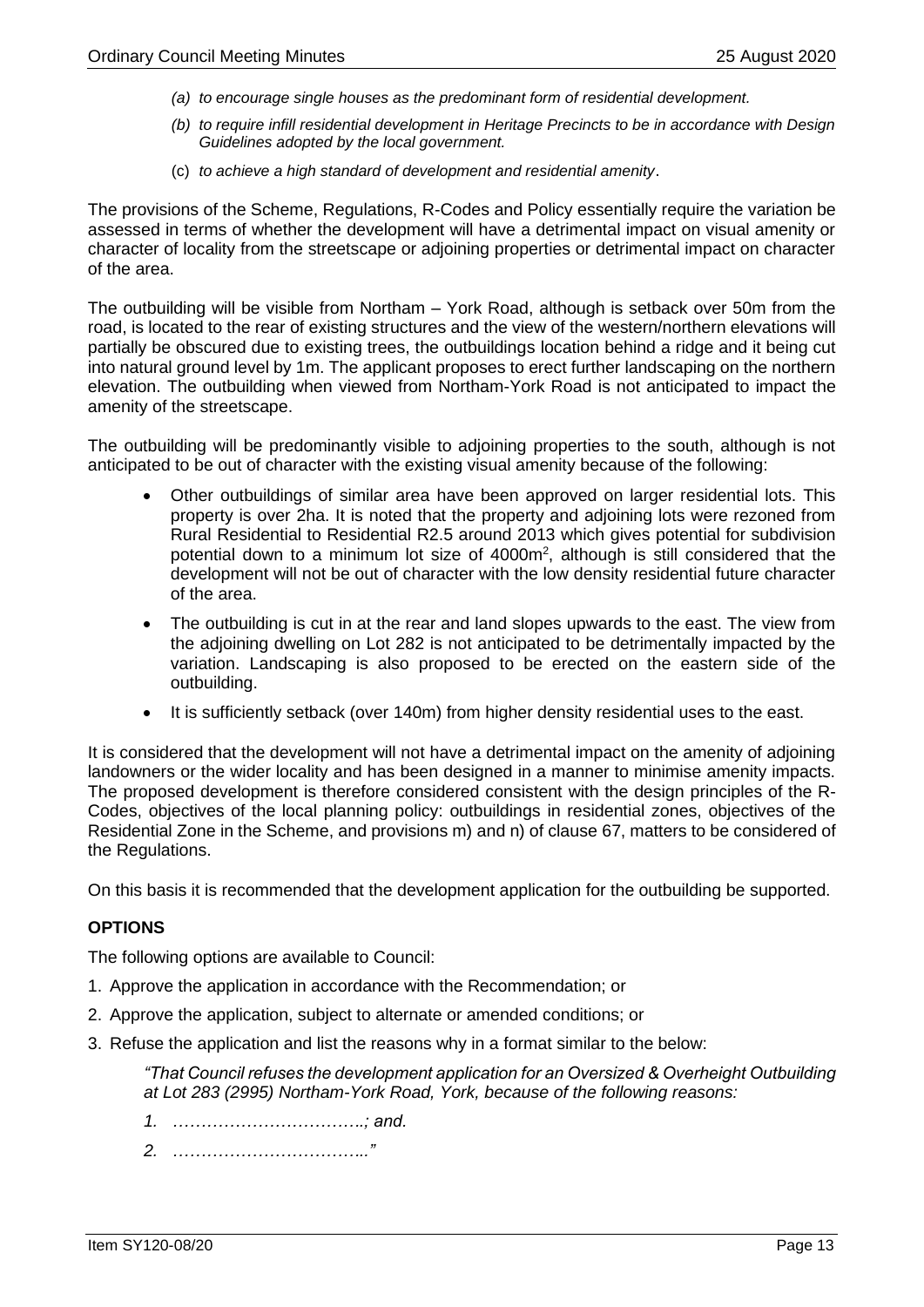#### **IMPLICATIONS TO CONSIDER**

#### **Consultative**

The application was referred to landowners in proximity to the development for a period of 14 days for comment. No submissions were received.

#### **Strategic**

The Shire of York 2018-2028 Strategic Community Plan provides the following desired outcome for development:

2.10 The scale, form and timing of development (including the release of development stages and the construction of infrastructure) is to an appropriate standard and minimises and avoids adverse effects and costs on the community and the natural and built environment.

#### **Policy Related**

The recommendation does not result in any policy implications for the Shire

#### **Financial**

There are no financial implications associated with this proposal for the Shire.

#### **Legal and Statutory**

There are no financial implications associated with this proposal for the Shire.

#### **Risk Related**

A risk assessment of the proposal has been undertaken, and there was no medium to high risks identified with the proposal that warrant further discussion. Standard appeal rights to the State Administrative Tribunal are available to the applicant

#### **Workforce**

There are no workforce implications associated with the officer's recommendation.

#### **VOTING REQUIREMENTS**

#### **Absolute Majority: No**

At 5:06pm, Cr Denese Smythe left the meeting

Cr Warnick (Deputy President) assumed the role of Presiding Member

**RESOLUTION 030820**

#### **Moved: Cr Kevin Trent Seconded: Cr Ashley Garratt**

**That Council approves the development application for an Oversized and Overheight Outbuilding at Lot 283 (2995) Northam-York Road, York, subject to the following conditions:**

- **1. The development hereby approved shall be substantially commenced within two years of the date of this decision notice.**
- **2. The development hereby approved shall be undertaken in accordance with the signed and stamped, Approved Development Plan(s) (enclosed), including any notes placed thereon in red by the Shire and except as may be modified by the following conditions.**
- **3. The outbuilding is not to be used for habitable purposes (Advice Note 4).**
- **4. The outbuilding is not to be used for commercial and/or industrial purposes.**
- **5. The use of any second-hand materials in the construction/external appearance of the outbuilding shall be in a good condition to ensure a consistent finish and requires prior approval of the Shire.**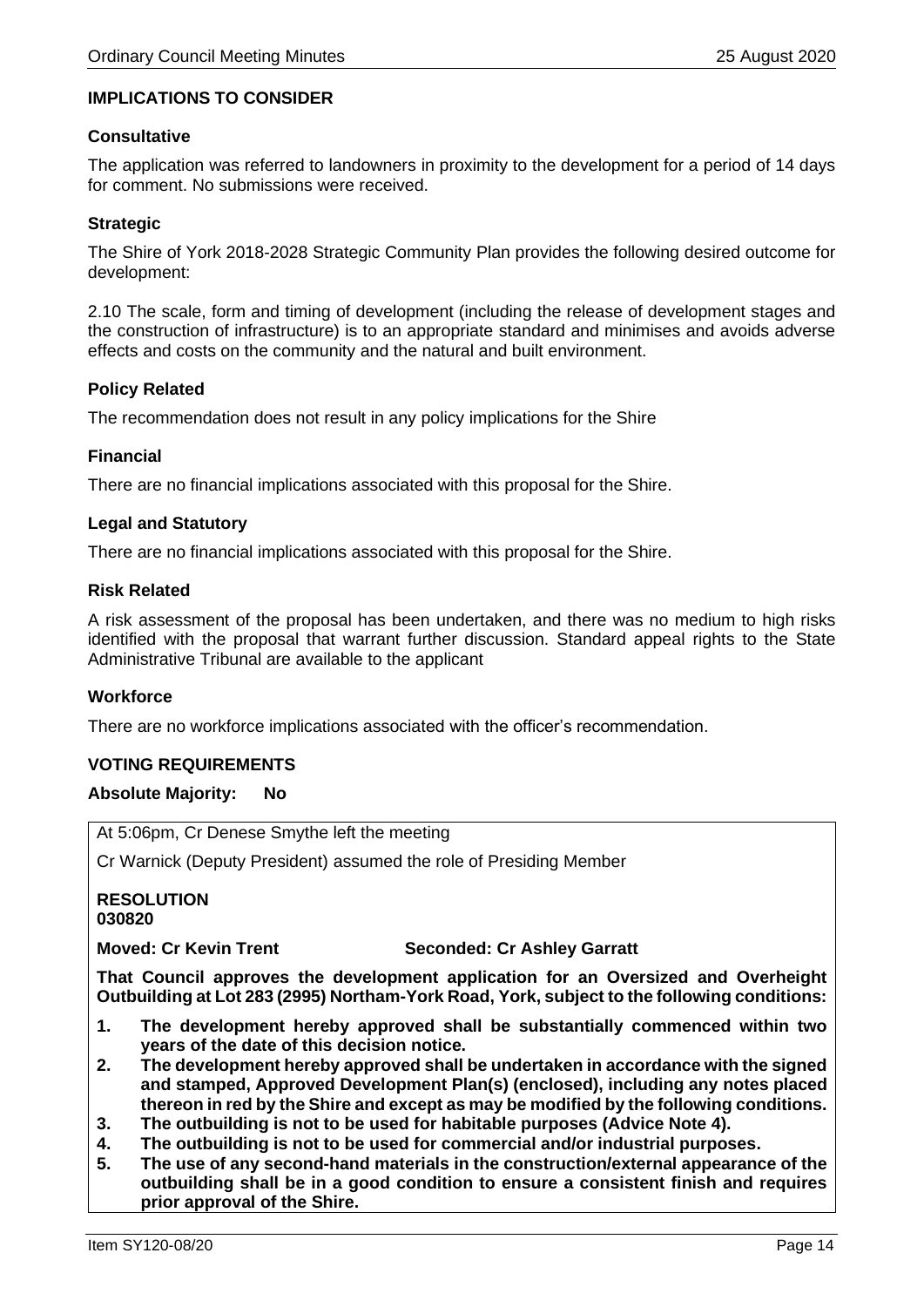- **6. All stormwater is to be managed on site by the landowner to the satisfaction of the local government.**
- **7. Landscaping shall be implemented prior to use of the outbuilding hereby approved and shall be maintained for the lifetime of the development.**

**Advice Notes:**

- **1. If the development the subject of this approval is not substantially commenced within a period of 2 years, or another period specified in the approval after the date of determination, the approval will lapse and be of no further effect.**
- **2. Where an approval has lapsed, no development must be carried out without the further approval of the local government having first been sought and obtained. Should the approval period lapse, a new planning application with relevant retrospective fees may be required by the Shire of York.**
- **3. If the applicant or owner is aggrieved by this determination, there is a right of review by the State Administrative Tribunal in accordance with the Planning and Development Act 2005 Part 14. An application must be made within 28 days of the determination.**
- **4. Note: Non-compliance against CONDITION 3 is an offence against the Public Health Act 1911.**
- **5. In accordance with the provisions of the Building Act 2011, and Building Regulations 2012, an application for a building permit must be submitted to, and approval granted by the Shire, prior to the commencement of the development hereby permitted. Please note any retaining over 0.5m in height will also require a building permit.**

*CARRIED: 5/0*

<span id="page-14-0"></span>At 5:07pm, Cr Denese Smythe returned to the meeting and resumed the role of Presiding Member.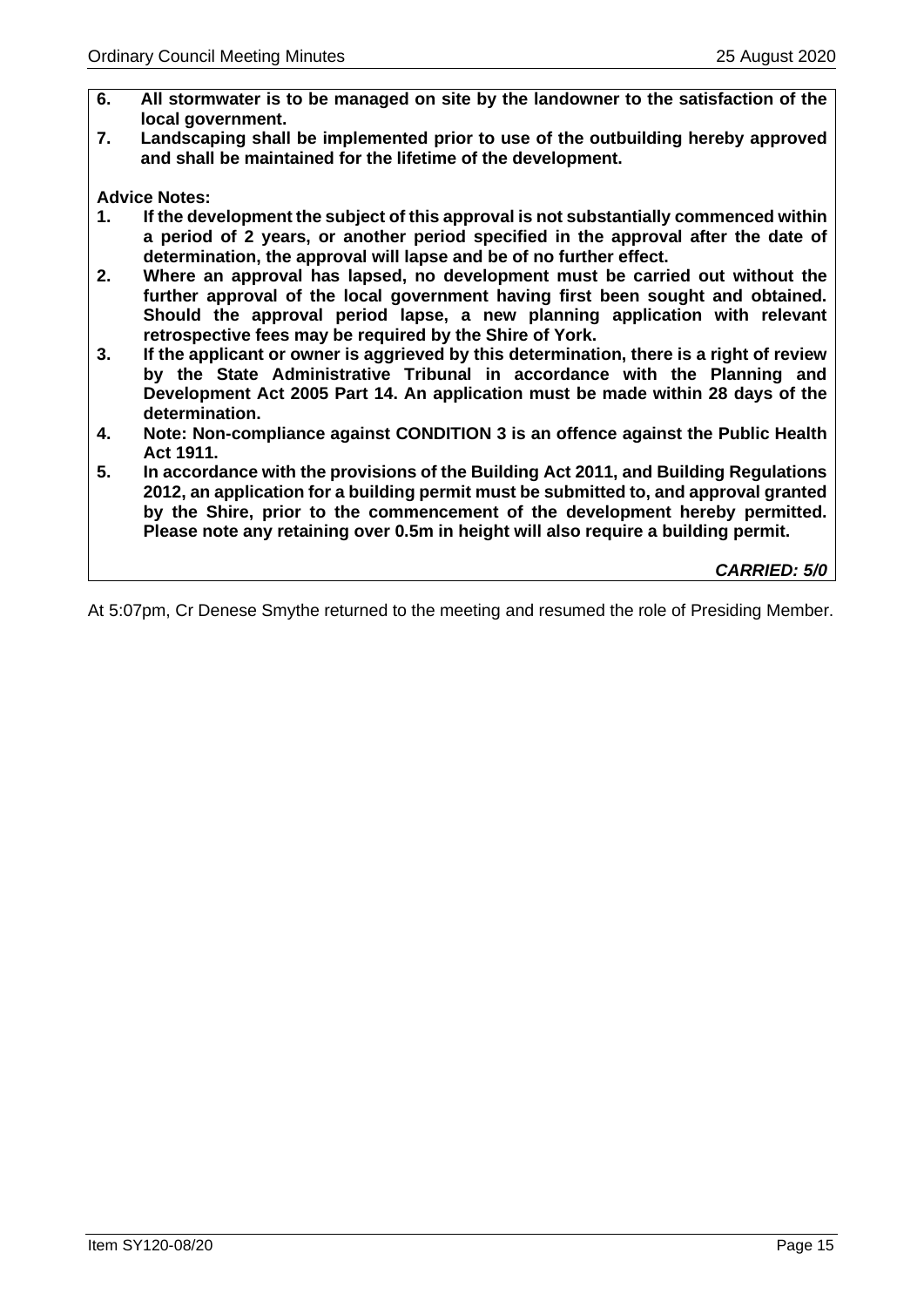| SY120-08/20                                 |                | <b>STATE PLANNING POLICY 7.3: RESIDENTIAL DESIGN CODES - VOLUME 1</b><br><b>INTERIM REVIEW 2020 - CONSULTATION</b>                            |  |  |
|---------------------------------------------|----------------|-----------------------------------------------------------------------------------------------------------------------------------------------|--|--|
| <b>File Number:</b>                         |                | <b>PS.GEN.1</b>                                                                                                                               |  |  |
| Author:                                     |                | <b>Carly Rundle, Senior Planner</b>                                                                                                           |  |  |
| Authoriser:                                 |                | Darren Wallace, Executive Manager, Infrastructure & Development<br><b>Services</b>                                                            |  |  |
| <b>Previously before</b><br><b>Council:</b> |                | <b>Not Applicable</b>                                                                                                                         |  |  |
| <b>Appendices:</b>                          | 1.<br>2.<br>3. | State Planning Policy 7.3: Residential Design Codes Volume 1<br><b>Fact Sheet and Schedule of Proposed Modifications</b><br><b>Submission</b> |  |  |

#### **NATURE OF COUNCIL'S ROLE IN THE MATTER**

Advocative.

#### **PURPOSE OF REPORT**

For Council to endorse the Shire's response to the proposed modifications to State Planning Policy 7.3: Residential Design Codes – Volume 1.

#### **BACKGROUND**

State Planning Policy 7.3: Residential Design Codes Volume 1 (R-Codes) is state policy adopted under the Planning and Development Act 2005 that sets out the basis of design and assessment for single houses, grouped dwellings and multiple dwellings (less than R40 density) in Western Australia. Generally single houses, ancillary structures such as patios, sheds or carports that meet the deemed to comply provisions of the R-Codes do not require development approval. A copy of the policy is provided at Appendix 1.

A review of the R-Codes is being undertaken as one of the State Government's economic recovery responses to COVID-19. The review is aimed at streamlining the approval process for single houses, grouped dwellings, multiple dwellings (coded less than R40), and ancillary structures through simpler assessment methods, revised standards and clearer phrasing of clauses.

The Department of Planning, Lands and Heritage (DPLH) have released a schedule of proposed modifications for consultation, seeking any submissions be made by the 10 September 2020.

#### **COMMENTS AND DETAILS**

A fact sheet on the R-Codes review and the schedule of proposed modifications is provided in Appendix 2.

Officers are generally supportive of the modifications because:

- it introduces simplified assessment criteria for lot boundary setbacks and retaining and site works;
- it resolves an area of concern for officers relating to previously permitted setbacks of carports and garages in low density residential areas, and retaining/fill within the street setback area;
- most modifications are minor and are not considered to have a detrimental impact on development within the Shire of York.

Officers have made comments on aspects of the proposed modifications and other sections of the R-Codes, which reflects where further clarification on the effect of the provision is needed, or additional provisions are needed to address development issues identified within the Shire of York.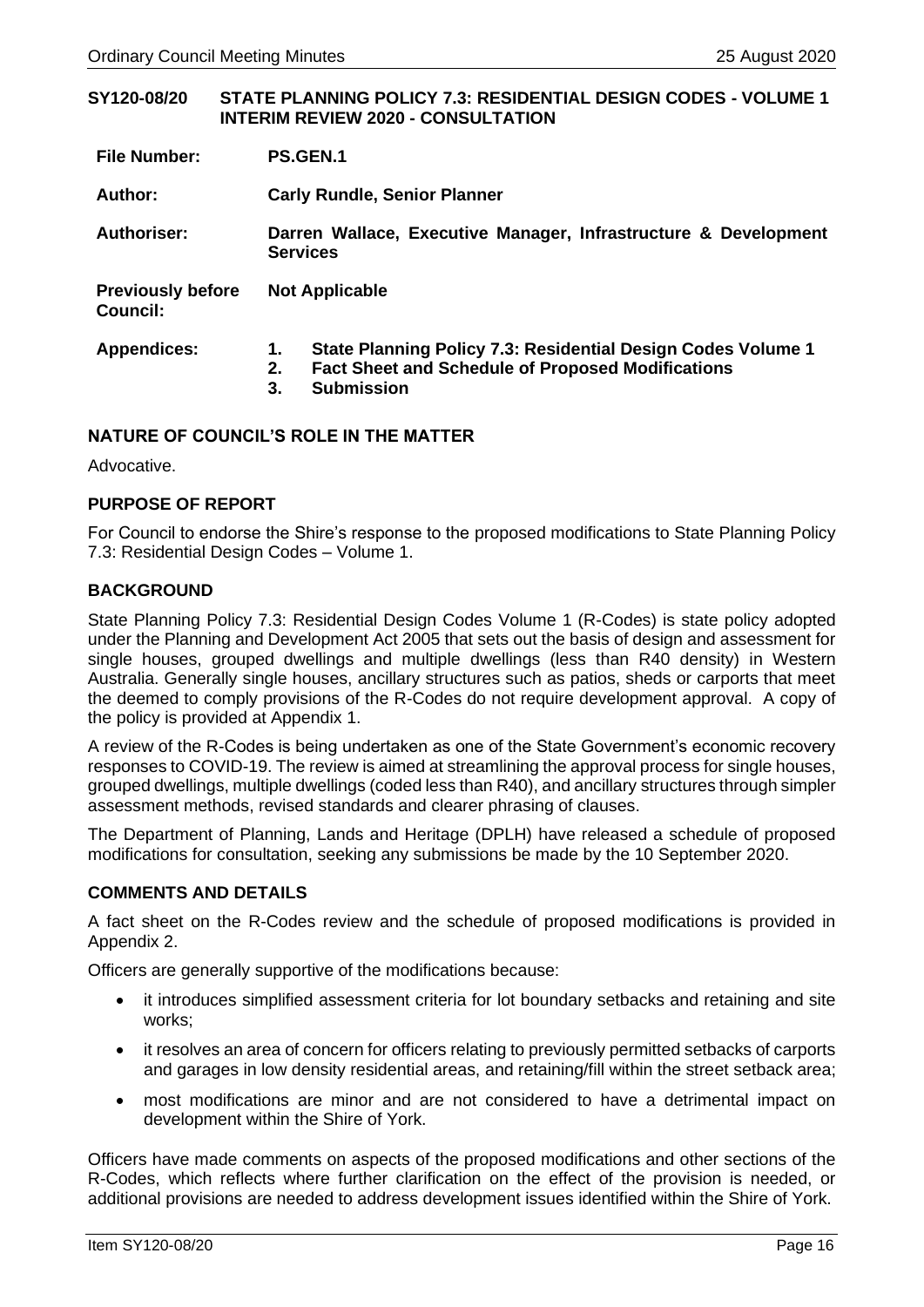The DPLH have requested submissions on the review be made using a standardised format, for which a template has been provided.

A copy of officer's submission is provided in Appendix 3, which covers matters including:

- the reduced setback for patios when compared to the setback for an eave of a dwelling;
- Reduction of permitted parapet wall height to less than 3.5m;
- Structures such as outbuildings and ancillary dwellings to be located behind a single house and limiting size of pergolas permitted within front setback areas.

Council is requested to endorse the officer's submission to the R-Codes review, as set out in Appendix 3.

#### **OPTIONS**

The following options are also available to Council:

- 1. Endorse the submission, Appendix 1
- 2. Endorse the submission with modification; or
- 3. Not endorse the submission and make no submission.

#### **IMPLICATIONS TO CONSIDER**

#### **Consultative**

No consultation was undertaken in formulating the submission. The submission has been based on officer's experience with development within the Shire of York.

The R-Codes review is available online for any member of the public to make an individual submission.

#### **Strategic**

The Shire of York 2018-2028 Strategic Community Plan identifies the following desired outcome:

"2.10 The scale, form and timing of development (including the release of development stages and the construction of infrastructure) is to an appropriate standard and minimises and avoids adverse effects and costs on the community and the natural and built environment"

Providing a response to the DPLH on the suitability of parcels of land identified for the possible transfer is considered consistent with the above.

#### **Policy Related**

There are no other policy related implications associated with the recommendation.

#### **Financial**

There are no financial implications for the Shire associated with the officer's recommendation

#### **Legal and Statutory**

State Planning Policies are adopted under the *Planning and Development Act 2005*, and development is required to comply with provisions of the R-Codes under the *Planning and Development (Local Planning Schemes) Regulations 2015* and Local Planning Scheme.

#### **Risk Related**

The response reduces risk by ensuring the Shire of York's comments are considered at an early stage.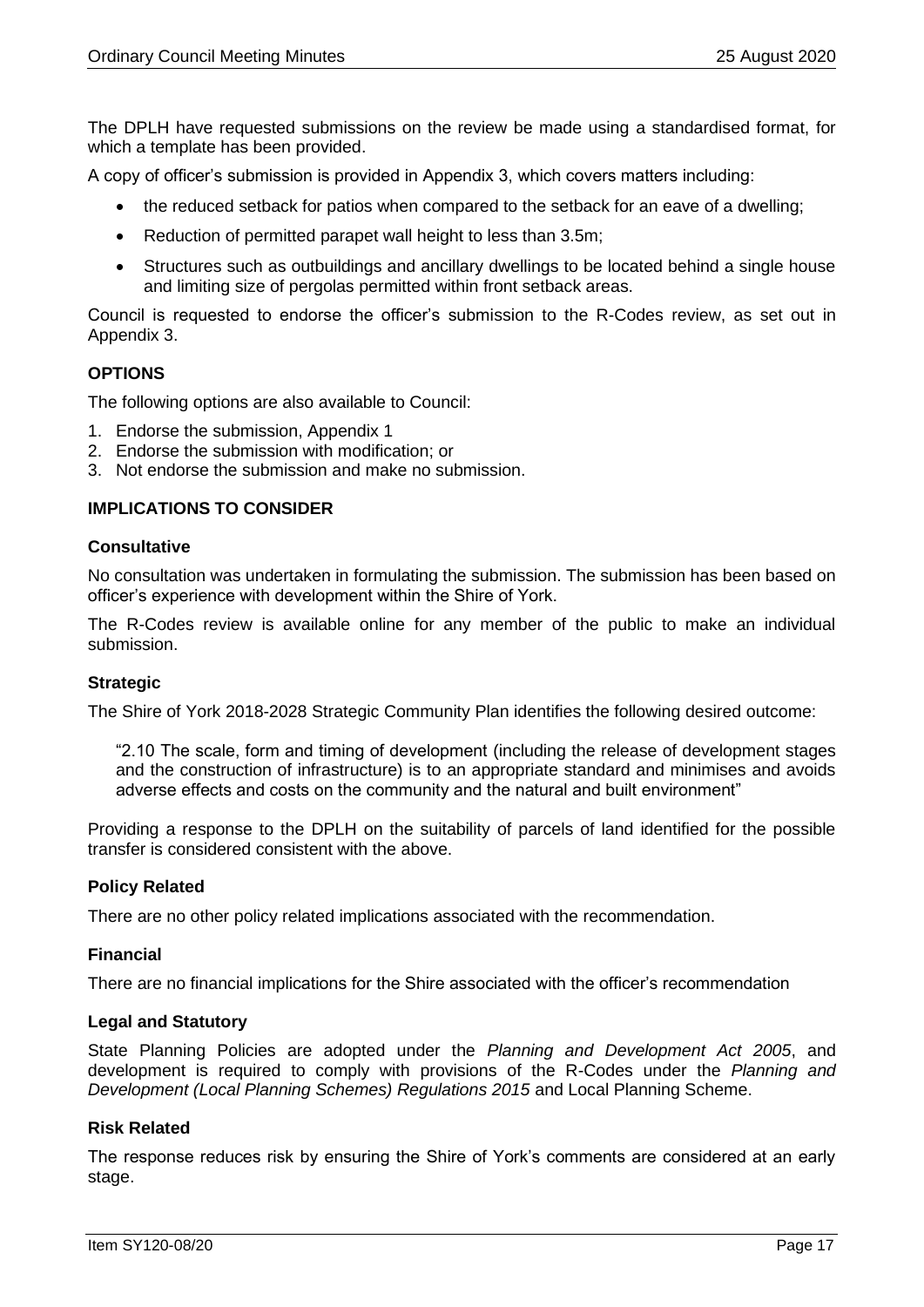#### **Workforce**

There are no workforce implications associated with the officer's recommendation.

#### **VOTING REQUIREMENTS**

**Absolute Majority: No**

**RESOLUTION 040820**

**Moved: Cr Kevin Trent Seconded: Cr Ashley Garratt**

**That the Council, with respect to review of State Planning Policy 7.3: Residential Design Codes Volume 1, endorse the Submission on behalf of the Shire of York, Appendix 3 and requests the Chief Executive Officer to inform the Department of Planning, Lands and Heritage of the Shire's comments.** 

*CARRIED: 6/0*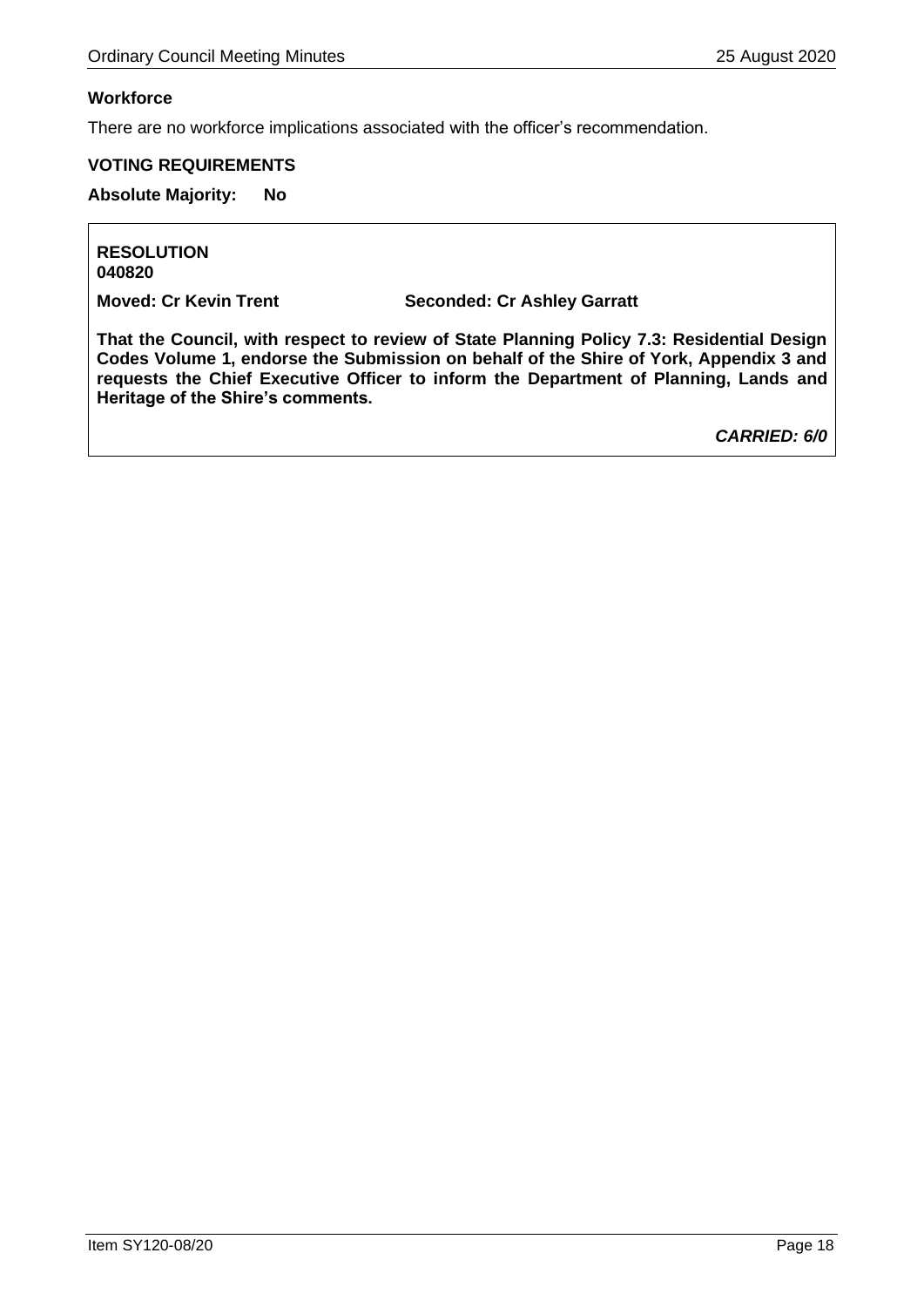<span id="page-18-0"></span>**SY121-08/20 PROPOSED AMALGAMATION OF LOTS 6, 7, 8 & 9 (13) MAXWELL STREET, YORK**

| <b>File Number:</b>                         | MA9.31760 & CCP.26                                                                 |
|---------------------------------------------|------------------------------------------------------------------------------------|
| Author:                                     | <b>Carly Rundle, Senior Planner</b>                                                |
| <b>Authoriser:</b>                          | Darren Wallace, Executive Manager, Infrastructure & Development<br><b>Services</b> |
| <b>Previously before</b><br><b>Council:</b> | <b>Not Applicable</b>                                                              |
| <b>Appendices:</b>                          | <b>Subdivision Plan</b><br>1.                                                      |

#### **NATURE OF COUNCIL'S ROLE IN THE MATTER**

Executive.

#### **PURPOSE OF REPORT**

For Council to resolve to amalgamate Lots 6, 7, 8 and 9 (13) Maxwell Street, York.

#### **BACKGROUND**

Lots 6, 7, 8 and 9 (13) Maxwell Street, York are in the freehold ownership of the Shire of York and developed for use as a Shire Depot. The site contains various sheds and an office for staff and fronts three roads; Wyborn Street, Maxwell Street and Wheeler Street.

Whilst the land is used as one entity, it is made up of four lots Lot 6 (1425 $m^2$ ), Lot 7 (4800 $m^2$ ), Lot 8  $(2857m<sup>2</sup>)$  and Lot 9 (3666m<sup>2</sup>). One of the existing buildings is built over a lot boundary.

The Shire is participating in the State Government initiative Container Deposit Scheme – Containers for Change, which is being run by the WA Return Recycle Renew (WARRRL), a not-for-profit company responsible for establishing the collection network and managing its day to day operation. When the scheme commences, Western Australians will be able to take their empty beverage containers to a refund point and receive 10 cents for every eligible container returned.

The Shire is organising with the WARRRL for a refund point to be established at the Shire Depot, enabling an easy location for drop-off for the community and public to be able to participate in the Scheme. The commencement date for the scheme is the 1<sup>st</sup> October 2020.

At the current time the refund point is proposed to involve a building of approximately 16m by 10m being constructed, which will provide for a one-way drive through from Maxwell Street, with drop off and sorting to occur inside the building. An after-hours drop-off point will be made available on the exterior of the building. The Shire's preferred location for the container deposit refund point building is currently sited over both lots 6 and 7.

#### **COMMENTS AND DETAILS**

The location of buildings/development over lot boundaries is generally not desirable.

Because the Shire Depot is used as one entity with no foreseeable change in the future and it is desirable that buildings are not located over lot boundaries officers are proposing to progress an amalgamation of Lots 6, 7, 8 and 9 (13) Maxwell Street. A site plan/amalgamation plan is provided at Appendix 1.

The Shire anticipates an unconditional subdivision approval (amalgamation) will be issued by the Department of Planning, Lands and Heritage, where a budget of \$5,000 is expected to cover associated costs.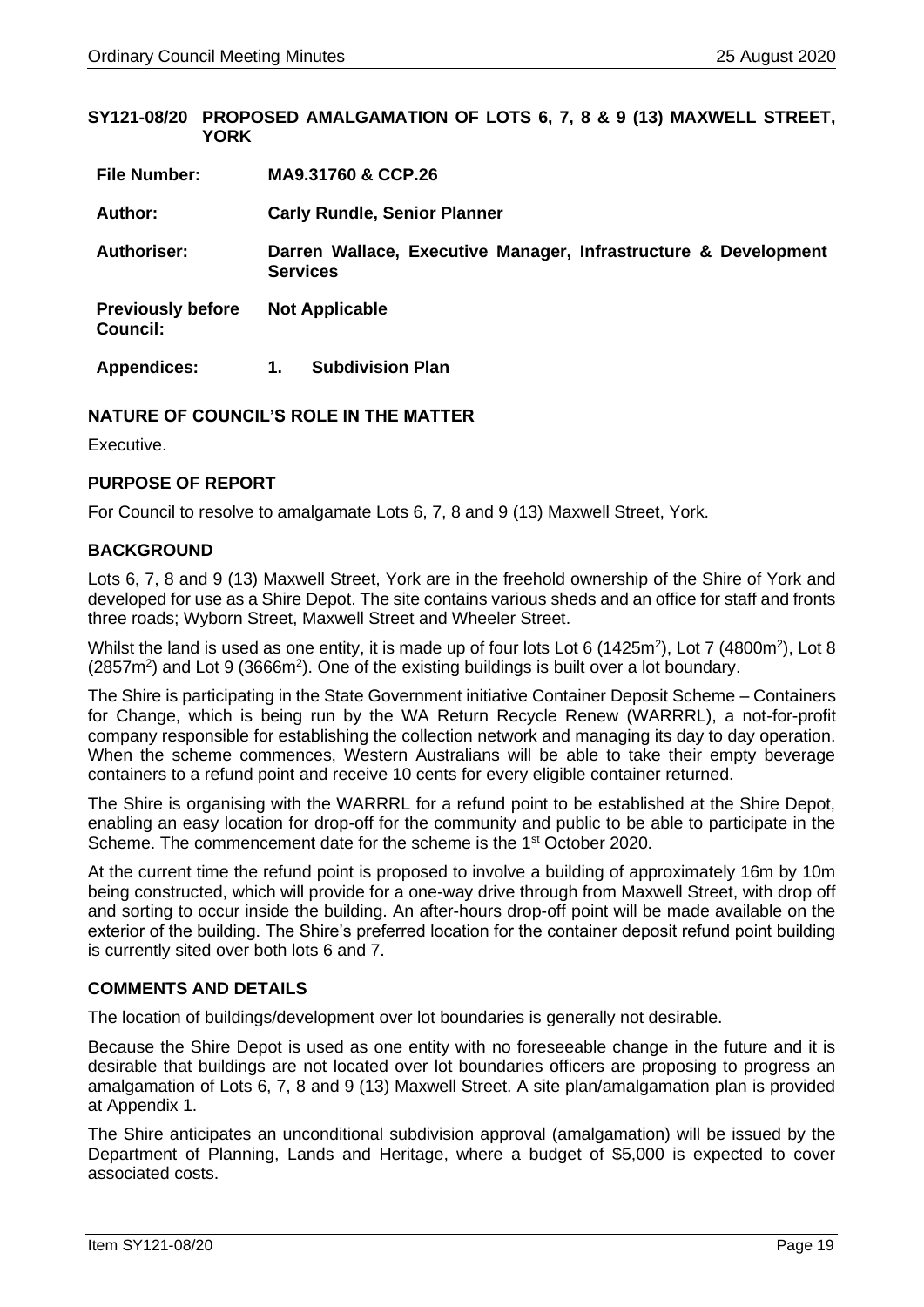It is recommended that Council resolve to amalgamate lots 6, 7, 8 and 9 (13) Maxwell Street, York and authorise the Chief Executive Officer to execute documents necessary for the amalgamation.

#### **OPTIONS**

The following options are available to Council:

- 1. Resolve to support the officer's recommendation to amalgamate Lots 6, 7, 8 and 9 (13) Maxwell Street, York; or
- 2. Support the officer's recommendation with modification to authorisations to the CEO or similar; or
- 3. Not support the amalgamation.

#### **IMPLICATIONS TO CONSIDER**

#### **Consultative**

Consultation was undertaken with the Department of Planning, Lands and Heritage and Western Power regarding the proposed amalgamation and likely conditions of approval.

#### **Strategic**

The Shire of York 2018-2028 Strategic Community Plan identifies the following desired outcome:

*"2.10 The scale, form and timing of development (including the release of development stages and the construction of infrastructure) is to an appropriate standard and minimises and avoids adverse effects and costs on the community and the natural and built environment"*

#### **Policy Related**

There are no other policy related implications associated with the recommendation.

#### **Financial**

The cost to amalgamate the lots is anticipated to be around \$5,000 for an unconditional approval and can be funded out of the container deposit site budget.

#### **Legal and Statutory**

Any alteration of lot boundaries (amalgamation) is considered a subdivision, which requires an application to be made and approved by the DPLH in accordance with provisions of the *Planning and Development Act 2005*.

#### **Risk Related**

There is a risk that a subdivision approval could be issued subject to conditions relating to servicing which may increase the cost of the amalgamation.

Should this occur, consideration will be given to the cost implications and whether the additional cost can be funded from the budget allocated to the container deposit site project. If the additional cost is not capable of being funded under the budget allocated to the project, a further report will be presented to Council to consider whether to proceed with the amalgamation.

Based on the Shire's preliminary discussions with Western Power and the DPLH, an unconditional approval is anticipated, and the risk is therefore considered low. Furthermore, the subdivision will be progressed in a staged approach, where the overall costs will be able to be confirmed and considered further once subdivision approval is issued, which at this stage will have incurred no more than \$2,500 expended towards the project

#### **Workforce**

There are no workforce implications associated with the officer's recommendation.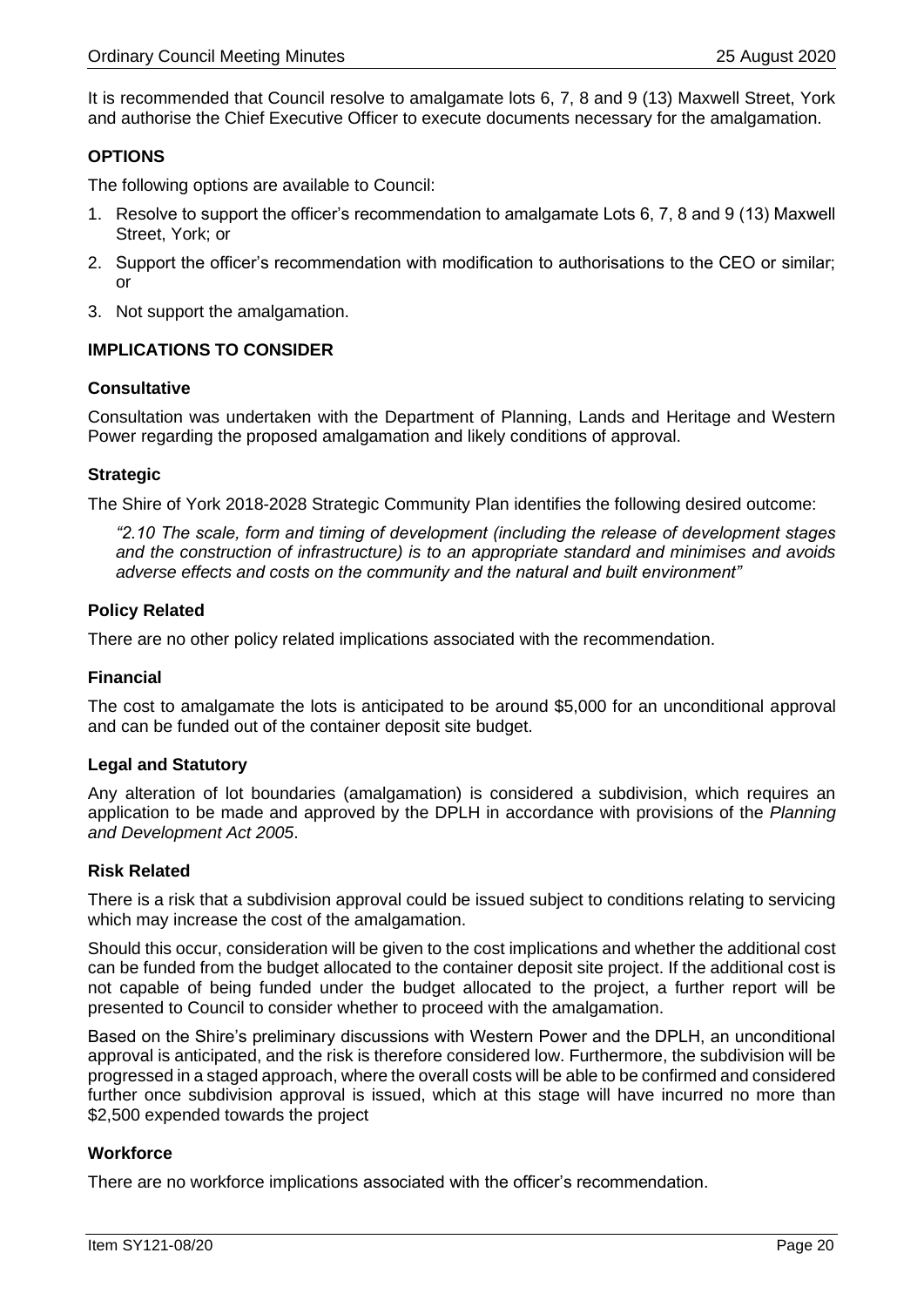# **VOTING REQUIREMENTS**

**Absolute Majority: No**

#### **RESOLUTION 050820**

**Moved: Cr Kevin Trent Seconded: Cr Stephen Muhleisen**

**That Council amalgamate lots 6, 7, 8 and 9 (13) Maxwell Street, York and authorise the Chief Executive Officer to execute documents necessary for the amalgamation.**

*CARRIED: 6/0*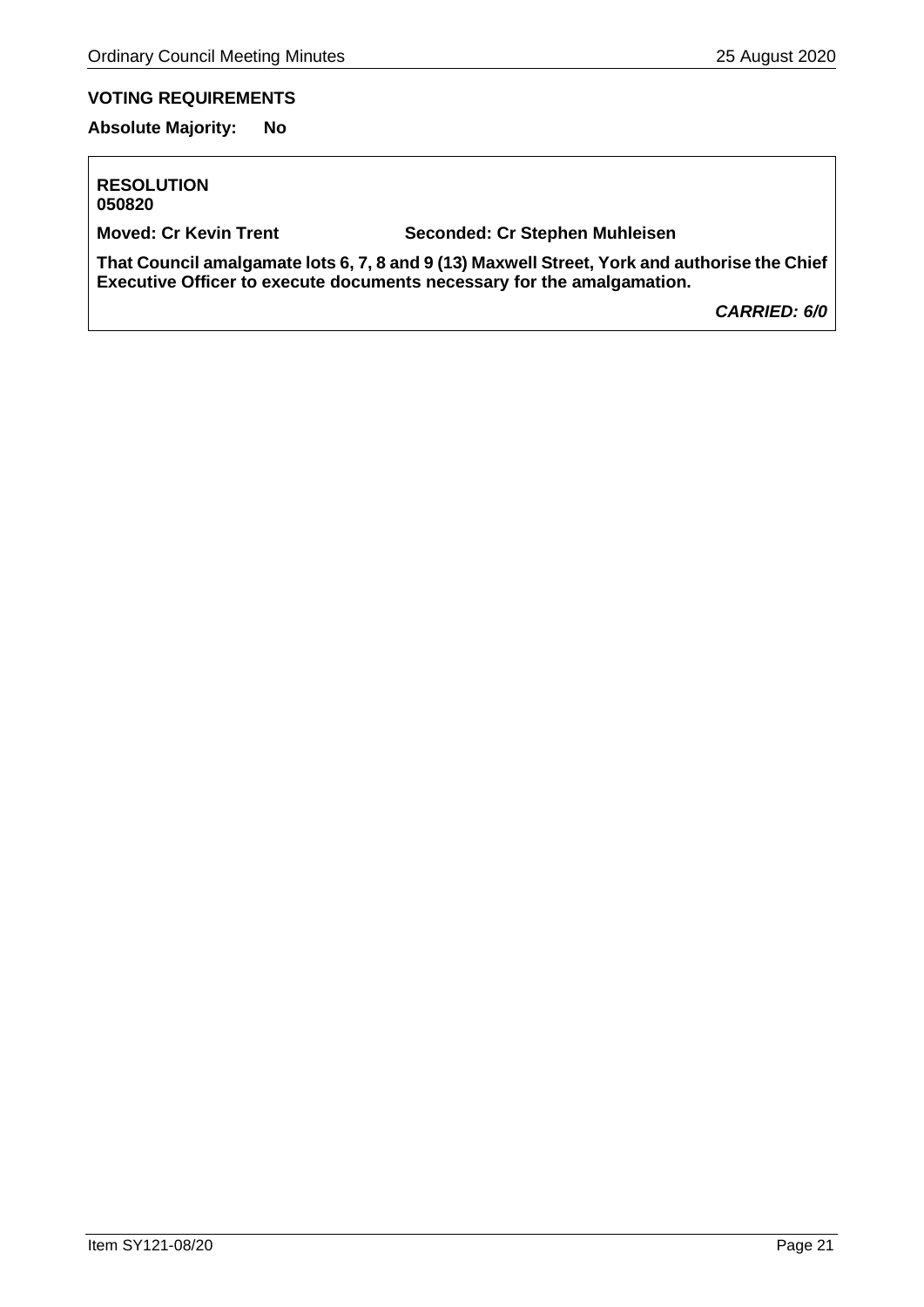<span id="page-21-0"></span>**SY122-08/20 MAJOR STRATEGIC REVIEW 2020 - ADOPTION OF CORPORATE BUSINESS PLAN**

| <b>File Number:</b>                         | OR.CMA.2.5                                      |
|---------------------------------------------|-------------------------------------------------|
| Author:                                     | <b>Joanna Bryant, Acting Manager Community</b>  |
| <b>Authoriser:</b>                          | <b>Chris Linnell, Chief Executive Officer</b>   |
| <b>Previously before</b><br><b>Council:</b> | OCM June 2020                                   |
| <b>Appendices:</b>                          | Draft CORPORATE BUSINESS PLAN 2020 - 2024<br>1. |

#### **NATURE OF COUNCIL'S ROLE IN THE MATTER**

Executive

#### **PURPOSE OF REPORT**

This report presents the Corporate Business Plan which is the final document for adoption as part of the Major Strategic Review 2020. **Appendix 1. Draft CORPORATE BUSINESS PLAN 2020 - 2024**

#### **COMMENTS AND DETAILS**

All local governments in Western Australia are required to develop a Plan for the Future to incorporate a Strategic Community Plan (SCP) and a Corporate Business Plan (CBP).

The Strategic Community Plan (SCP) provides the long-term view (10 plus year timeframe) for the Shire and sets out the vision, aspirations and objectives of the community.

The Corporate Business Plan (CBP) is responsible for translating the strategic direction of the Shire, articulated within the SCP, into specific priorities and actions at an operational level. The CBP is required to be reviewed annually in line with the budget process to ensure priorities are achievable and effectively timed.

Three major parties are involved in the development of this integrated plan: the local government administration, the Council and the community. Each party has a unique role and responsibilities for effective and sustainable integrated planning and reporting.

An independent, specialist expert was engaged to manage the Major Strategic Review 2020 and provide a robust and positive process and the following timeframe was set by the Consultant.

| <b>Timeframe</b> | <b>Description</b>                                             |
|------------------|----------------------------------------------------------------|
| November 2019    | Procurement process in accordance with the Shire's policy F1.2 |
|                  | Procurement.                                                   |
| December         | Award contract and inception meeting. Council workshop.        |
|                  | Community engagement plan agreed and approved by Council.      |
| January 2020     | Desktop research, review of current documents and planning for |
|                  | and promotion of community engagement opportunities            |
| February         | Community engagement and presentation of engagement report     |
| March            | First draft Strategic Community Plan and Long Term Financial   |
|                  | <b>Plan</b>                                                    |
| April            | Second draft SCP and LTFP, First Draft Corporate Business Plan |
| May              | Community consultation on draft SCP and CBP                    |
|                  | Realignment of informing documents                             |
| June             | IPR suite of documents adopted by Council.                     |
| <b>July 2020</b> | Public notice of adoption of Strategic Community Plan and      |
|                  | Corporate Business Plan.                                       |
|                  |                                                                |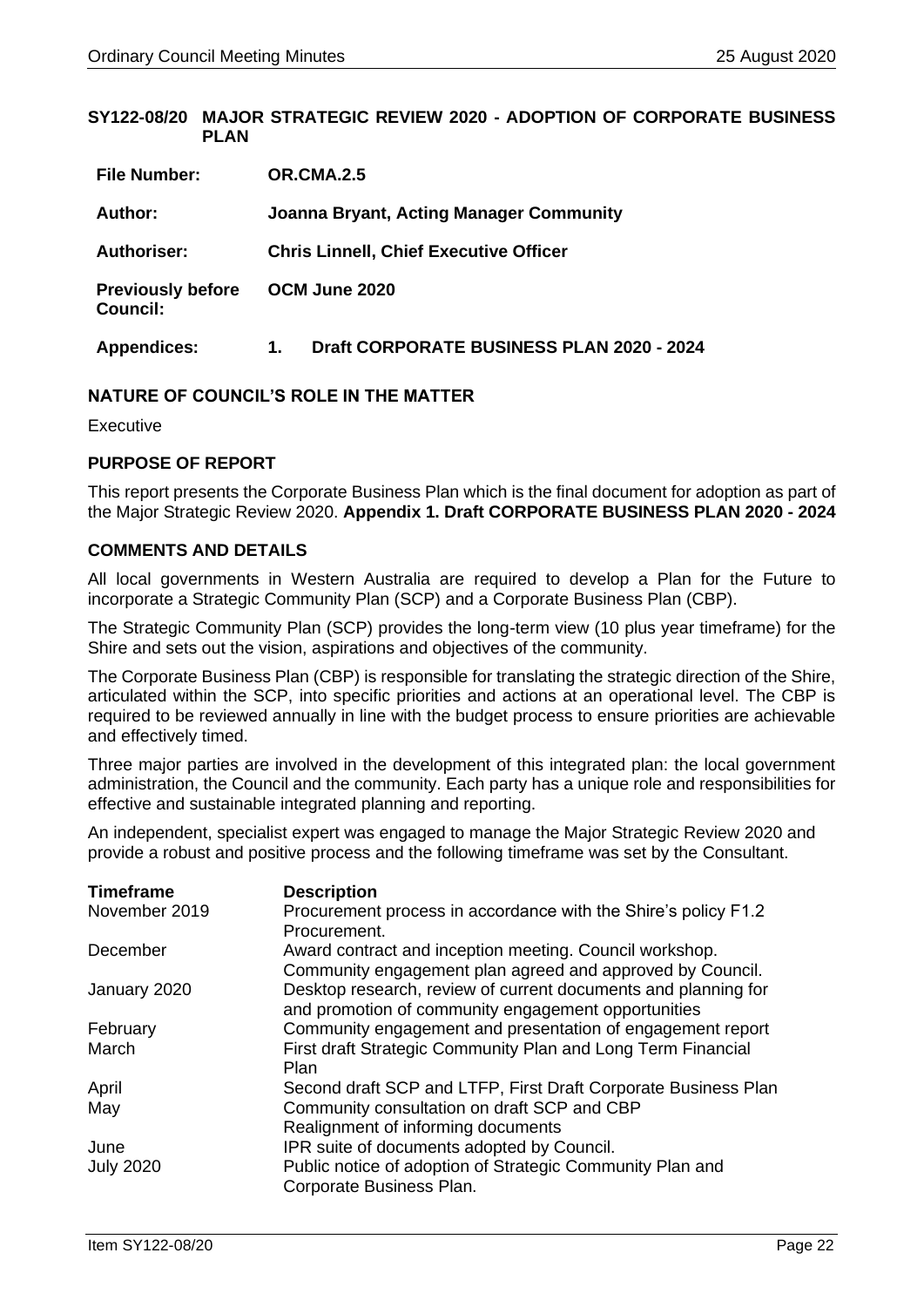The Strategic Community Plan was presented to Council as planned at the June 2020 Ordinary Council Meeting, and it was resolved that:

*As part of the process of the Major Strategic Review, that Council:*

*1. Notes the community feedback and officer comments to the draft Strategic Community Plan (Appendix 2 and 3).*

*2. Adopts the Strategic Community Plan 2020 – 2030 (Appendix 1).*

COVID-19 was a factor affecting the Consultant's ability to deliver the suite of documents to the planned timeframe. As a result, Officers took the final preparation of the document in house.

Officers now present the Corporate Business Plan 2020 – 2024 for Council adoption. The CBP delivers on the Vision and Aspirations identified in the SCP.

The final part of the review process will include updating the Long-Term Financial Plan, the Workforce Plan and Asset Management Plans.

#### **OPTIONS**

Council has the option not to adopt the Corporate Business Plan however the Shire's Integrated Planning & Reporting Framework is a primary source of guidance for the organisation and community and Council has committed to using this Framework to strengthen the linkages between community aspirations, financial capacity and practical service delivery. This framework is required by all Local Government authorities to ensure that priorities and objectives are delivered based on a community established vision for the future.

#### **IMPLICATIONS TO CONSIDER**

#### **Consultative**

Regulation 19C(9) of the *Local Government (Administration) Regulations 1996*, requires that the electors and ratepayers of the district are consulted during the development of a Strategic Community Plan.

#### **Strategic**

*Strong and Effective Leadership*

- 5.1 Effective and Informed governance and decision-making
- 5.4 Open and accountable systems
- 5.5 A strong collective voice
- 5.6 High levels of community engagement

#### **Policy Related**

- G2.9 Community engagement and consultation
- G4.1 Integrated Planning and Reporting (Planning)

#### **Financial**

The 2020/21 adopted budget includes an allocation of \$25,000 (GL 41124 Strategic Planning) for the Major Strategic Review.

#### **Legal and Statutory**

*Local Government Act 1995*

#### *5.56. Planning for the future*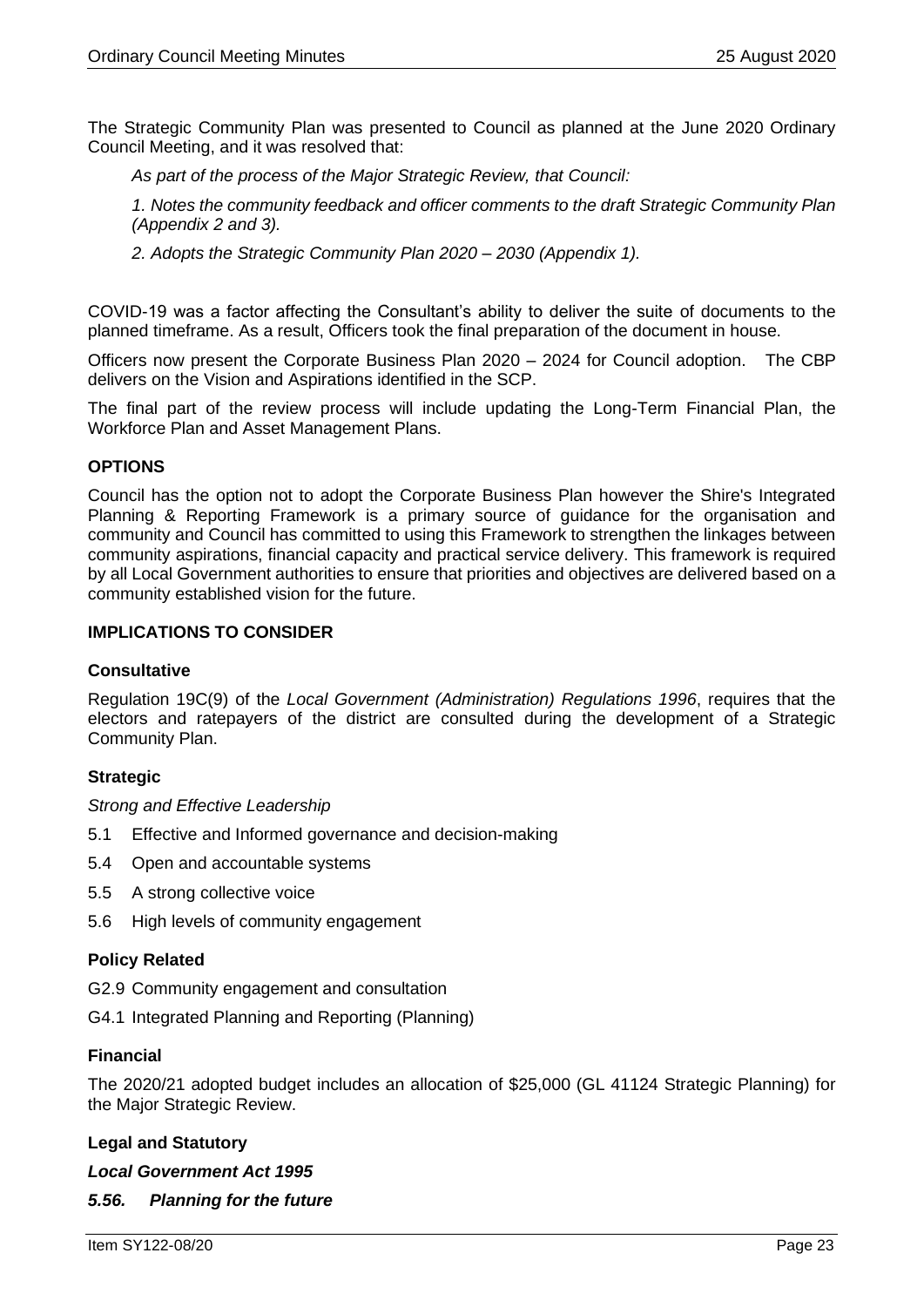- *(1) A local government is to plan for the future of the district.*
- *(2) A local government is to ensure that plans made under subsection (1) are in accordance with any regulations made about planning for the future of the district.*

 *[Section 5.56 inserted by No. 49 of 2004 s. 42(6).]*

#### **LOCAL GOVERNMENT (ADMINISTRATION) REGULATIONS 1996 - REG 19DA**

#### **19DA. Corporate business plans, requirements for (Act s. 5.56)**

- (1) *A local government is to ensure that a corporate business plan is made for its district in accordance with this regulation in respect of each financial year after the financial year ending 30 June 2013.*
- *(2) A corporate business plan for a district is to cover the period specified in the plan, which is to be at least 4 financial years.*
- *(3) A corporate business plan for a district is to —*
	- *(a) set out, consistently with any relevant priorities set out in the strategic community plan for the district, a local government's priorities for dealing with the objectives and aspirations of the community in the district; and*
	- *(b) govern a local government's internal business planning by expressing a local government's priorities by reference to operations that are within the capacity of the local government's resources; and*
	- *(c) develop and integrate matters relating to resources, including asset management, workforce planning and long term financial planning.*
- *(4) A local government is to review the current corporate business plan for its district every year.*
- *(5) A local government may modify a corporate business plan, including extending the*  period the plan is made in respect of and modifying the plan if required because of  *modification of the local government's strategic community plan.*
- *(6) A council is to consider a corporate business plan, or modifications of such a plan, submitted to it and is to determine\* whether or not to adopt the plan or the modifications.*

 *\*Absolute majority required.*

 *(7) If a corporate business plan is, or modifications of a corporate business plan are, adopted by the council, the plan or modified plan applies to the district for the period specified in the plan.*

[Regulation 19DA inserted: Gazette 26 Aug 2011 p. 3484-5.]

#### **Risk Related**

Having adopted the Strategic Community Plan there is very low risk associated with adopting the Corporate Business Plan, as it has been driven by aspirations identified by the community in the Strategic Community Plan.

#### **Workforce**

The Shire has engaged a suitably qualified and experienced specialist to assist the Shire with its Major Strategic Review.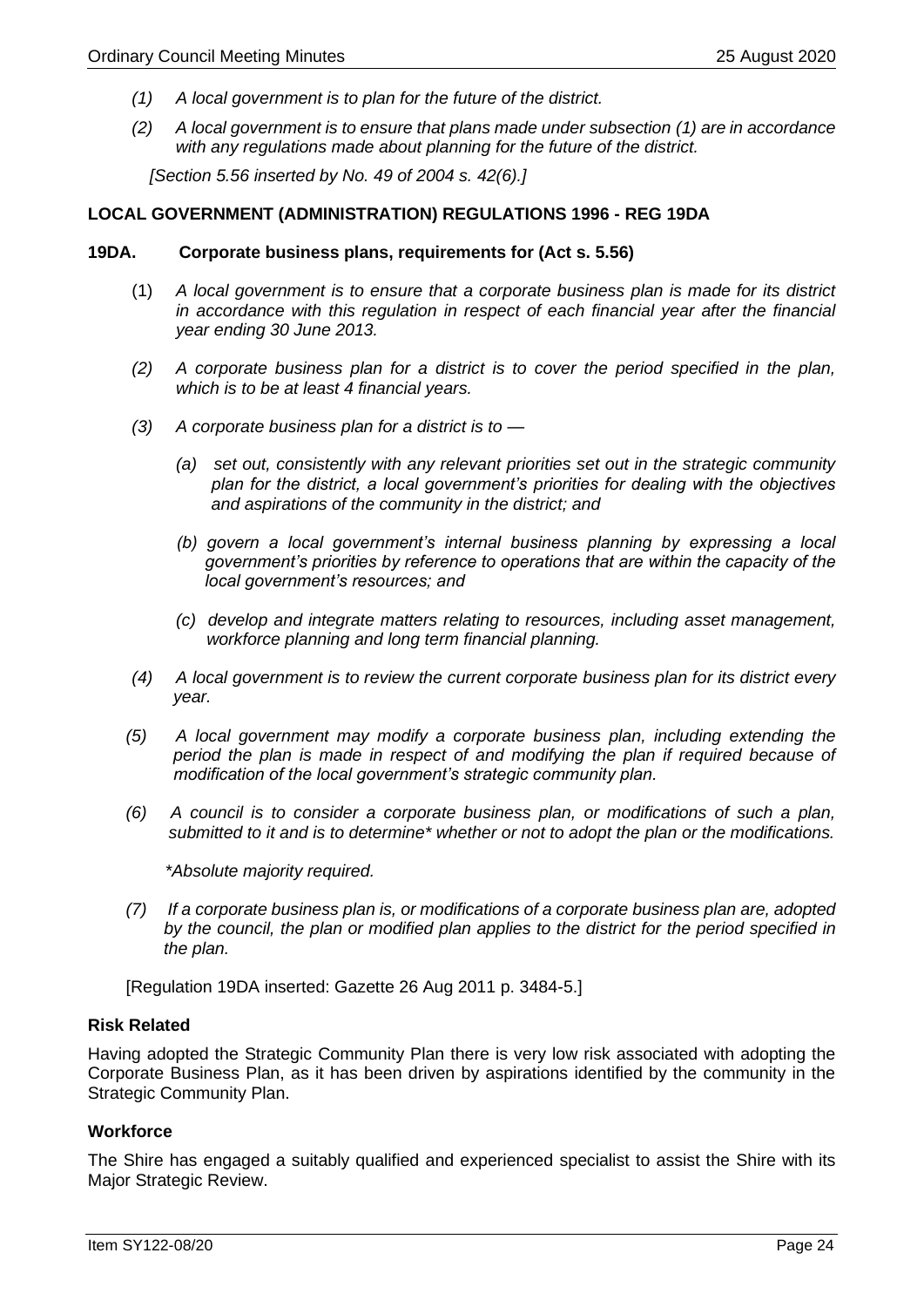# **VOTING REQUIREMENTS**

**Absolute Majority: Yes**

**RESOLUTION 060820**

**Moved: Cr Kevin Trent Seconded: Cr Denis Warnick**

**That, as part of the process of the Major Strategic Review, Council:**

- **1. Adopts the Corporate Business Plan 2020 - 2024 as attached to this report.**
- **2. Permits the Chief Executive Officer to make minor formatting and word adjustments prior to public notice of the document.**
- **3. Requests the Chief Executive Officer to give public notice of the adoption in accordance with Regulation 19D of the Local Government (Administration) Regulations 1996.**

*CARRIED BY ABSOLUTE MAJORITY: 6/0*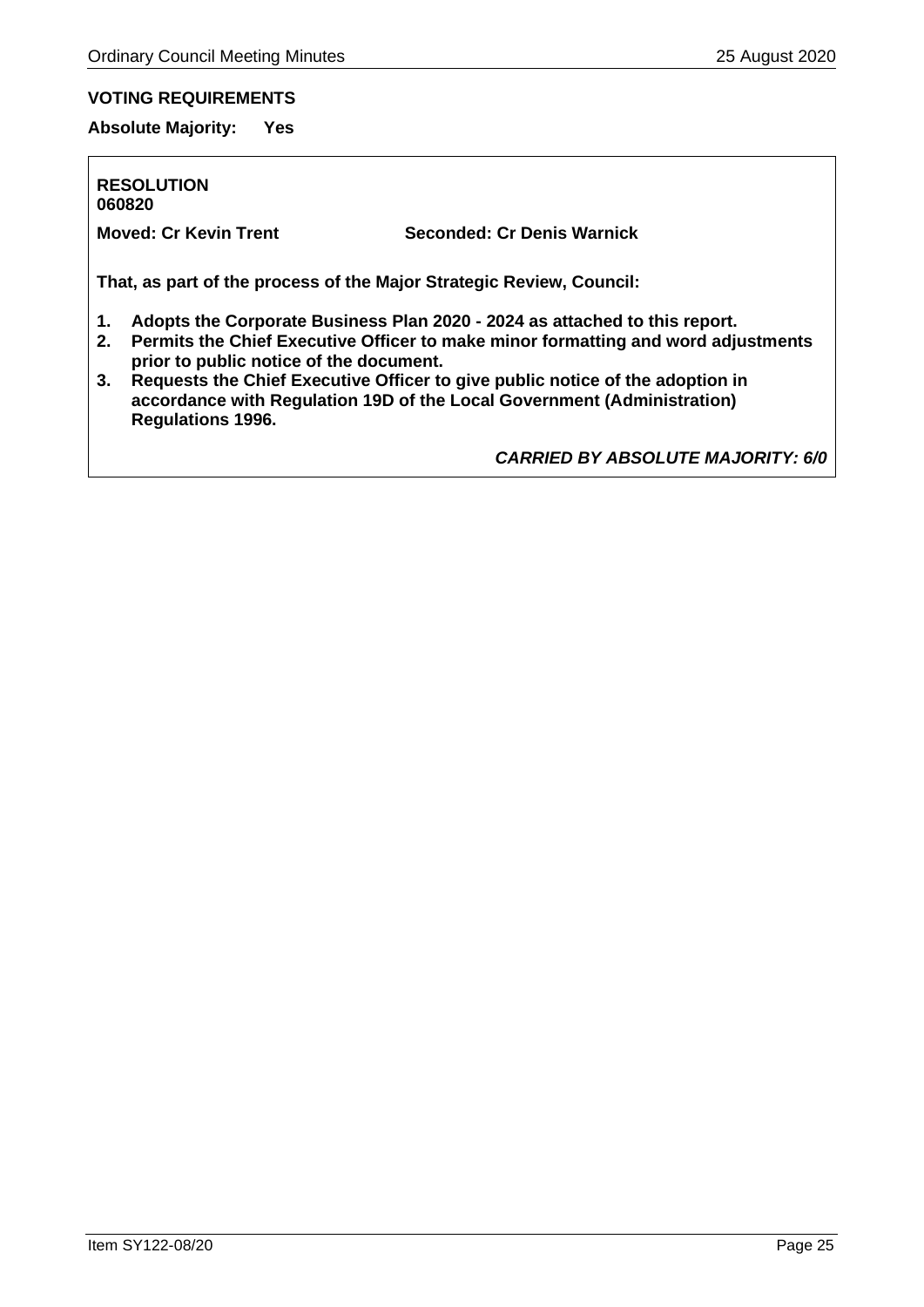#### <span id="page-25-0"></span>**SY123-08/20 REVIEW OF POLICY - G2.9 COMMUNITY ENGAGEMENT AND CONSULTATION**

| <b>File Number:</b>                         | OR.CMA.4                                                                                    |  |  |  |  |
|---------------------------------------------|---------------------------------------------------------------------------------------------|--|--|--|--|
| Author:                                     | Natasha Brennan, Administration and Governance Coordinator                                  |  |  |  |  |
| Authoriser:                                 | <b>Chris Linnell, Chief Executive Officer</b>                                               |  |  |  |  |
| <b>Previously before</b><br><b>Council:</b> | 25 November 2019                                                                            |  |  |  |  |
| <b>Appendices:</b>                          | - G2.9 Community<br><b>Amended Policy</b><br>Engagement<br>1.<br>and<br><b>Consultation</b> |  |  |  |  |

#### **NATURE OF COUNCIL'S ROLE IN THE MATTER**

Legislative Review

#### **PURPOSE OF REPORT**

It is important that Council policies are kept up to date and are reviewed on a regular basis under the direction of the Chief Executive Officer. If any changes or amendments are required these are brought to Council for endorsement.

The development and management of Council policy is an ongoing process.

#### **BACKGROUND**

Staff have undertaken a minor review on Policy G2.9 Community Engagement and Consultation.

The amendments proposed for Council's consideration refer to submissions and how the Shire of York will deal with the privacy of personal information.

#### **COMMENTS AND DETAILS**

In reviewing the current policy, officers contacted numerous local governments, to obtain guidelines and standards on how each Council deals with personal information attached to submissions and petitions.

Of the Councils who responded, each had similar views on how they treat personal details as part of the submission process, for example:

- Most Councils redacted some form of personal information from submissions. In some cases, they also redacted details within the submission which could allow identification of the person making the submission.
- There may also be some instances where it is important to release some details contained as part of submissions to assist with the decision-making process.
- Some Councils have developed a separate privacy policy. Council could develop a separate policy in relation to privacy and the collection of personal information as a future option.

WALGA & the Department of Local Government do not have specific, current guidance on methods / standards for Community Consultation and Engagement and generally refer to the IAP2 framework for this purpose, which the Council has already adopted within the current policy.

Officers are recommending that the following two (2) clauses, detailing privacy requirements and group submissions, be incorporated into the existing policy.

#### 3.5 Privacy Requirements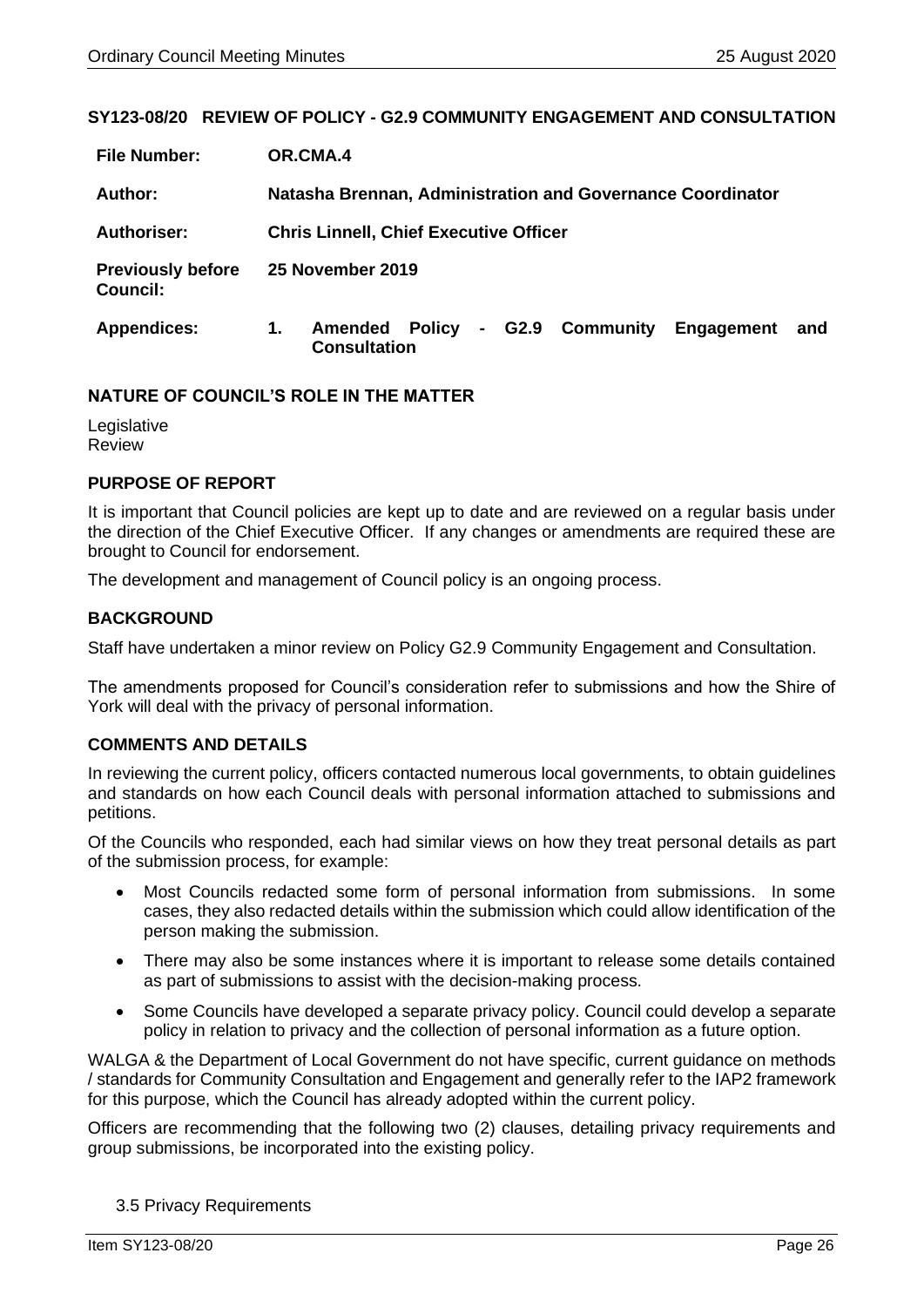The Shire of York values the privacy of residents, customers and stakeholders. In an effort to improve transparency in decision making, when submissions are provided as part of a report (or an attachment to a report) that is presented to Council, the following will apply:

- The name of the submitter will be published, unless otherwise requested by the submitter.
- Personal information such as phone numbers, addresses, email addresses and signatures will be redacted.
- For a submission to be considered complete / valid, minimum information is required ie: name, address, date & signature must be supplied. (It is noted that emailed submissions do not always contain electronic signatures).
- When advertising for public submissions, the Shire of York will refer to these privacy requirements and advise that information may be made public in relation to submissions (as directed by this policy).

3.6 Group Submissions

If a group submission is received, it will be treated as one (1) submission. Eg: submissions containing 25 signatures on it will be treated as 1 submission signed by 25 people.

Under Section 5.1 of the policy, an annual report will be provided to Council on the consultation and engagement activity undertaken in the previous year. This information will be included in the 2019/20 Shire of York Annual Report.

The policy does not apply to formal notification, consultation and decision notices under the *Planning and Development Act 2005*.

#### **OPTIONS**

- 1. Adopt the amended Policy G2.9 Community Engagement and Consultation highlighted in Appendix 1. This will ensure the effectiveness and efficiency of the Shire's operations whilst remaining accountable to Council and acknowledging that policy review is ongoing.
- 2. Council could choose not to adopt the proposed amendments.

#### **IMPLICATIONS TO CONSIDER**

#### **Consultative**

Department of Local Government, Sport and Cultural Industries Western Australian Local Government Association LG Professional Governance Network

#### **Strategic**

Theme 5: Strong Leadership and Governance

- 5.1 The Council supported by the administration of the Shire of York is effective and informed in its decision making and exhibits good practice in its governance role.
- 5.4 Open and accountable systems
- 5.5 Open, smart communication between Shire and community.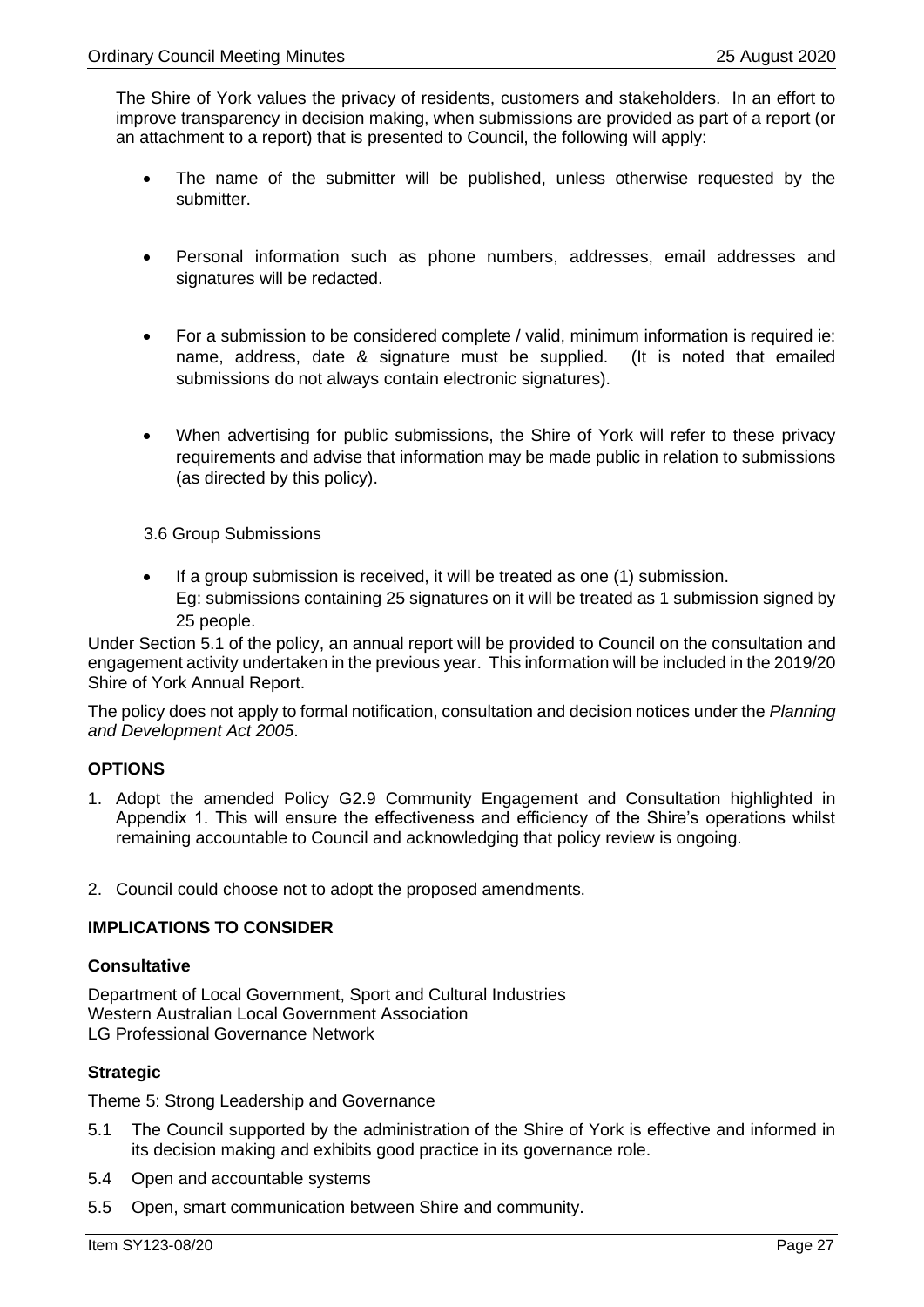#### **Policy Related**

CP1.5 Compliance

G2.9 Community Engagement and Consultation

G4.6 Risk Assessment and Management

#### **Financial**

Nil.

#### **Legal and Statutory**

*Local Government Act 1995, Part 2, Division 2 'Role of Council'*

#### **2.7. Role of council**

- *(1) The council —*
	- *(a) governs the local government's affairs; and*
	- *(b) is responsible for the performance of the local government's functions.*
- *(2) Without limiting subsection (1), the council is to —*
	- *(a) oversee the allocation of the local government's finances and resources; and*
	- *(b) determine the local government's policies.*

#### **Risk Related**

There is a moderate risk to the Council if it does not regularly review its Policies.

#### **Workforce**

Nil.

#### **VOTING REQUIREMENTS**

|  | <b>Absolute Majority:</b> |  | Yes |
|--|---------------------------|--|-----|
|--|---------------------------|--|-----|

| 070820 | <b>RESOLUTION</b>               |                                                                                  |
|--------|---------------------------------|----------------------------------------------------------------------------------|
|        | <b>Moved: Cr Ashley Garratt</b> | Seconded: Cr Kevin Trent                                                         |
|        | <b>That Council:</b>            |                                                                                  |
| 1.     | this report;                    | Adopts amended Policy G2.9 Community Engagement and Consultation, attached to    |
| 2.     | changes prior to publication.   | Authorises the Chief Executive officer to make any necessary minor typographical |
|        |                                 | <b>CARRIED BY ABSOLUTE MAJORITY: 6/0</b>                                         |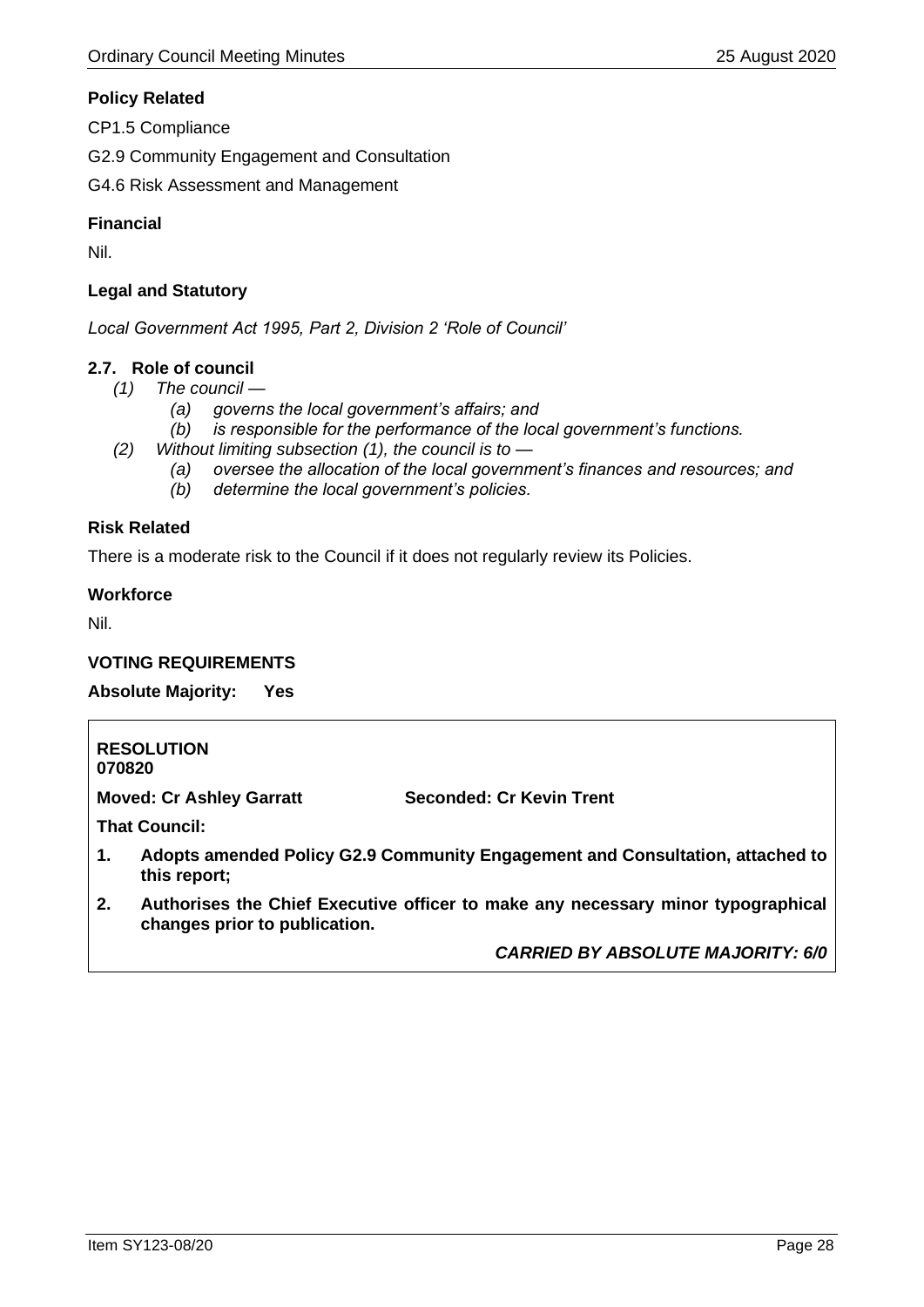#### <span id="page-28-0"></span>**SY124-08/20 CHANGES TO PLAQUE ON GRANITE MONUMENT, WONGBOREL/MT BROWN**

| <b>File Number:</b>                         | OR.GEN.1                                             |                                                                                          |  |
|---------------------------------------------|------------------------------------------------------|------------------------------------------------------------------------------------------|--|
| Author:                                     | Carol Littlefair, Arts and Cultural Heritage Officer |                                                                                          |  |
| <b>Authoriser:</b>                          | <b>Chris Linnell, Chief Executive Officer</b>        |                                                                                          |  |
| <b>Previously before</b><br><b>Council:</b> |                                                      | Not applicable                                                                           |  |
| <b>Appendices:</b>                          | 1.<br>2.                                             | <b>Existing Plaque Wongborel-Mt Brown</b><br>New wording for Plaques Wongborel- Mt Brown |  |

#### **NATURE OF COUNCIL'S ROLE IN THE MATTER**

**Executive** 

#### **PURPOSE OF REPORT**

To inform Council of the request by local Noongar Elders to change existing plaque on granite monument on Wongborel /Mt. Brown and seek approval for proposed two new plaques.

#### **BACKGROUND**

In April 2020 a request was made to the Executive Manager Infrastructure and Development by local Ballardong Noongar Elder Mr Phillip Bateman, to have the sign [illustrated in Appendix 1] removed from the granite column on Wongborel/ Mt Brown. On behalf of local Ballardong residents, he objects to the sign which describes the Avon Valley as 'discovered' in 1830. There have been Indigenous people in the area for tens of thousands of years before 1830 and the present sign ignores and does not acknowledge their existence. This attitude commonly occurred in the 1960s when it is believed the plaque was installed but is not acceptable today.

On researching the details on the plaque, Officers discovered that the existing plaque is factually incorrect. The Avon Valley was not first sighted from Cave Hill [or Mt Brown, if the wording could be construed as meaning that] but from a point much further towards Northam, which is commemorated by a marker stone on the Spencers Brook Road. This incorrect information alone would be a valid reason to replace the plaque.

#### **COMMENTS AND DETAILS**

Officers believe the request is valid and a change should be made in good faith, especially bearing in mind that:

- A Noongar cultural heritage survey of this Reserve will be undertaken once the South West Aboriginal Land and Sea Council/Shire of York Noongar Standard Heritage Agreement is finalised.
- There is a separate sign that describes the cultural significance of the two mountains in a specific traditional story but it is poorly sited, in very poor condition and is in urgent need of replacement once the Shire's new branding has been finalised.
- In due course it is hoped that trails development with interpretation of Indigenous, natural and historic cultural heritage will be undertaken for this area, with appropriate consultation with all parties. This will be a key factor in tourism development for the Shire.
- A Shire of York Reconciliation Action Plan will be developed during 2020/21 to formally start a consultation and reconciliation process with local Ballardong Noongar residents.

Officers consider the most appropriate way to respectfully honour both Indigenous and settler heritage is to replace the existing plaque with two separate plaques, one to be placed in the existing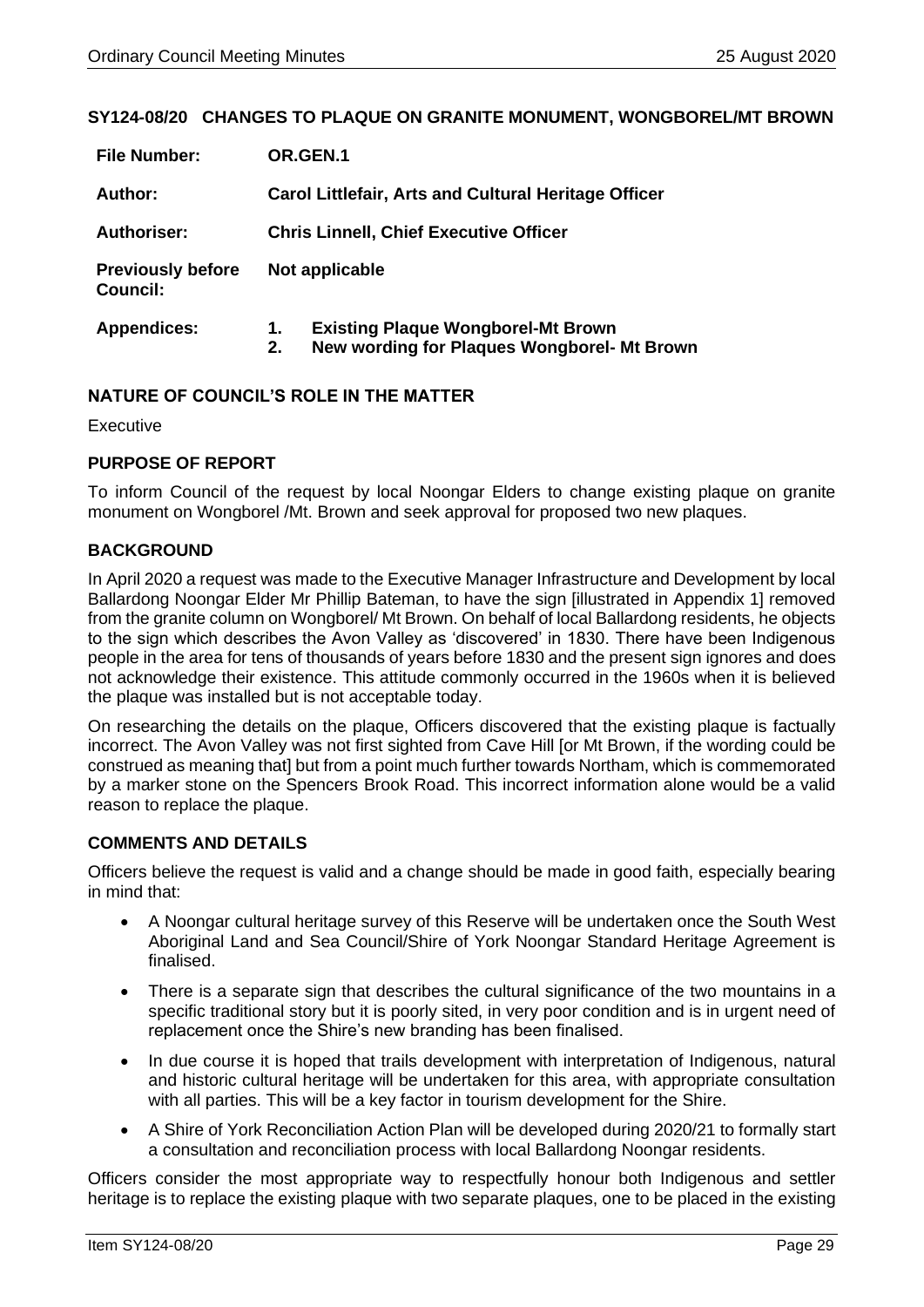position and the other on the opposite side of the column. It is considered more tactful and diplomatic to separate the Noongar heritage from the story of Ensign Robert Dale, as Dale is most well-known for taking Yagan's head back to England in 1833. The suggested wording is shown as Appendix 2. This is of great importance as a goodwill gesture in the lead up to the abovementioned longer-term projects and processes.

#### **OPTIONS**

- 1. Accept the replacement of the existing plaque with two new plaques as described in Appendix 2.
- 2. Not accept the replacement of the existing plaque.
- 3. Request further changes to the wording of plaques.

Officers are recommending option 1.

#### **IMPLICATIONS TO CONSIDER**

#### **Consultative**

At present there is no formal consultative group dealing with Shire of York Indigenous cultural matters. The Shire Arts and Cultural Heritage Officer undertakes consultation whenever any interpretation of, or matter of concern regarding Ballardong cultural heritage may be required. Information is circulated to a group of 20 Elders and local Noongar residents in writing by email or hand delivered letters, or by post. Records are kept of this correspondence. The consultation process, although not through a formal group, is underpinned by the United Nations Declaration on the Rights of Indigenous Peoples (2007) which includes the:

- Right to self-determination.
- Right to full and fair participation in processes, projects and activities that impact on or portray them.
- Right to control, maintain and celebrate culture, heritage and identity.

The suggested wording was circulated to the 20 Elders and residents on 10 June 2020. A meeting was held with one Ballardong Noongar resident and the Arts and Cultural Heritage Officer on 11 June 2020 to discuss aspects of concern, which were resolved at that meeting. Following feedback, the original suggested wording was slightly modified to clarify meaning.

The collective review of the final wording was a positive collaboration and a step towards strengthening the relationship between the local Ballardong Noongar people and the Shire of York in the recognition of cultural heritage.

#### **Strategic**

The Shire Strategic Community Plan has one of the community's core vision elements as:

- weaving of the culture and history of the Ballardong people as an integral part of life and the future; further described within the 'Community Vision' as:
- The natural environment replenishes the soul and we embrace the culture and history of the Ballardong people as an integral part of life and the future

#### Within Goal 1 The Place to Be

is the Objective

• Ballardong culture is a respected and valued part of community life.

Within Goal 2 Driving the Economy Forward

Is the specific Priority 2.1 Support tourism and business development

which details: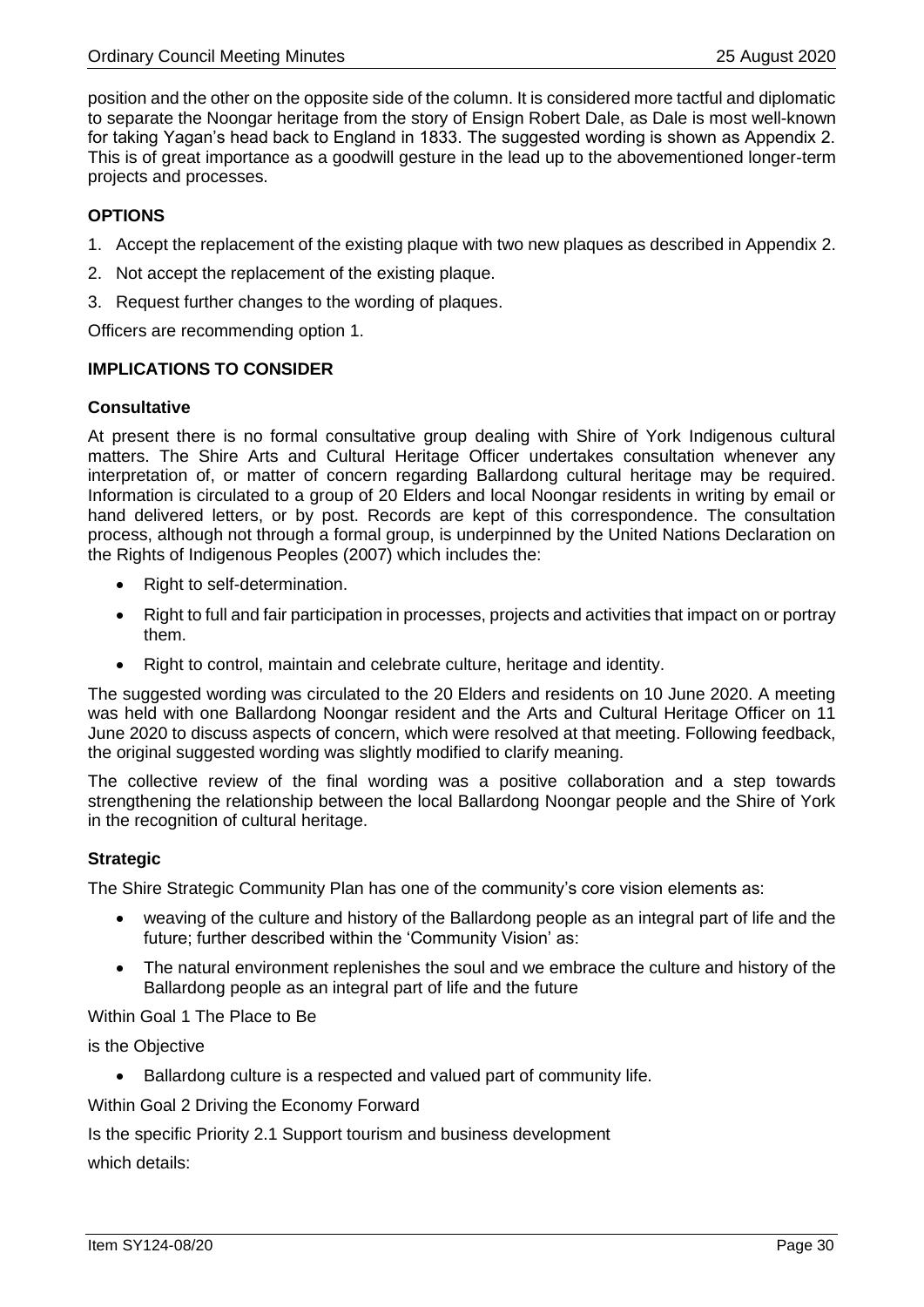- Work with local Ballardong people to develop cultural tourism opportunities in partnership with Bilya Koort Boodja, the South West Land and Sea Aboriginal Council, Regional Development Australia, Wheatbelt Development Commission, and others with the objective by June 2030 that:
- Ballardong culture is respected and integrated into the town's experiences

#### **Policy Related**

There are no Shire of York policies at present which relate to these matters. However, the following local, State and National guiding documents are adhered to in any consultation and/or interpretation of Ballardong Noongar cultural heritage:

- National Trust (WA) publication 'We're a Dreaming Country' Guidelines for Interpretation of Aboriginal Heritage (2012)
- Australia Council 'Protocols for producing Indigenous Australian Visual Arts' (2007)
- 'Continuous Cultures, Ongoing Responsibilities', Museums Australia Inc. (2005),
- 'Sharing Our Stories Guidelines for Heritage Interpretation' (2007) The National Trust of Australia (WA) & Museums Australia (WA) in partnership with Lotterywest.
- A number of publications including 'Ballardong Noongar Budjar 'Healthy Country Healthy People', published by Wheatbelt Natural Resource Management.

#### **Financial**

This request has not been budgeted for in the coming 2020/21 Financial Year, however, adjustment can be made within the next FACR. It is likely to be in the region of \$2000 for brass or cast bronze.

#### **Legal and Statutory**

N/A.

#### **Risk Related**

There is a Medium reputational risk of alienating the Ballardong Noongar community if due consideration is not given to this request.

#### **Workforce**

The removal and installation can be achieved as part of normal work programme for the Shire Works Dept, with administration by the Arts & Cultural Heritage Officer.

#### **VOTING REQUIREMENTS**

#### **Absolute Majority: No**

**RESOLUTION 080820**

**Moved: Cr Denis Warnick Seconded: Cr Kevin Trent**

**That, with regard to Changes to Plaque on granite monument, Wongborel/Mt Brown, Council:**

**1. Resolves to accept the replacement of the existing plaque with two new plaques as described in Appendix 2.**

*CARRIED: 6/0*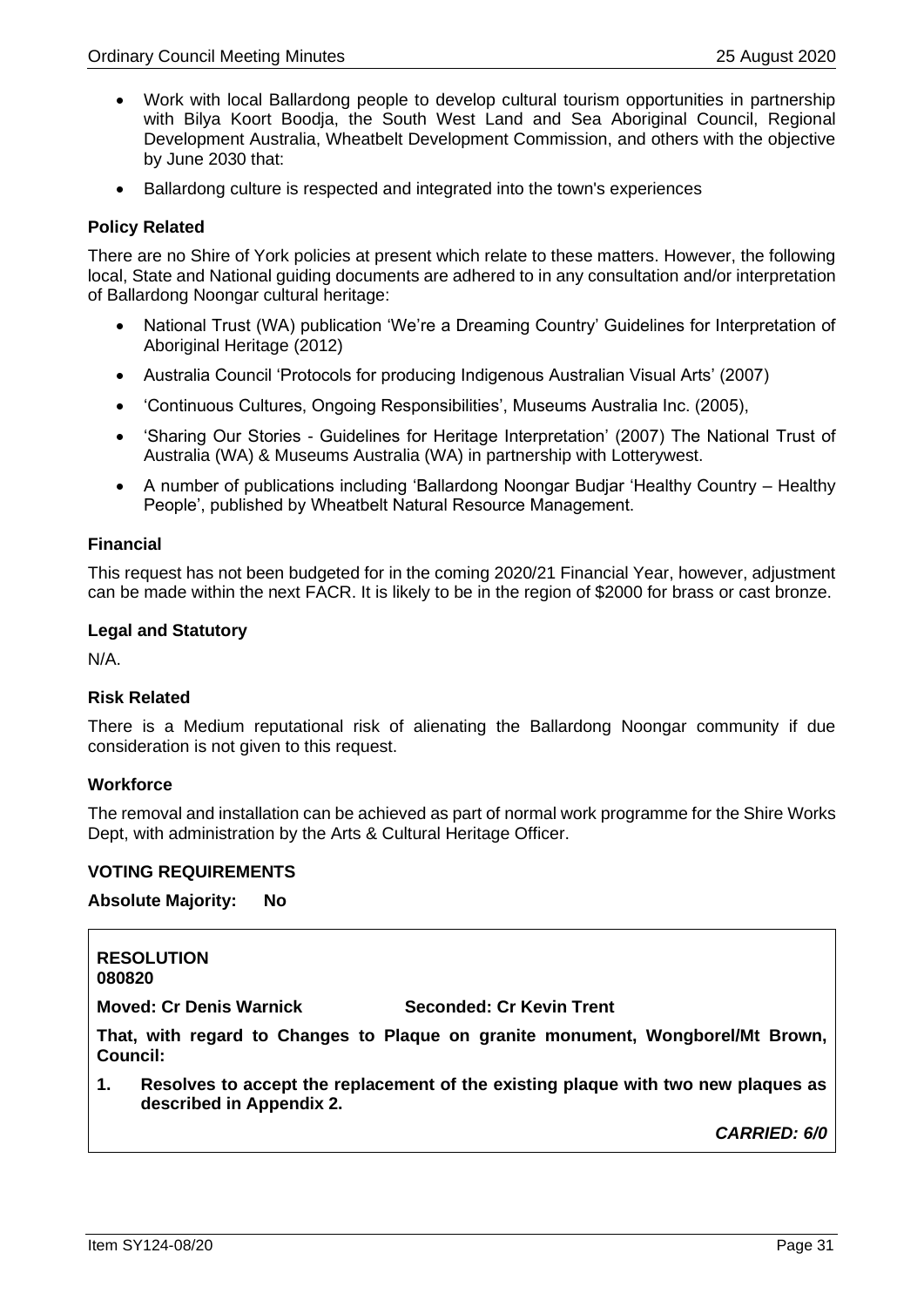#### <span id="page-31-0"></span>**SY125-08/20 VOTING DELEGATES - 2020 ANNUAL GENERAL MEETING OF WALGA**

| <b>File Number:</b>                         | OR.IGR.5                                                     |
|---------------------------------------------|--------------------------------------------------------------|
| <b>Author:</b>                              | Helen D'Arcy - Walker, Council and Executive Support Officer |
| <b>Authoriser:</b>                          | <b>Chris Linnell, Chief Executive Officer</b>                |
| <b>Previously before</b><br><b>Council:</b> | 27 May 2019                                                  |
| <b>Appendices:</b>                          | Nil                                                          |

#### **NATURE OF COUNCIL'S ROLE IN THE MATTER**

**Executive** 

#### **PURPOSE OF REPORT**

To enable the appointment of voting delegates for the Annual General Meeting for the Western Australian Local Government Association (WALGA). All Member Councils are entitled to be represented by two voting delegates.

#### **BACKGROUND**

The Annual General Meeting of WALGA will be held from 1.30pm on Friday, 25 September 2020. This event should be attended by delegates from all Member Local Governments.

#### **COMMENTS AND DETAILS**

Only registered delegates or proxy registered delegates will be permitted to exercise voting entitlements on behalf of Member Councils. Delegates may be Elected Members or serving officers.

#### **OPTIONS**

- 1. Two Delegates be appointed for the Shire of York to be represented at the Annual General Meeting of WALGA.
- 2. Council not to be represented at the Annual General Meeting of WALGA.

#### **IMPLICATIONS TO CONSIDER**

#### **Consultative**

Nil

#### **Strategic**

Nil

#### **Policy Related**

G 1.4 – Council Delegates: Roles and Responsibilities

#### **Financial**

Attendance at the Annual General Meeting is free of charge to all Member Local Governments, lunch is not provided.

#### **Legal and Statutory**

Nil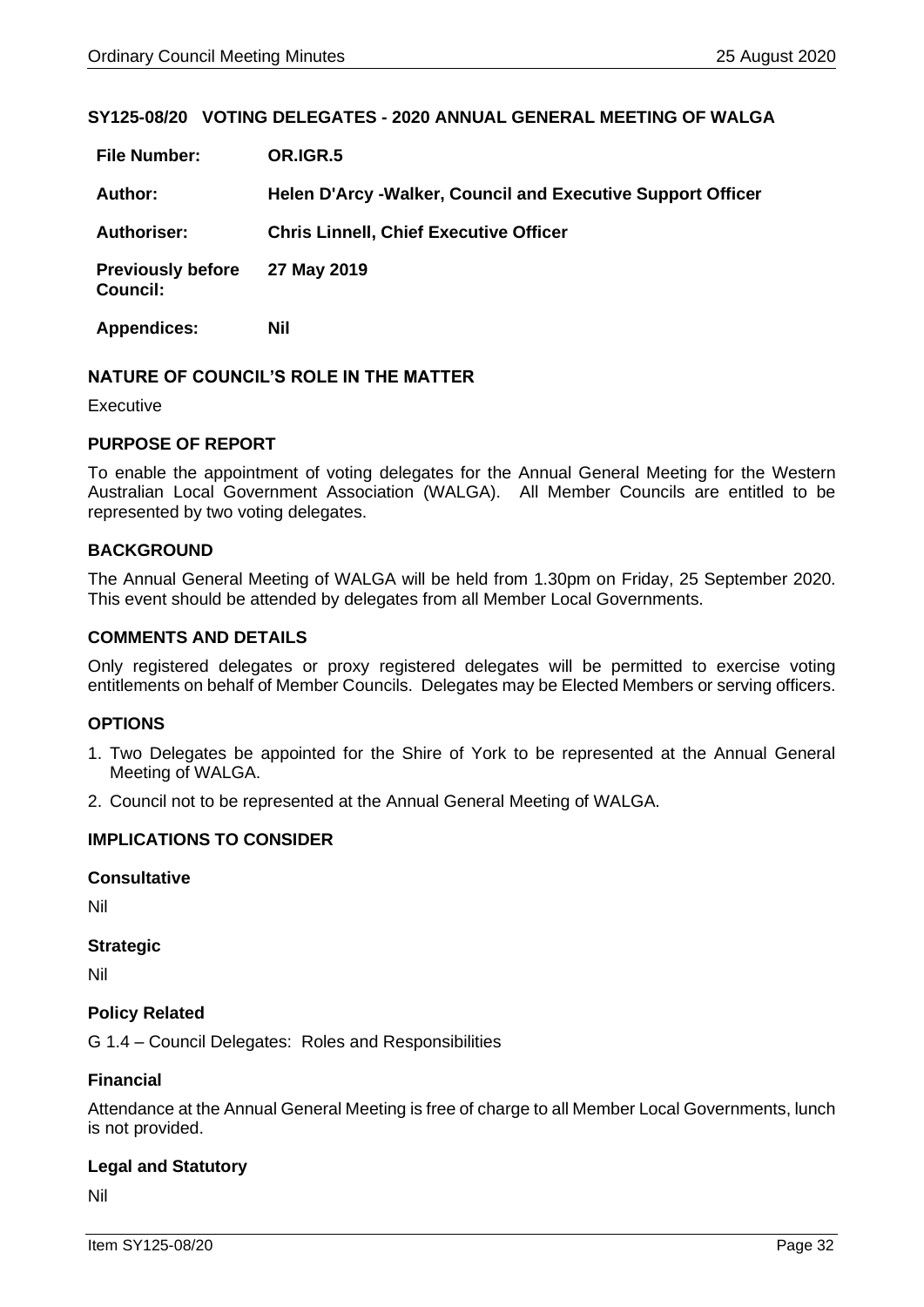#### **Risk Related**

Nil

#### **Workforce**

The Chief Executive Officer is proposing to attend the 2020 Political Forum presented by WALGA to be held prior to the Annual General Meeting.

#### **VOTING REQUIREMENTS**

**Absolute Majority: No**

**RESOLUTION 090820**

**Moved: Cr Ashley Garratt Seconded: Cr Pam Heaton**

**That Council appoints the following two delegates to vote on behalf of the Shire of York at the Annual General Meeting for the Western Australian Local Government Association (WALGA).**

- **Cr Denese Smythe**
- **Cr Kevin Trent**

*CARRIED: 6/0*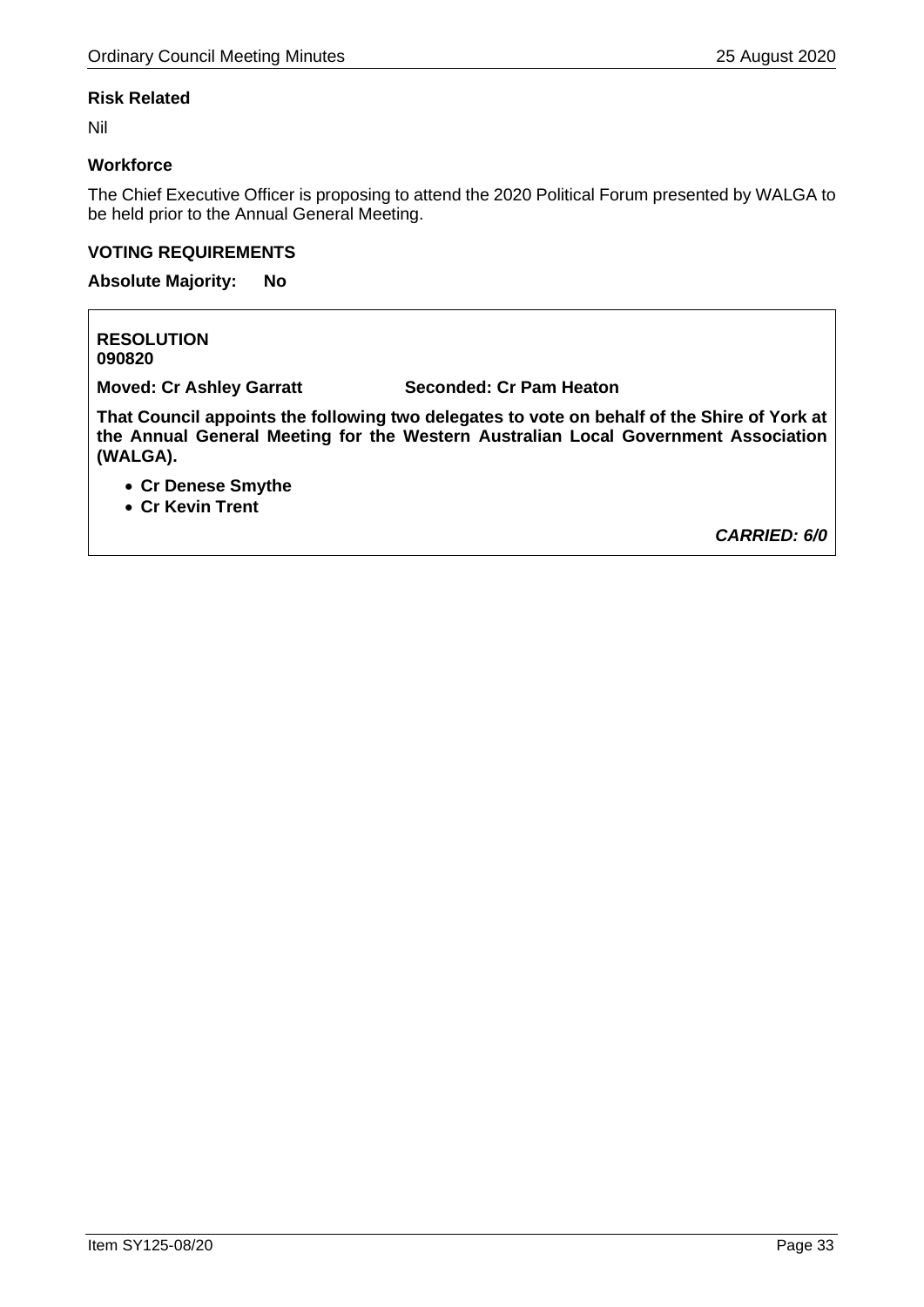#### <span id="page-33-0"></span>**SY126-08/20 TRAINING UNDERTAKEN BY ELECTED MEMBERS IN THE FINANCIAL YEAR 1 JULY 2019 - 30 JUNE 2020**

| <b>File Number:</b>                         | OR.CLR.2                                                           |  |  |
|---------------------------------------------|--------------------------------------------------------------------|--|--|
| Author:                                     | <b>Helen D'Arcy -Walker, Council and Executive Support Officer</b> |  |  |
| <b>Authoriser:</b>                          | <b>Chris Linnell, Chief Executive Officer</b>                      |  |  |
| <b>Previously before</b><br><b>Council:</b> | Nil                                                                |  |  |
| <b>Appendices:</b>                          | <b>Councillor Training</b><br>1.                                   |  |  |

#### **NATURE OF COUNCIL'S ROLE IN THE MATTER**

Review

#### **PURPOSE OF REPORT**

The intent for this report is for the Local Government to report back to the community on what training Councillors have undertaken in the financial year 1 July 2019 to 30 June 2020.

#### **BACKGROUND**

With the introduction of new provisions contained within the *Local Government Legislation Amendment Act 2019*, Local Governments must prepare a report for each financial year on the training completed by elected members in that financial year.

Section 5.127 of the Act states the following:

#### *5.127. Report on training*

- *(1) A local government must prepare a report for each financial year on the training completed by council members in the financial year.*
- *(2) The CEO must publish the report on the local government's official website within 1 month after the end of the financial year to which the report relates.*

#### **COMMENTS AND DETAILS**

All local governments will be undertaking their first reports since the new provisions contained within the *Local Government Legislation Amendment Act 2019* came into effect.

The four (4) Councillors elected at the October 2019 election were the first to be required to undertake the compulsory 'Council Member Essential' training. These five modules are required to be completed within 12 months of the election. The final course 'Understanding Financial Reports and Budgets' is scheduled to be held on-line during August 2020.

#### **OPTIONS**

- 1. Councillors can reject the report
- 2. Councillors can accept the report

#### **IMPLICATIONS TO CONSIDER**

#### **Consultative**

Local Government Professionals Australia WA

#### WALGA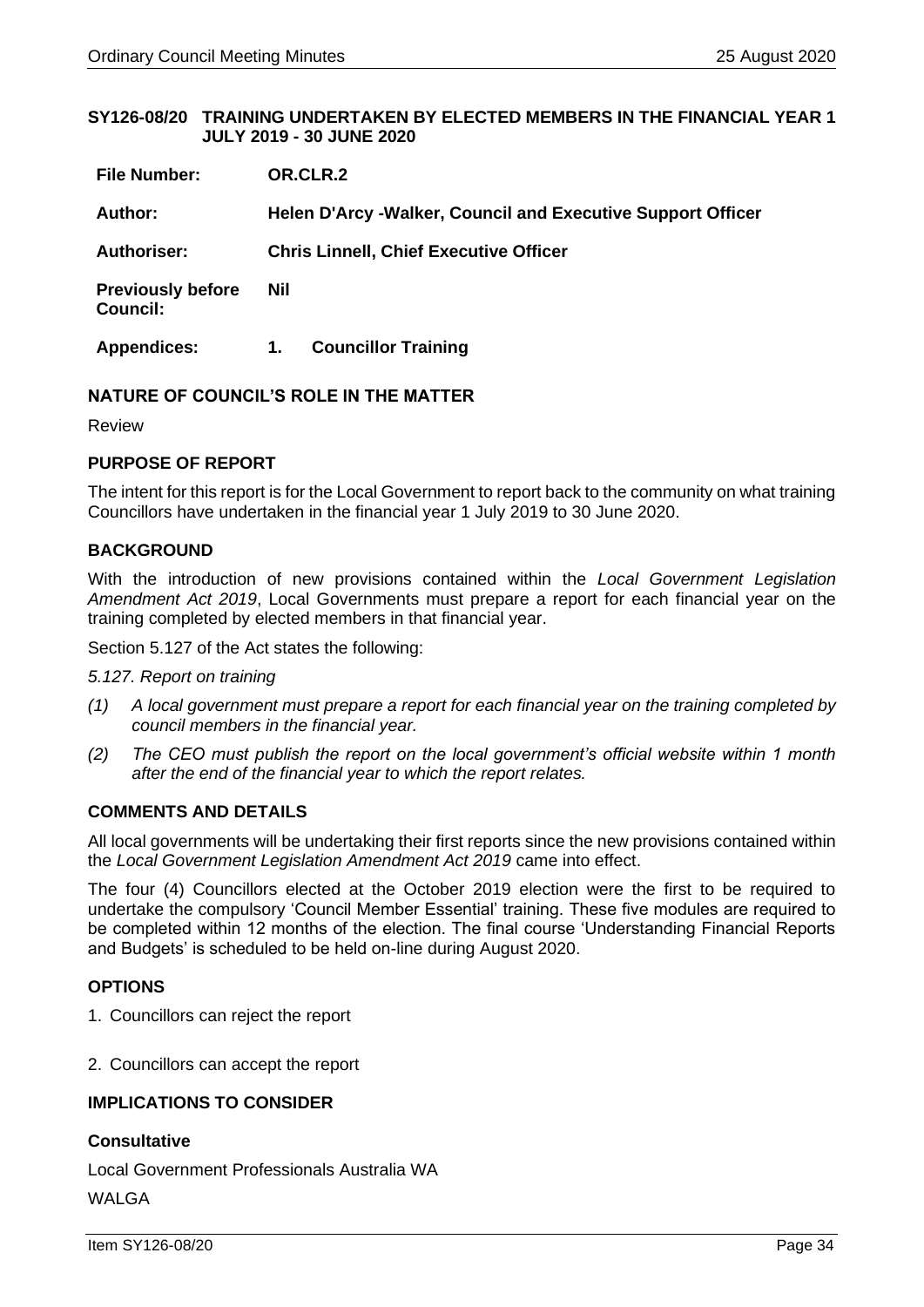#### **Strategic**

Nil

# **Policy Related**

G 1.2 – Councillors: Professional Development

#### **Financial**

In accordance with Policy G 1.2 – Councillors: Professional Development and as part of the annual budget process, an allocation of \$3,000 per Councillor will be made for professional development during that financial year. In the event training costs exceed the individual Councillor's budget, these costs will be borne by the individual Councillor.

#### **Legal and Statutory**

Nil

**Risk Related**

Nil

**Workforce**

Nil

#### **VOTING REQUIREMENTS**

**Absolute Majority: No**

**RESOLUTION 100820 Moved: Cr Kevin Trent Seconded: Cr Ashley Garratt That, with regard to the annual elected member training requirements, Council: 1. Receives the training schedule as detailed in Appendix 1 and request the CEO to publish the report on the Shire's website.** *CARRIED: 6/0*

Note: Cr Warnick is not required to have completed the 'Council Member Essential Training' at this time as he was not elected/re-elected at the October 2019 Election.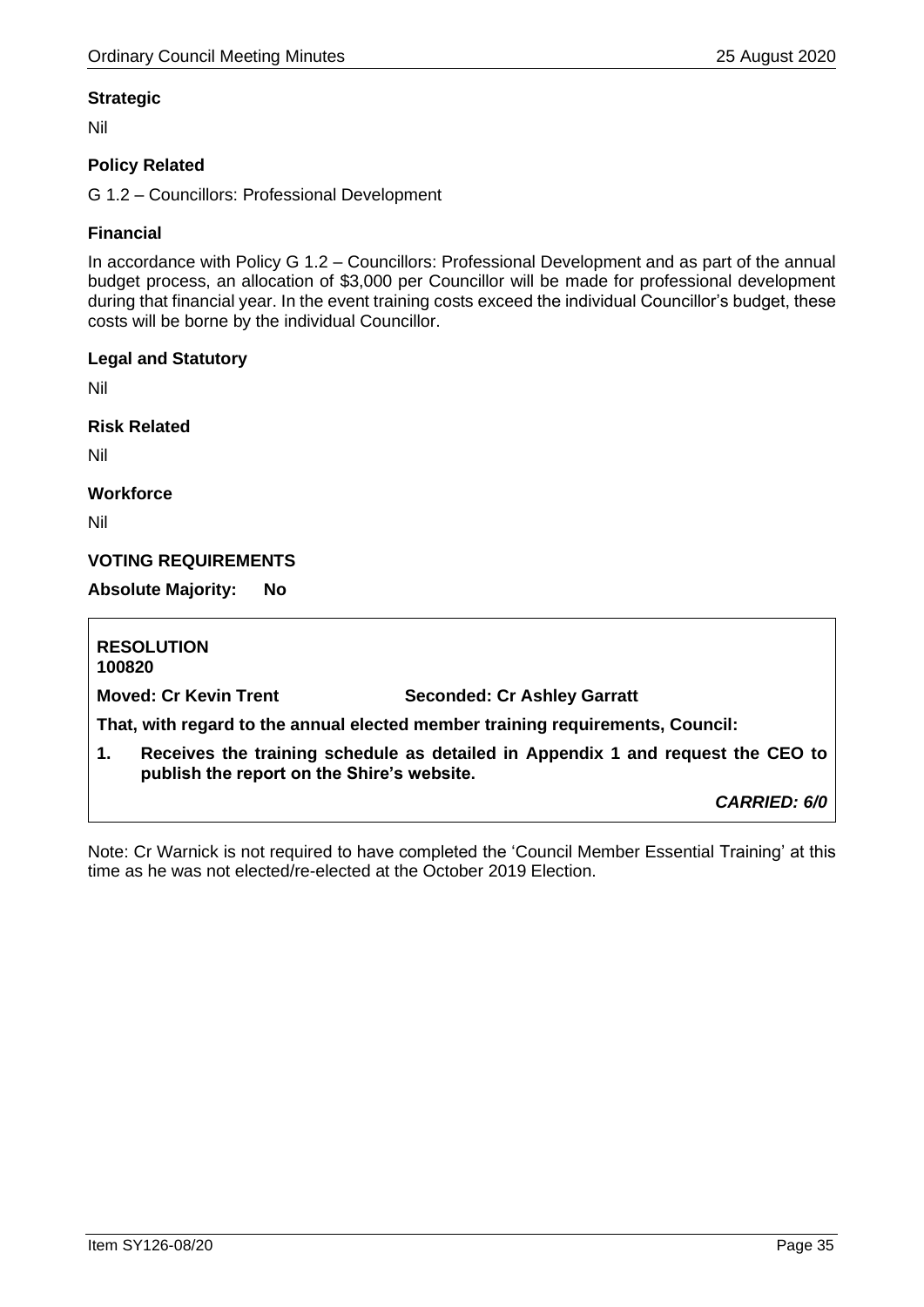#### <span id="page-35-0"></span>**SY127-08/20 REQUEST FOR FUNDING - YORK CHRISTMAS FESTIVAL**

| <b>File Number:</b>                         | <b>FI.DON</b>                                                    |                                                                                      |  |
|---------------------------------------------|------------------------------------------------------------------|--------------------------------------------------------------------------------------|--|
| Author:                                     | <b>Esmeralda Harmer, Events and Economic Development Officer</b> |                                                                                      |  |
| <b>Authoriser:</b>                          | <b>Chris Linnell, Chief Executive Officer</b>                    |                                                                                      |  |
| <b>Previously before</b><br><b>Council:</b> |                                                                  | <b>Not Applicable</b>                                                                |  |
| <b>Appendices:</b>                          | 1.<br>2.                                                         | 2019 Christmas Festival Acquittal<br>Letter of Request - York Christmas Festival Inc |  |

#### **NATURE OF COUNCIL'S ROLE IN THE MATTER**

Executive

#### **PURPOSE OF REPORT**

This report presents a request received from the Christmas Festival Inc for sponsorship to support the 2020 Christmas Festival.

#### **BACKGROUND**

The York Christmas Festival, formerly known as the York Christmas Children's Party, is held annually in December for the York community. The event is valued by the community and has gradually increased in popularity over time to attract visitors and regional families to attend.

The Christmas Festival Inc is a not-for-profit organisation consisting of several volunteers and local organisations who support and deliver the event. Historically, Council has provided a mixture of in kind and cash sponsorship to the group including waiver of park hire, traffic management assistance, additional rubbish bins and amenity cleaning and in recent years cash sponsorship of \$12,000 through its Community Funding; Grants & Sponsorship round.

In May 2019, Council considered item SY066-05/19 Community Funding Applications where Council resolved:

#### *That Council:*

*1. Approves the following funding requests as cash contributions as part of the 2019/20 financial year:* 

| <b>York Veteran Car Club</b>        | \$6,000  |
|-------------------------------------|----------|
| <b>York True Country Scooters</b>   | \$500    |
| <b>Talbot Brook Community Group</b> | \$948    |
| <b>York Christmas Festival</b>      | \$12,000 |
| <b>York Friendship Club</b>         | \$5,000  |
| <b>Triumph Riders Group</b>         | \$1,500  |
| <b>York Boot Scooters</b>           | \$1,500  |
| <b>Wheatbelt Endurance Riders</b>   | \$1,000  |

- *2. Notes all activities funded will be delivered after July 1, 2019;*
- *3. Requests the Chief Executive Officer to negotiate the terms of the cash & in-kind balances with applicants where required.*

In April 2020 the COVID-19 pandemic impacted the Shire's ability to open the April funding round for application. Event organisers were uncertain when restrictions regarding mass gatherings and events would be lifted and this has affected programming of events during this period of time.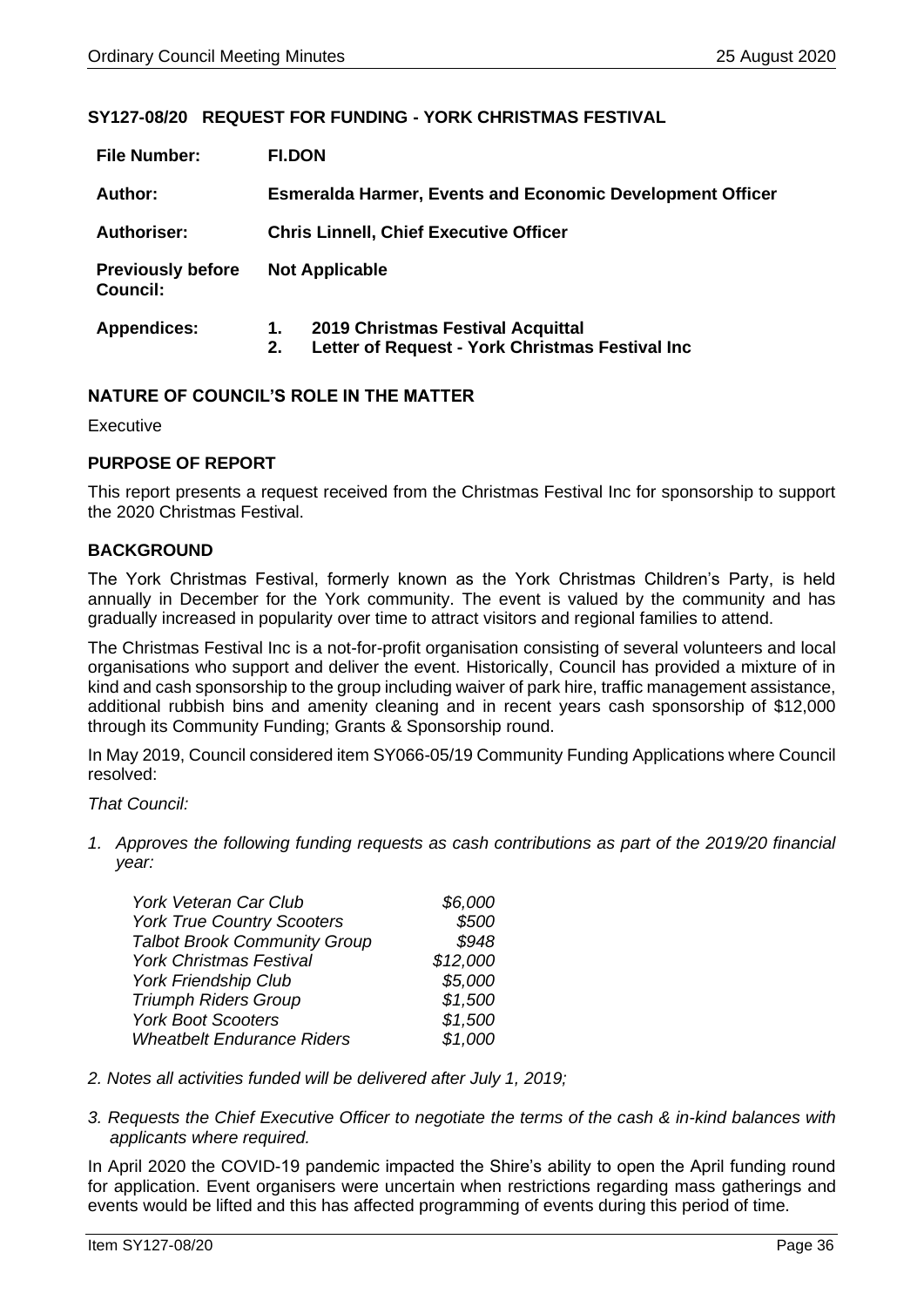The Christmas Festival has sought funding assistance to deliver the Christmas Festival event in December. The next round of Community Funding opens in September and would not allow adequate planning time should the group wait until the next round of funding offered. The Christmas Festival committee is requesting Council to consider funding for the event outside the usual funding round application period.

#### **COMMENTS AND DETAILS**

The Christmas Festival is seeking \$12,750 in cash sponsorship to support the delivery of the event. The 2019 York Christmas Festival Acquittal is attached as **Appendix 1** to this report detailing how the funds supported for the 2019 event were spent.

A letter of funding request for the 2020 Christmas Festival is included as **Appendix 2** for Council's consideration.

This funding requested could be considered from GL132150 Festivals Assistance which has an available budget of \$12,000 to support the event. The additional \$750 could be sourced from GL132145 Area Promotion which has an available budget to support area promotional activities such as a Residential Lights Competition as detailed in the request attached as **Appendix 2**.

The 2020 Christmas Festival program of events is proposed to include:

- Turning on the lights of the Community Christmas Tree, historically located at the Courthouse alcove.
- A number of free family friendly activities located in the park for community enjoyment.
- Avon Terrace from South Street to McCartney Street road closures to allow footfall traffic only along the main street.
- Stallholders and local business late night trading along Avon Terrace.

In addition to the event, the Christmas Festival Inc has traditionally run the residential lights competition with the Shire delivering the Best Decorated Business Competition. Nominations are open in November encouraging residents to decorate their property with Christmas lights and submit a nomination for judging inclusion.

In 2019 the residential lights competition winners were drawn at the Christmas Festival held on the first Saturday of December. There has been some conjecture that drawing the residential lights competition winners early in December limits opportunity for residents to decorate their homes and nominate their properties prior to the judging and finalist presentations.

Officers propose that the finalists of both the Residential and Business light competitions be drawn at Council's December Ordinary Meeting. This could allow additional time and opportunity for businesses and residents to enter the competitions and decorate their respective businesses/properties.

Further to this, Officers propose the Best Decorated Business Competition be facilitated by the newly developed York Business Association (YBA). The YBA represents local business operators and could be a good fit to increase business engagement in the competition.

The Christmas Festival is a popular community driven event and its successful history has made it popular with families and community members. Officers support the proposal received and believe the event aligns well with the Shire's COVID-19 response strategy aims to reconnect the community in civic life following post COVID restrictions and cancellation of other 2020 annual events.

#### **OPTIONS**

1. Council fund the York Christmas Festival the amount of \$12,750 as a cash contribution from GL132150 Festivals Assistance to support the 2020 York Christmas Festival.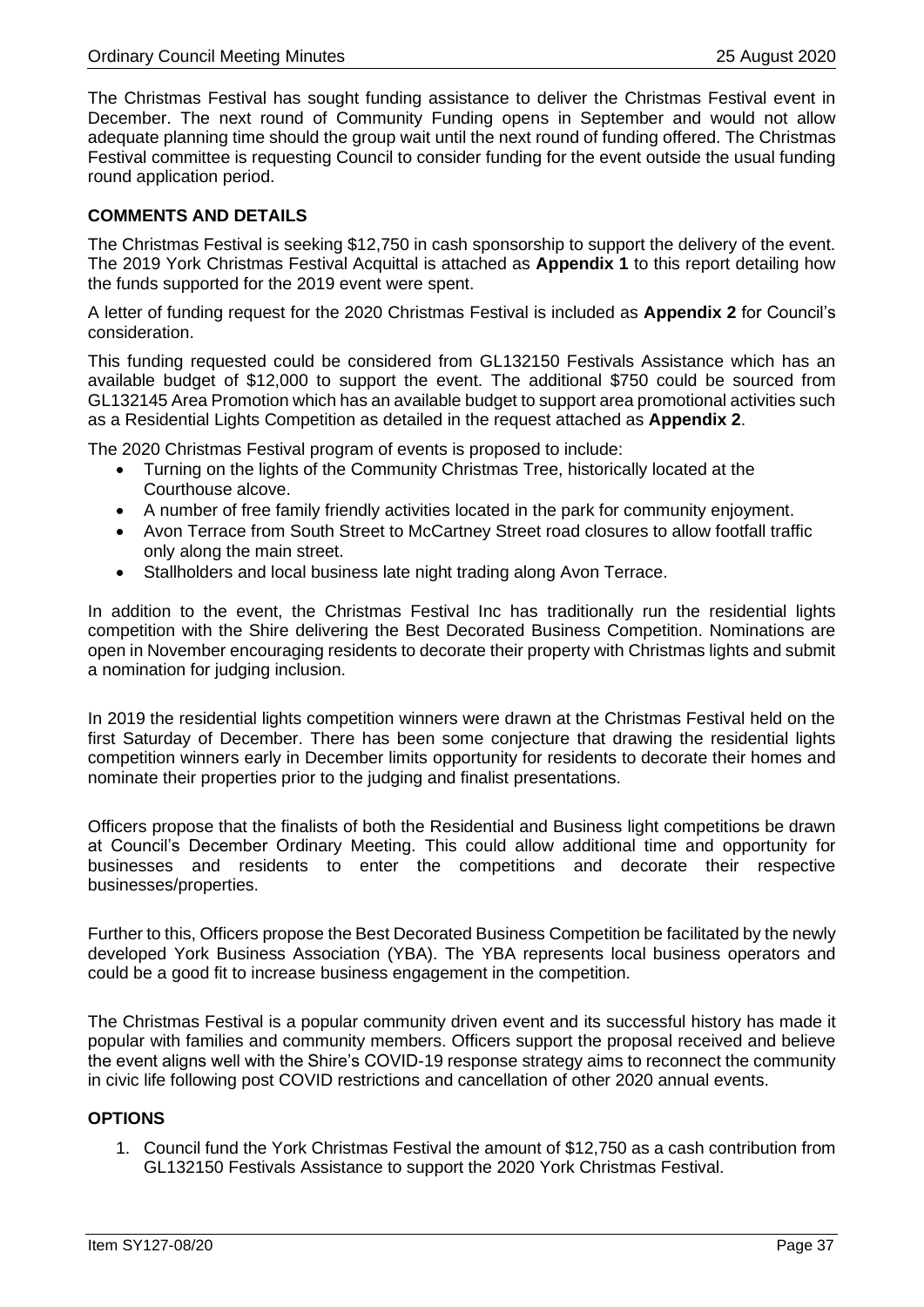- 2. Council could choose not to fund the event. Officers are not recommending this option in consideration of its adopted COVID response strategy and its aims to support the community to re-engage in civic life.
- 3. Could choose to support the event for a lesser or higher amount than recommended. This approach would require further investigation into budgets available to consider the differing amount proposed.

Officers are recommending option 1.

#### **IMPLICATIONS TO CONSIDER**

#### **Consultative**

Should Council support the request received, further consultation to include a public notice of road closure for community and business awareness will be prepared and advertised at least 21 days prior to the event occurring.

The Christmas Festival will still need to provide an event application and be assessed in accordance with the events approvals process to include how consultation with local businesses regarding the road closures will be undertaken.

#### **Strategic**

Strategic Community Plan 2020 – 2030 *Priorities;*

- *Supporting community – led development*
- *Engage children and young people in their place and future*

#### **Policy Related**

C1.3 Community Funding; Grants & Sponsorship Policy

Clause 3.1 *The Council will consider applications made under the following general headings for projects which:*

- *encourage general involvement in local activities including sport.*
- *assist a community group to expand their ability to provide support for community and individual health and wellbeing.*
- *events which have been developed for local community enjoyment. Note: these are events not developed to leverage tourism or economic development benefit but having more of a purely community enjoyment focus*

#### **Financial**

This request can be considered under the Shire's adopted COVID response strategy from GL132150 Festivals Assistance which has an available budget of \$12,000 to support recovery events such as the 2020 Christmas Festival. The remaining amount of \$750 can be sourced from GL132145 Area Promotion.

#### **Legal and Statutory**

All Council supported events would still need to comply with and be assessed against any statutory policies and legislations.

#### **Risk Related**

Should Council decide not to support the officer recommendation, there is a potential reputational risk to the Shire and its strategic intentions to be a place which assists events which have been developed for local community enjoyment. Officers rate this risk as low due to the number of events and ongoing support the Shire provides to its community.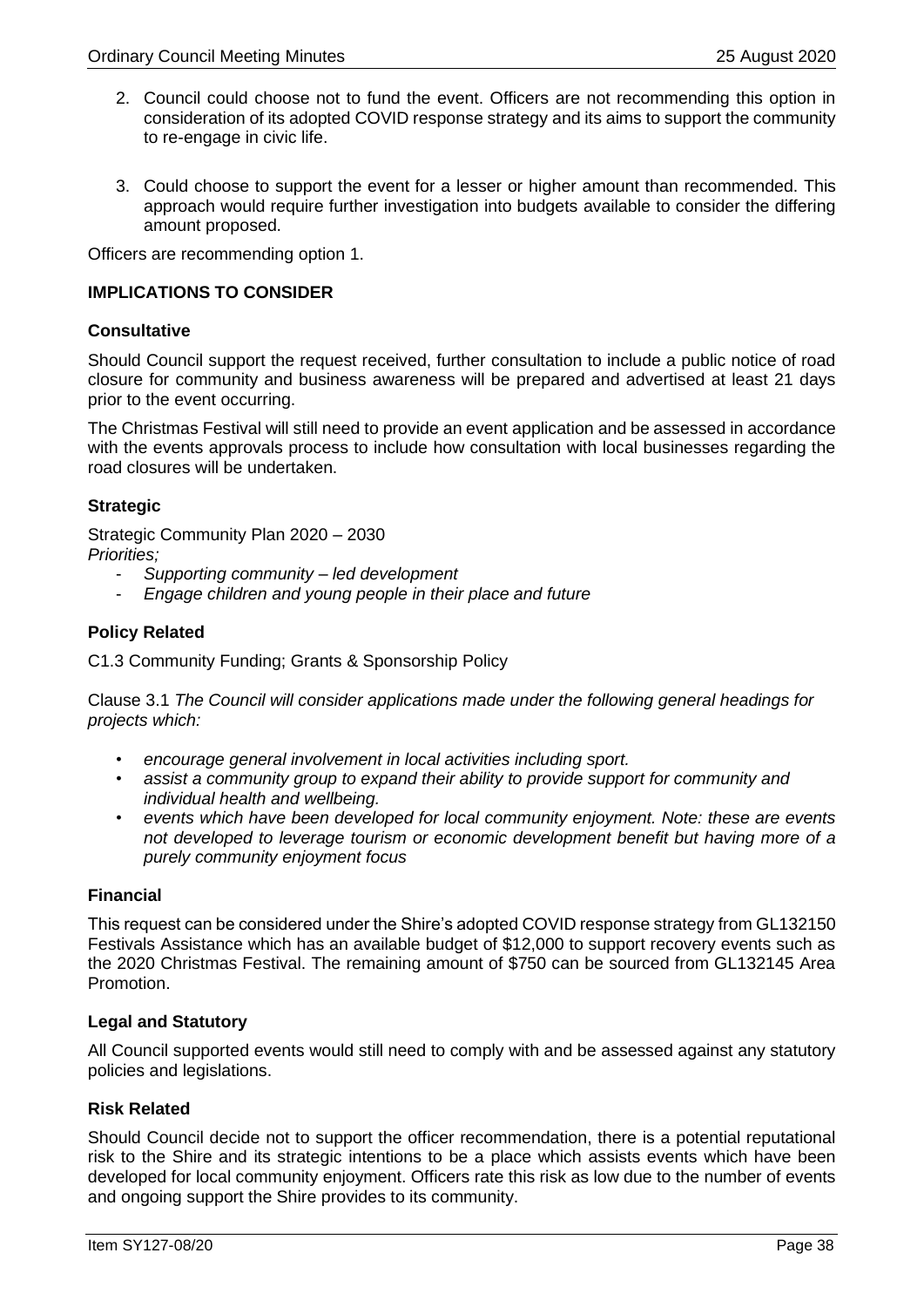٦

# **Workforce**

 $\Gamma$ 

This request can be managed in house utilising existing resources.

# **VOTING REQUIREMENTS**

**Absolute Majority: No**

| <b>RESOLUTION</b><br>110820                                                                                                                                  |  |
|--------------------------------------------------------------------------------------------------------------------------------------------------------------|--|
| <b>Moved: Cr Kevin Trent</b><br>Seconded: Cr Pam Heaton                                                                                                      |  |
| <b>That Council;</b>                                                                                                                                         |  |
| 1.<br>Receives the 2019 Christmas Festival Acquittal as attached as Appendix 1 to this<br>report.                                                            |  |
| 2.<br>Approves a cash sponsorship of \$12,750 (ex GST) to support the delivery of the 2020<br>Christmas Festival as detailed in this report.                 |  |
| 3.<br>Requests the applicant to provide an acquittal in accordance with the C1.3<br>Community Funding Policy, within three months of the event taking place. |  |

*CARRIED: 6/0*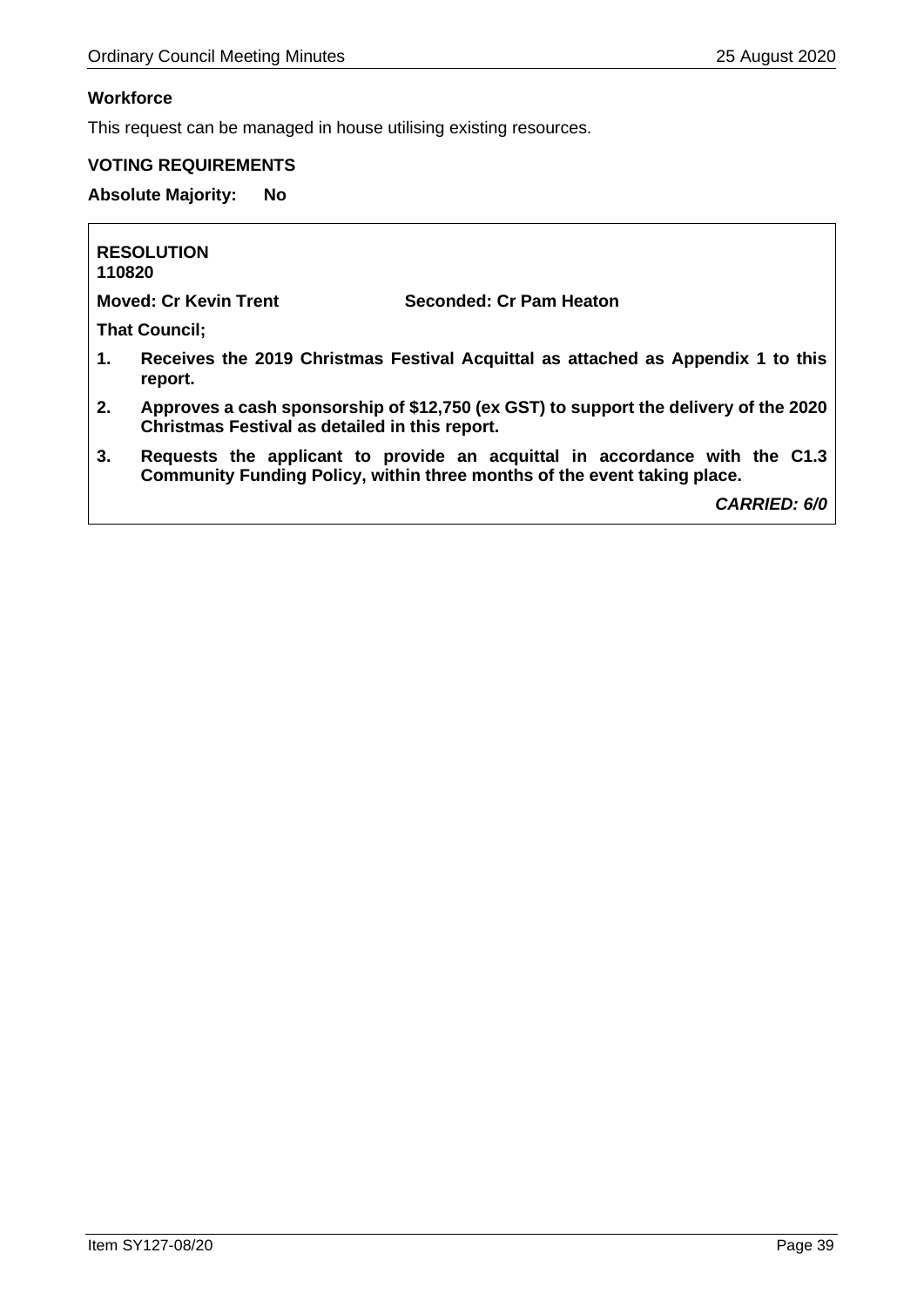#### <span id="page-39-0"></span>**SY128-08/20 REQUEST FOR FUNDING - WESTCYCLE**

| <b>File Number:</b>                         | <b>FI.DON</b>                                                    |                                                                              |  |
|---------------------------------------------|------------------------------------------------------------------|------------------------------------------------------------------------------|--|
| Author:                                     | <b>Esmeralda Harmer, Events and Economic Development Officer</b> |                                                                              |  |
| <b>Authoriser:</b>                          | <b>Chris Linnell, Chief Executive Officer</b>                    |                                                                              |  |
| <b>Previously before</b><br><b>Council:</b> |                                                                  | <b>Not Applicable</b>                                                        |  |
| <b>Appendices:</b>                          | 1.<br>2.                                                         | <b>Festival of Cycling Acquittal</b><br><b>Westcycle Request for Funding</b> |  |

#### **NATURE OF COUNCIL'S ROLE IN THE MATTER**

Executive

#### **PURPOSE OF REPORT**

This report presents Council with the 2019 Festival of Cycling Acquittal and West Cycle's request to support a smaller scale event in September 2020.

#### **BACKGROUND**

In March 2019, Council considered Item *SY030-03/19 2019 Festival of Cycling Proposal* where Council resolved;

#### *That Council*

*1. Receives the acquittal document for the 2018 Festival of Cycling as presented by WestCycle and its associated event partners*

*2. Approves the 2019 Festival of Cycling which includes the following events and activities;*

- *a. WA Gravity Endurance event on Sunday 9 June 2019*
- *b. Perth Mountain Bike event on Sunday 7 July 2019*
- *c. Festival of Cycling on Saturday 24 & Sunday 25 August 2019*

 *Subject to the following to be addressed as route and road closure details are finalised prior to the issue of the final event approvals:*

*(i) The impact of road closures on businesses is minimised as much as possible*

*(ii) No parts of the event occur on the steps and paths descending from the summit of Mt Brown (iii) The use of Mongers Reserve is not exclusive and therefore does not restrict the use of the location as a dog exercise area.*

*3. Approves a maximum of \$5,000 as a cash contribution from GL132150 Festivals Assistance to WA Gravity Enduro and WestCycle to assist deliver the elements of the Cyclocross event and WA Gravity Enduro event as detailed in this report.*

*4. Approves an amount of \$15,000 as a cash contribution to support the 2019 Festival of Cycling on Saturday 24 & Sunday 25 August 2019 and requests the Chief Executive Officer to include this allocation in the draft 2019/20 financial year budget process.*

Since this time the 2019 Acquittal has been received for the event and is included at **Appendix 1** for Council's review. In debrief discussions with Westcycle it was noted that road race disciplines worked well for York, however the criterium racing could require further development to improve business engagement and visitor attraction of these events.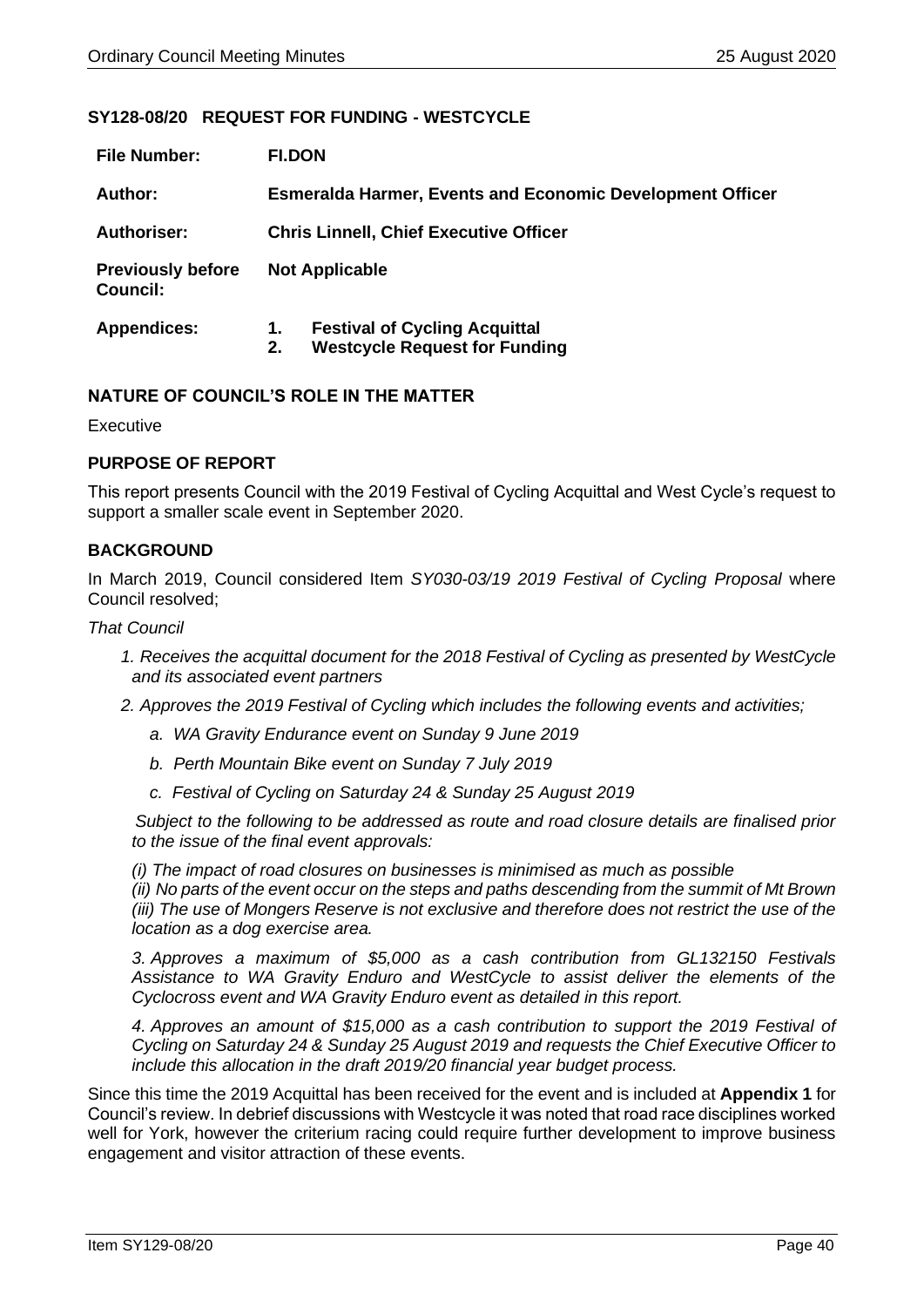# **COMMENTS AND DETAILS**

In March 2020, Officers began preliminary conversations with Westcycle to discuss plans for the 2020 Festival of Cycling to help determine budgeting processes for the 20/21 financial year. Shortly after this time the coronavirus was declared a pandemic, and Westcycle postponed all events until COVID-19 restrictions were eased.

In late July Westcycle contacted the Shire to seek approval and financial assistance to deliver two (2) road race events in September of this year. Both these events have previously been included in the Festival of Cycling event weekend and received favourably.

A formal request for assistance is attached as **Appendix 2** for Council's consideration.

Event details proposed including officer comments are outlined below;

- Hosting one "recreational' road racing event titled the "Canola Classic", Sunday 13 September on Knotts Road, Talbot Road, Talbot Road West and Qualen West Road. There are two competition options for riders being a 52km and 93km route
- Hosting the State Masters and Open Road Championships on the same day (Sunday 13 September) and race route as the Canola Classic. The road championships brings the best riders across the state to compete against each other for state selection as opposed to the recreational Canola Classic.
- Westcycle is requesting approval to use the Recreation Centre as a rider village for rider parking, registration, briefings and warm up prior to the racing commencing. Westcycle are requesting the Recreation centre as a rider village in an effort to avoid congestion and road closures anticipated on the day due to the York Motor Show event occurring in the town CBD.

Officers agree the location proposed minimises anticipated congestion within the CBD and does provide closer proximity to the Knotts road starting point for competitors. Officers also propose that Westcycle indicate within their risk management plan, appropriate risk controls they will be implemented to manage competitor safety and the number of vehicles expected to visit York on the day.

- Westcycle are requesting a cash contribution of \$5,000 from the Shire to support traffic management planning and delivery for the event. Council could consider this request from GL132150 Festivals Assistance which includes a budget allocation for the 2020 Festival of Cycling event.
- Roads under traffic management control. Roads are not proposed to be closed for the event/s to occur however will have traffic marshals stopping vehicles if riders are approaching. Appropriate traffic management plans and event approvals processes will still be required to formalise the request should Council support the event proposed.

Officers acknowledge the event is proposed to occur on a particularly busy weekend for York and have suggested to Westcycle to consider Saturday of this weekend as an alternative date. Westcycle believe moving the cycle event to a Saturday would impact competitor numbers and not attract the high competitor numbers anticipated. Officers believe the risk associated with hosting multiple same day events could be managed through early consultation with other event organisers and appropriate risk control processes.

In previous years, the Canola Classic has proved popular with recreational riders and attracts approx. 150 competitors. Although the State Masters isn't likely to attract high competitor numbers (estimated at 50-70), it does profile York as a cycle sport destination for the elite cyclist's market. With metropolitan roads becoming increasingly busy, York is positioned well to continue to attract elite cyclists to train and compete for state, national and international events within proximity to Perth and its metropolitan area.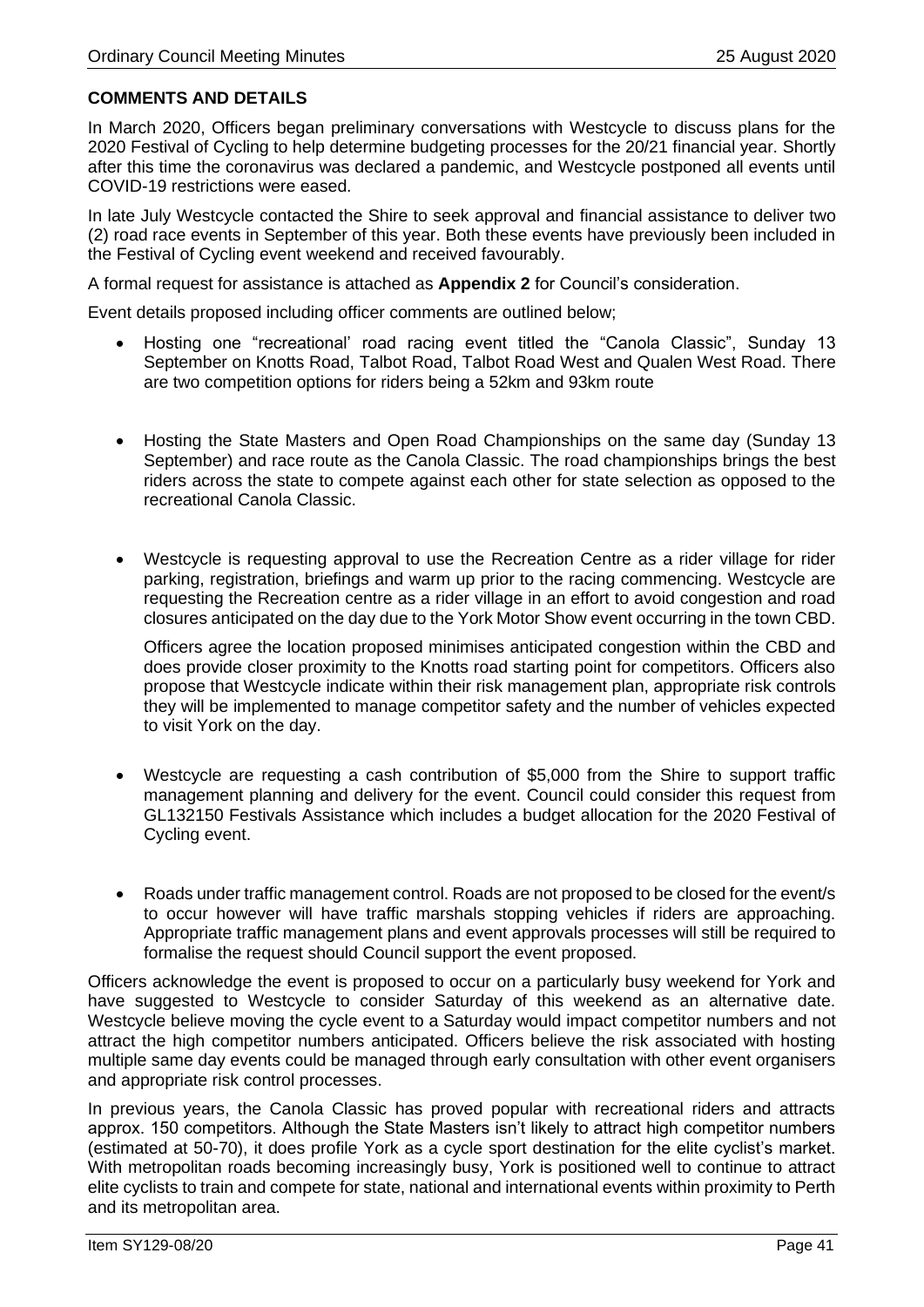Maintaining an ongoing relationship with Westcycle is seen as important in ensuring advocacy of York as a cycling destination and access points with the wider cycling community engagement continues.

Westcycle are requesting cash sponsorship of \$5,000 to enable the Canola Classic and State Championships to occur in York. Considering the success of these event disciplines in previous years and increased attraction York has received from the recreational riding community, Officers are recommending the financial support for this event be considered favourably.

#### **OPTIONS**

Council could;

- 1. Choose not to support the event in consideration of its existing financial contribution to the Motor Show event occurring on the same weekend. Officers are not recommending this option as it does not give equal consideration to Westcycle or the reputational risk to the relationship built between the Shire and Westcycle over the past three years.
- 2. Choose to support the event subject to the event occurring on a different weekend. Officers believe this option would require further investigation and potentially further financial support.
- 3. Choose to support the request for cash sponsorship received as detailed in this report.

Officers are recommending Option 3

#### **IMPLICATIONS TO CONSIDER**

#### **Consultative**

Should Council approve the request received and in accordance with Council's *C1.5 Public Events in York Policy*, Westcycle will be required to undertake further consultation with York Motor Show organisers and provide a public notification of the roads intended to be under traffic control for the event.

#### **Strategic**

*Strategic Community Plan 2020 – 2030; Goal 2: Driving the York Economy Forward Priorities: 2.1; Support tourism and business development* 

#### **Policy Related**

*C1.5 Public Events in York*

*C1.3 Community Funding; Grants & Sponsorship* 

#### **Financial**

The request for sponsorship of \$5,000 could be considered from GL132150 Festivals Assistance which has available funds to consider the request received.

Acquittal documentation in accordance with the Shire's C1.3 Community Funding; Grants & Sponsorship Policy will also be required should Council support the funding request received.

#### **Legal and Statutory**

The event will be assessed against any statutory policies and legislations as part of the approvals process.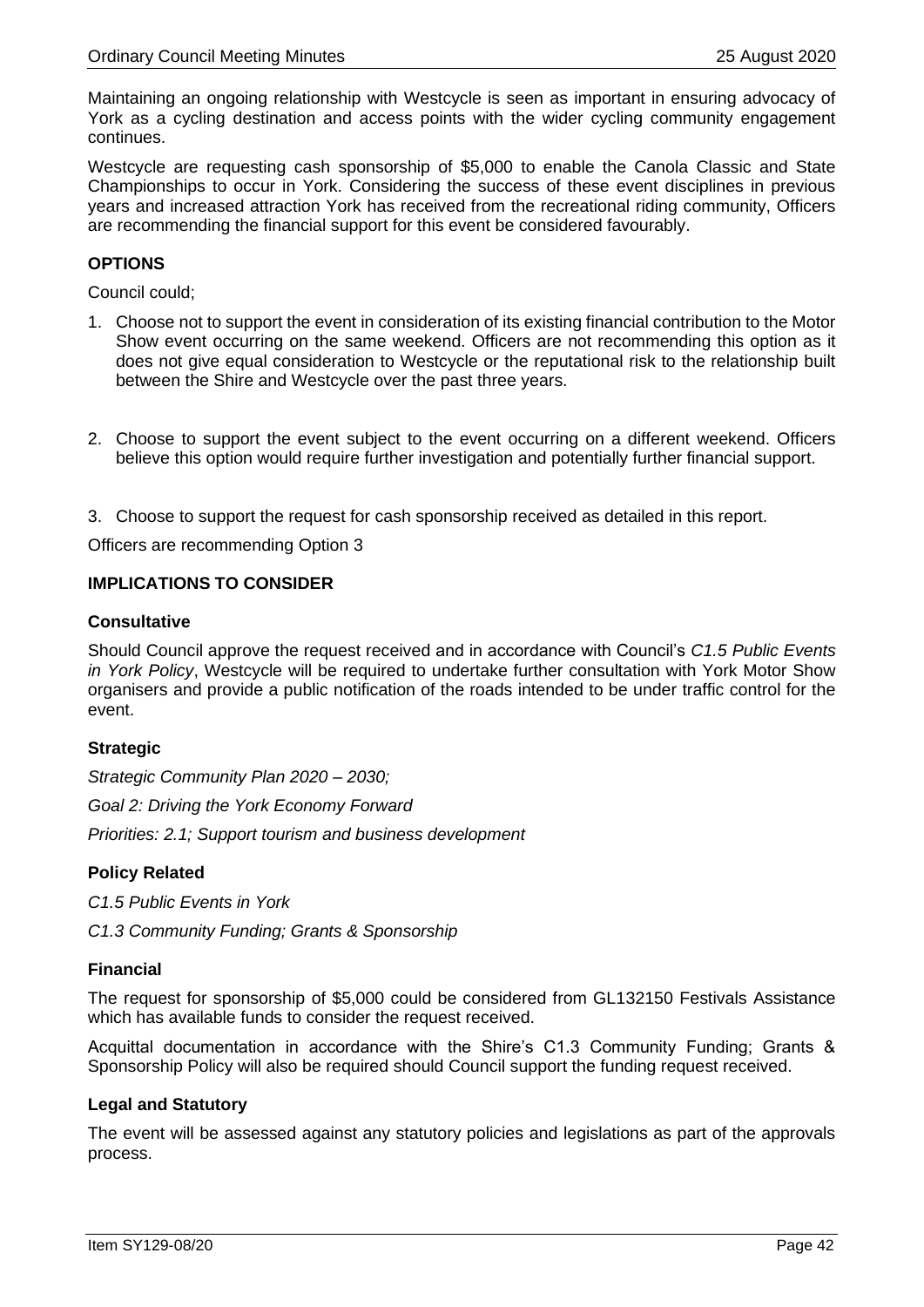#### **Risk Related**

Westcycle are required to submit a risk management plan as part of the event application and approvals process. Further to this, Officers have requested the risk management plan detail risk controls to be implemented by Westcycle to minimise disruption to other events occurring on the same day. These controls are proposed to include;

- Safety briefings with competitors, marshals and volunteers prior to the event commencing to indicate where and how competitors will travel to the start point location safely.
- Cycle event signage and appropriate signage approvals for placement along vehicle routes.
- Early consultation with event organisers and provision of race routes for their information and dissemination to their attending visitors.
- An event notification for the general public's information about the event and the race routes proposed. It is anticipated that this could be shared via the Shire's social media and through its email networks for residential and visitor awareness of the multi-events occurring.

#### **Workforce**

Can be managed in-house utilising existing resources.

#### **VOTING REQUIREMENTS**

#### **Absolute Majority: No**

| <b>RESOLUTION</b><br>120820 |                                                                                                                                                                          |    |                                          |                                                                                   |
|-----------------------------|--------------------------------------------------------------------------------------------------------------------------------------------------------------------------|----|------------------------------------------|-----------------------------------------------------------------------------------|
|                             |                                                                                                                                                                          |    | <b>Moved: Cr Kevin Trent</b>             | Seconded: Cr Denis Warnick                                                        |
| <b>That Council</b>         |                                                                                                                                                                          |    |                                          |                                                                                   |
| 1.                          |                                                                                                                                                                          |    |                                          | Receives the acquittal for the 2019 Festival of Cycling as presented by Westcycle |
| 2.                          | Approves cash sponsorship of \$5,000 from GL132150 Festivals Assistance for the<br>delivery of the two cycle events as detailed in this report subject to the following; |    |                                          |                                                                                   |
|                             | $\blacksquare$                                                                                                                                                           |    | undertaken prior to the event occurring. | Evidence that consultation with events occurring on the same weekend is           |
|                             |                                                                                                                                                                          | н. | the event occurring.                     | Approvals for signage placement are received from relevant authorities prior to   |

**- Acquittal documentation is received no later than 90 days post event.**

*CARRIED: 6/0*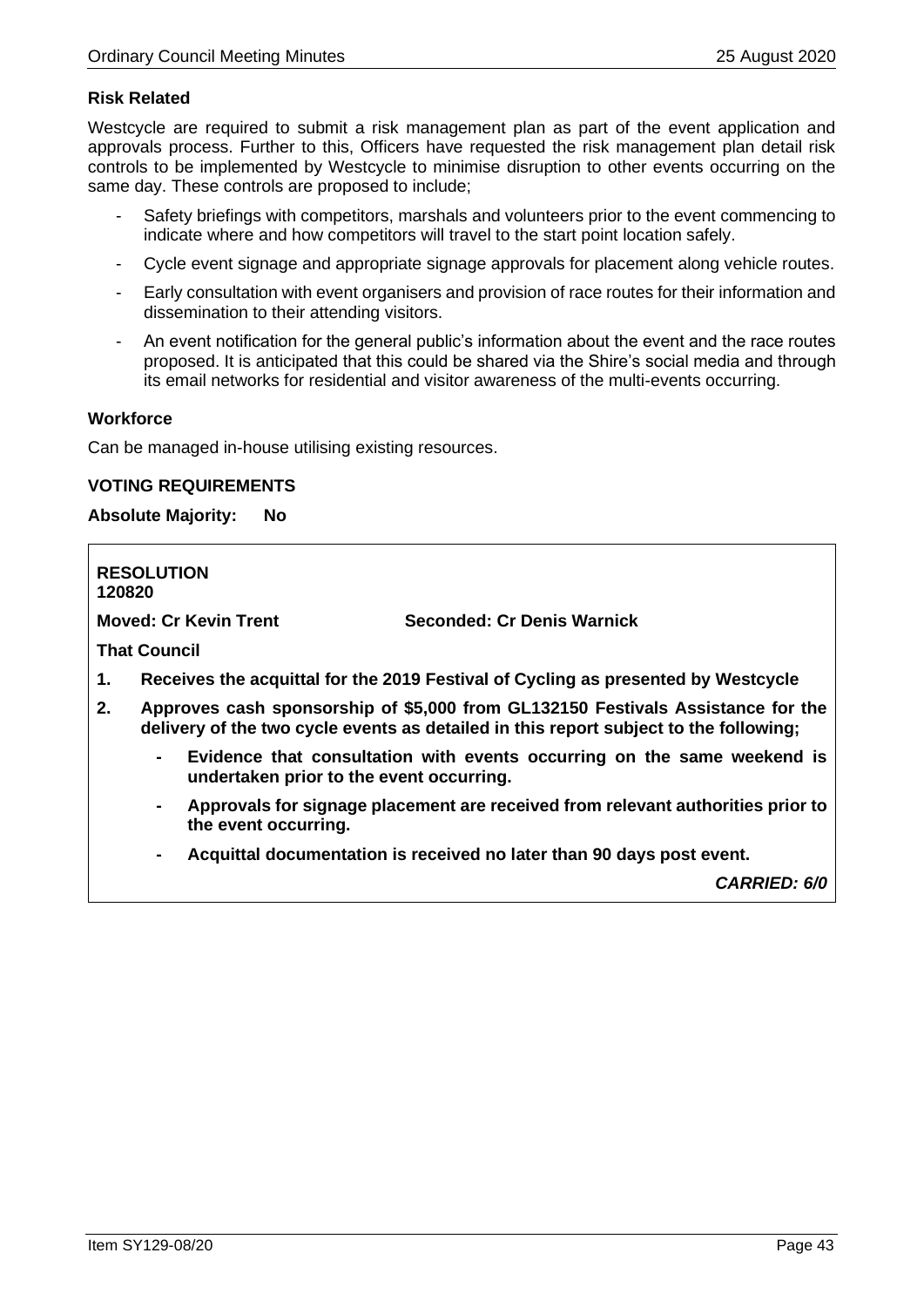#### **Disclosure of Interest – Cr Trent – Impartial – I am a member of the Veteran Car Club**

**Cr Trent read the Impartiality Declaration - … With regard to request for funding for Avon Valley Motor Museum the matter in Item SY129-08/20. I disclose that I have an association with the applicant (or person seeking a decision). The association I am a member of the Veteran Car Club. As a consequence, there may be a perception that my impartiality on the matter may be affected. I declare that I will consider this matter on its merits and vote accordingly.**

<span id="page-43-0"></span>**SY129-08/20 REQUEST FOR FUNDING - AVON VALLEY MOTOR MUSEUM** 

| <b>File Number:</b>                         | <b>FI.DON</b>                                                                               |  |  |
|---------------------------------------------|---------------------------------------------------------------------------------------------|--|--|
| Author:                                     | <b>Esmeralda Harmer, Events and Economic Development Officer</b>                            |  |  |
| <b>Authoriser:</b>                          | <b>Chris Linnell, Chief Executive Officer</b>                                               |  |  |
| <b>Previously before</b><br><b>Council:</b> | SY063-06/17                                                                                 |  |  |
| <b>Appendices:</b>                          | 2019 AVMMA Financial Acquittal<br>1.<br>Letter of Request to Extend Funding Agreement<br>2. |  |  |

#### **NATURE OF COUNCIL'S ROLE IN THE MATTER**

Executive

#### **PURPOSE OF REPORT**

This report presents Council with the acquittal from the final year of the three year funding agreement between the Shire of York and Avon Valley Motor Museum Association (AVMMA).

This report also requests Council consider AVMMA's letter of request to extend financial support to include funding in the 2020/21 financial year.

#### **BACKGROUND**

The Avon Valley Motor Museum Association (AVMMA) is an incorporated not for profit entity formed to assist purchase the York Motor Museum and manage its operations. The York Motor Museum is financed through a mixture of grant funds and ticketed entry and managed by a board of volunteers and community members.

AVMMA wrote to the Shire in 2017 requesting a multiyear agreement with the Shire to assist support the Motor Museum operations. At Council's June 2017 Ordinary Council Meeting, Council considered item *SY063-06/17 – Avon Valley Motor Museum Association – Potential Three-Year Funding Agreement* where Council resolved;

#### *That Council:*

- *1. Agrees in principle to provide \$18,000 per annum to the Avon Valley Motor Museum Association for three years commencing in the 2017/18 financial year subject to the following conditions:*
	- *a. A detailed Business Plan being prepared which includes marketing strategies, management model, financial budgets and initiatives all of which lead to improved visitor numbers and experiences.*
	- *b. Details on annual reporting obligations which are expected to include annual financial acquittals and visitor numbers.*
	- *c. The development of a Collection Policy and an Interpretation Plan.*
- *2. Requests the Chief Executive Officer to negotiate a funding agreement between Avon Valley Motor Museum Association and the Shire to this effect for Council's consideration*
- *3. Requests the Chief Executive Officer to investigate options for funding this contribution and present this for Council consideration when considering the Funding Agreement."*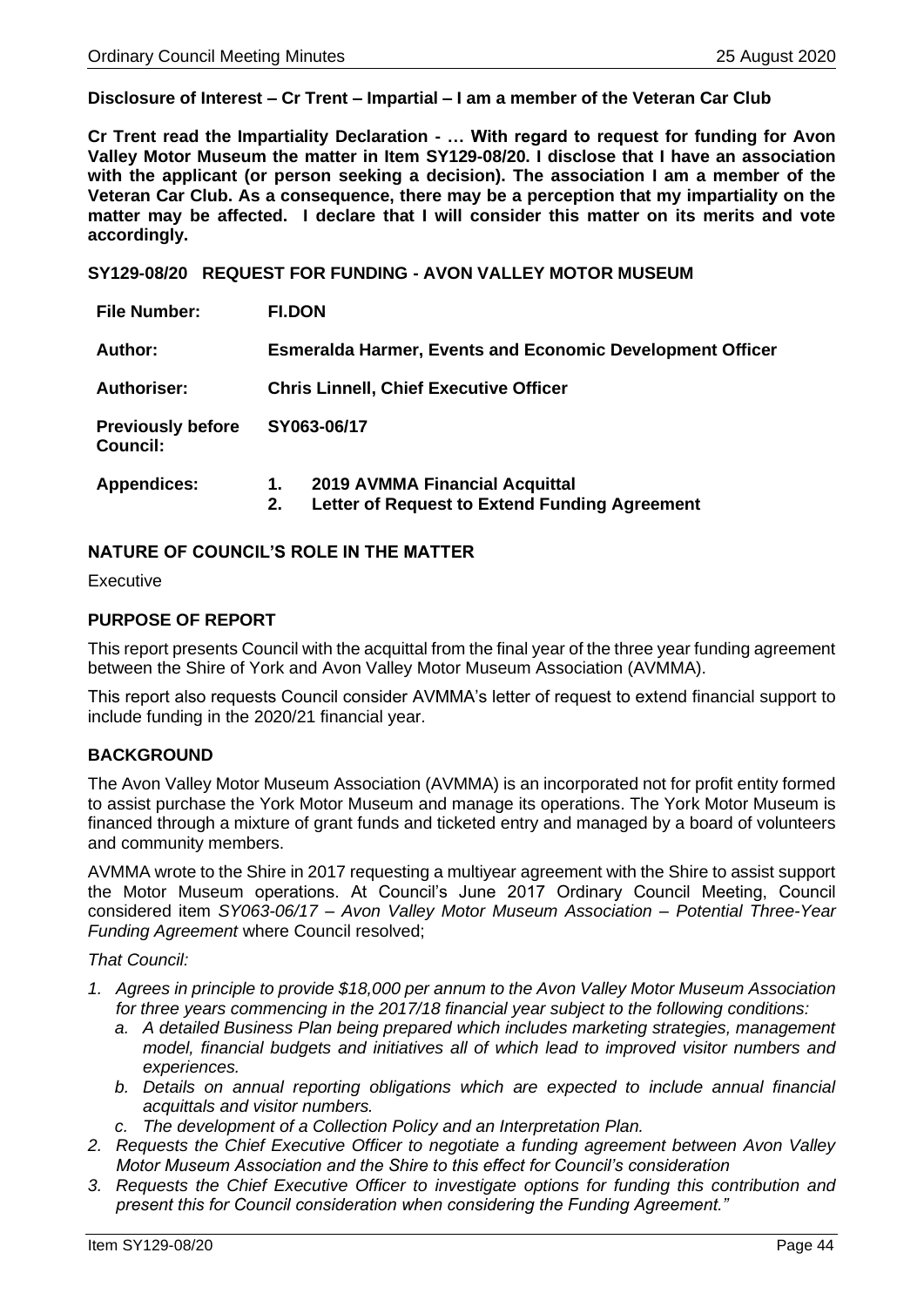AVMMA have provided audited financial statements annually to the Shire however the business plan and collections policy have only been recently received for review and considered draft documents.

Officers have attached as **Appendix 1** to this report the recent 2019 audited financial statement received from AVMMA for Council's review. Further to this Officers note the final year of funding was the 2019/20 financial year and last payment made to AVMMA under this agreement was in January of this year.

#### **COMMENTS AND DETAILS**

In May, Officers received a letter from AVMMA outlining their intention to become a sustainable entity following the conclusion of the multiyear agreement in the 2019/20 financial year, however the impacts of the COVID-19 pandemic on the Museum have made this difficult to achieve.

The letter includes a request to extend the funding agreement into the 2020/21 financial year and seeks a further \$18,000 in funding to support Museum operations. Officers have attached the letter received as **Appendix 2** for Councils consideration.

Officers consider the York Motor Museum to be a key attraction adding to the tourism experience in York and believe the efforts being made by the AVMMA to operate the museum in these difficult times are commendable.

However, there are a number of conditions Officers would like to see further explored if a further year of funding is provided to ensure that details provided are similar to what is requested other multiyear agreements held between the Shire and event organisations or entities. These include:

- Detailed Business Plans that include marketing strategies, budgets, management models and/or initiatives; all of which lead to the improved visitor numbers and experiences.
- Details on annual reporting obligations which are expected to include financial acquittals and numbers of visitors either per year or quarter.

Furthermore, Officers consider the long-term sustainability of the York Motor Museum is directly linked to the retention, interpretation, management and development of the collection. Given the importance of this not only for the financial sustainability of the museum but also as an attraction for the town, Officers are also recommending that the extended funding be subject to:

the development and implementation of a Collection Policy and an Interpretation Plan. This will ensure guidelines are in place surrounding the acquiring, interpretation and management of the collection as is common place in most museum operations.

A Collection and Interpretation Plan could also assist the Museum to attract new revenue streams such as aligning to the school curricular, TAFE incursions and standardises how objects are acquired and/or loaned.

Officers understand most of the collection is owned by Peter Briggs. Although the AVMMA has advised there is a verbal agreement for use of the collection there is no formal agreement for this continuing into the future. Officers also understand that AVMMA is in discussions with WA Museum to explore agreements to display cars.

It would be expected that the Collection Policy and Interpretation Plan detail any formal agreements that exist or are planned to be developed over the life of the agreement with external institutions to secure and build upon the collection.

The ongoing nature of the York Motor Museum is a major heritage tourism drawcard and is listed in the Cultural Heritage Interpretation Master Plan as a major attraction for the town.

On this basis Officers are recommending Council supports the request and asks the Chief Executive Officer to prepare a one-year funding agreement between the AVMMA and the Shire which incorporates the conditions detailed in this report.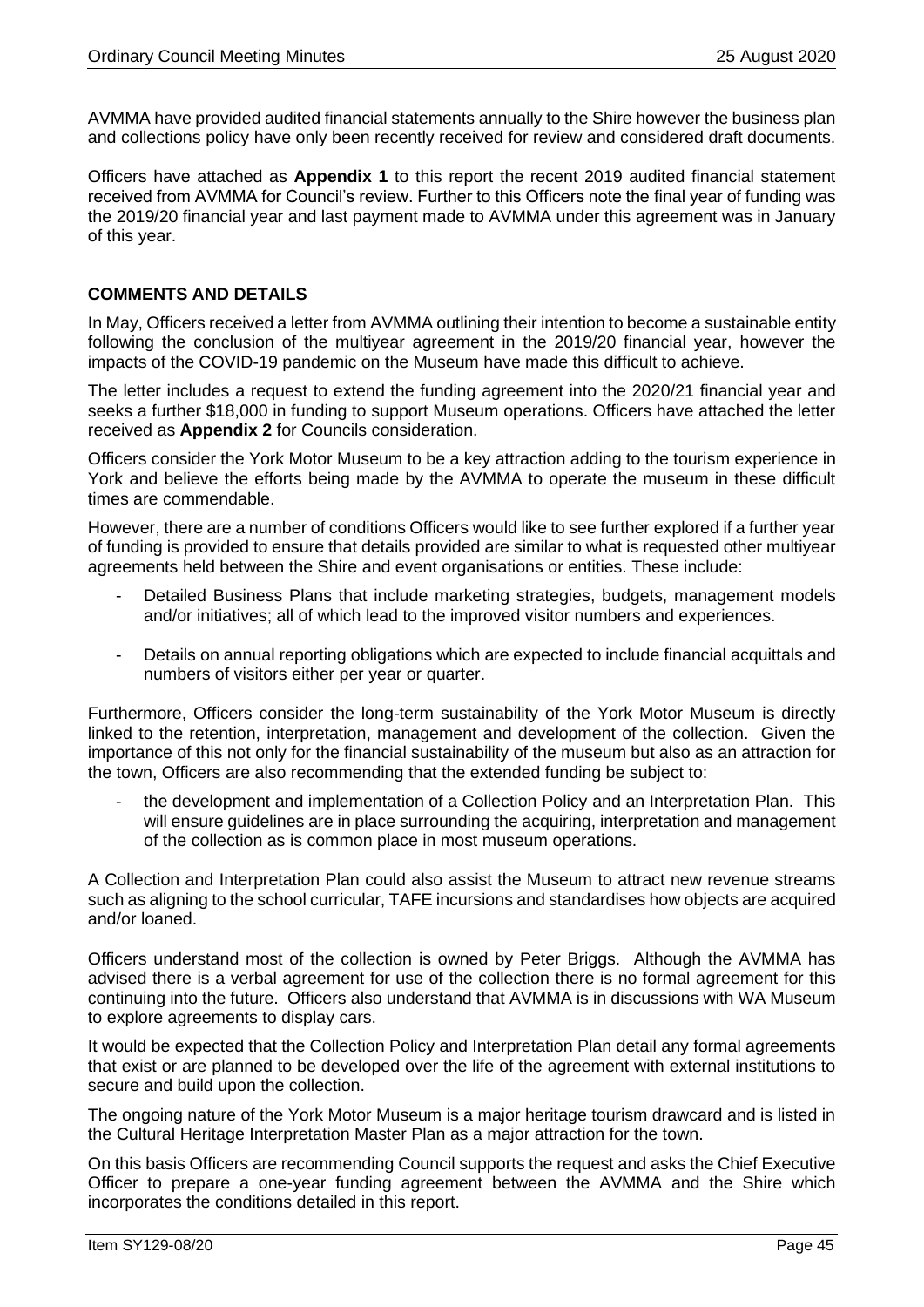#### **IMPLICATIONS TO CONSIDER**

#### **OPTIONS**

- 1. Council could choose not to provide further funding support to AVMMA. Officers are not recommending this option in consideration of its adopted COVID response strategy and its aims to support the community to re-engage in civic life.
- 2. Council could choose to support the event for a lesser or higher amount than recommended. This approach would require further investigation into budgets available to consider the differing amount proposed.
- 3. Council could approve the funding requested subject to AVMMA developing and implementing a Collection Policy and Interpretation Plan.

Officers are recommending option 3

#### **Consultative**

Consultation on the development of this report has only been between the Shire and representatives from AVMMA at this stage.

#### **Strategic**

Strategic Community Plan 2020-2030

Priorities;

- Support Community led development

#### **Policy Related**

C1.3 Community Funding; Grants & Sponsorship

#### **Financial**

In previous years Council has provided support of the multiyear funding agreement from GL138150 Economic Development Projects, however Council does not have an allocation in this budget to consider this request.

Under the COVID Recovery Strategy, GL132150 Festivals Assistance has provision to support this request utilising funds allocated to support COVID recovery events and initiatives. Officers acknowledge however that funding the request from this budget will impact Councils ability to fund other events and activities, including available budgets for the next Community Funding round due to open for application in October.

Acquittal documentation and reporting as in previous years will still be required.

#### **Legal and Statutory**

The agreement template used is consistent with existing multiyear funding agreements.

#### **Risk Related**

The support provided of this nature represents a relatively low risk to the Shire and Officers believe adequate controls are in place to manage the inherent risks noted. The main risk is that the association folds or the York Motor Museum closes due to the impacts and ongoing uncertainty of the COVID-19 pandemic.

In an attempt to mitigate this, Officers have encouraged AVMMA to prepare a collection policy and interpretation plan to ensure the collection remains consistent with contemporary practices and aligns to visitor expectations.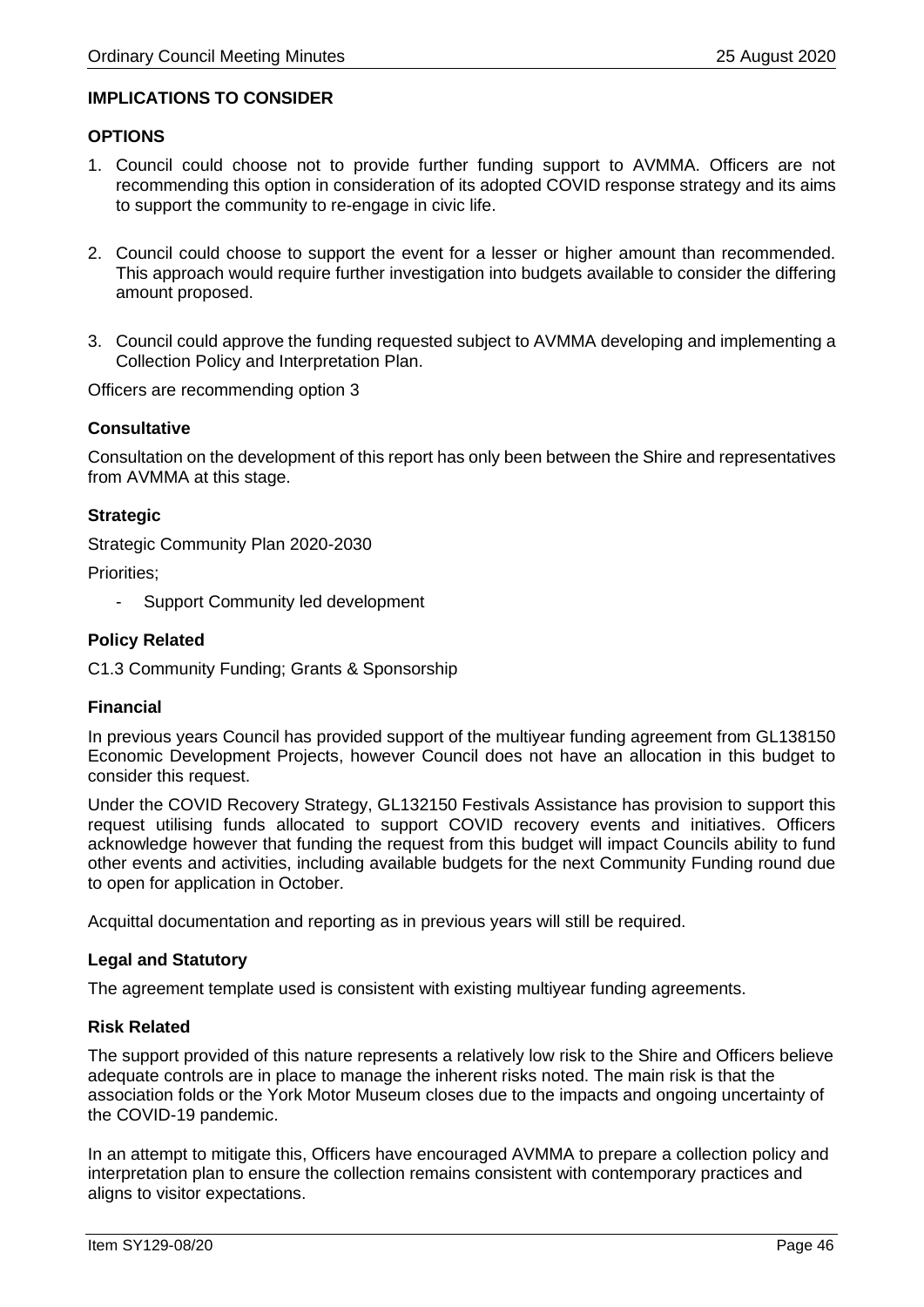The Shire have also requested annual reporting and audited financial statements. Analysis of these will enable the Shire to identify any issues regarding governance and financial sustainability and raise any issues with AVMMA.

Officers consider the requirement for audited financial statements is commensurate with the importance of the Motor Museum to York from a tourism perspective and the implications its closure would have on businesses and the main street.

However, Council needs to be aware that it could allocate these funds and the association could close regardless or the AVMMA could come back to Council seeking further operating subsidy.

# **Workforce**

Г

The agreement will need to be engrossed by the Chief Executive Officer and Shire President and can be managed in house utilising existing resources.

#### **VOTING REQUIREMENTS**

#### **Absolute Majority: No**

| 130820 | <b>RESOLUTION</b>                                                                                                                                                                                                                                                                                                                                                    |
|--------|----------------------------------------------------------------------------------------------------------------------------------------------------------------------------------------------------------------------------------------------------------------------------------------------------------------------------------------------------------------------|
|        | Moved: Cr Stephen Muhleisen<br><b>Seconded: Cr Ashley Garratt</b>                                                                                                                                                                                                                                                                                                    |
|        | <b>That Council</b>                                                                                                                                                                                                                                                                                                                                                  |
| 1.     | Receives the 2019 AVMMA Acquittal and audited financial statements as attached to<br>this report                                                                                                                                                                                                                                                                     |
| 2.     | Agrees to a further one-year funding agreement between the Shire of York and Avon<br><b>Valley Motor Museum Association</b>                                                                                                                                                                                                                                          |
| 3.     | Approves cash sponsorship funding of \$18,000 from GL132150 Festivals Assistance<br>subject to;                                                                                                                                                                                                                                                                      |
|        | - Receival of a detailed Business Plan that includes marketing strategies,<br>budgets, management models, initiatives all of which lead to the improved<br>visitor numbers and experiences.<br>- Receival of financial acquittals and numbers of visitors for the 2020/21 financial<br>year<br>- the development and implementation of a Collection Policy and<br>an |
|        | <b>Interpretation Plan</b>                                                                                                                                                                                                                                                                                                                                           |
| 4.     | Authorises the Shire President and Chief Executive Officer to engross the agreement<br>on behalf of the Shire of York                                                                                                                                                                                                                                                |
|        | <b>CARRIED: 6/0</b>                                                                                                                                                                                                                                                                                                                                                  |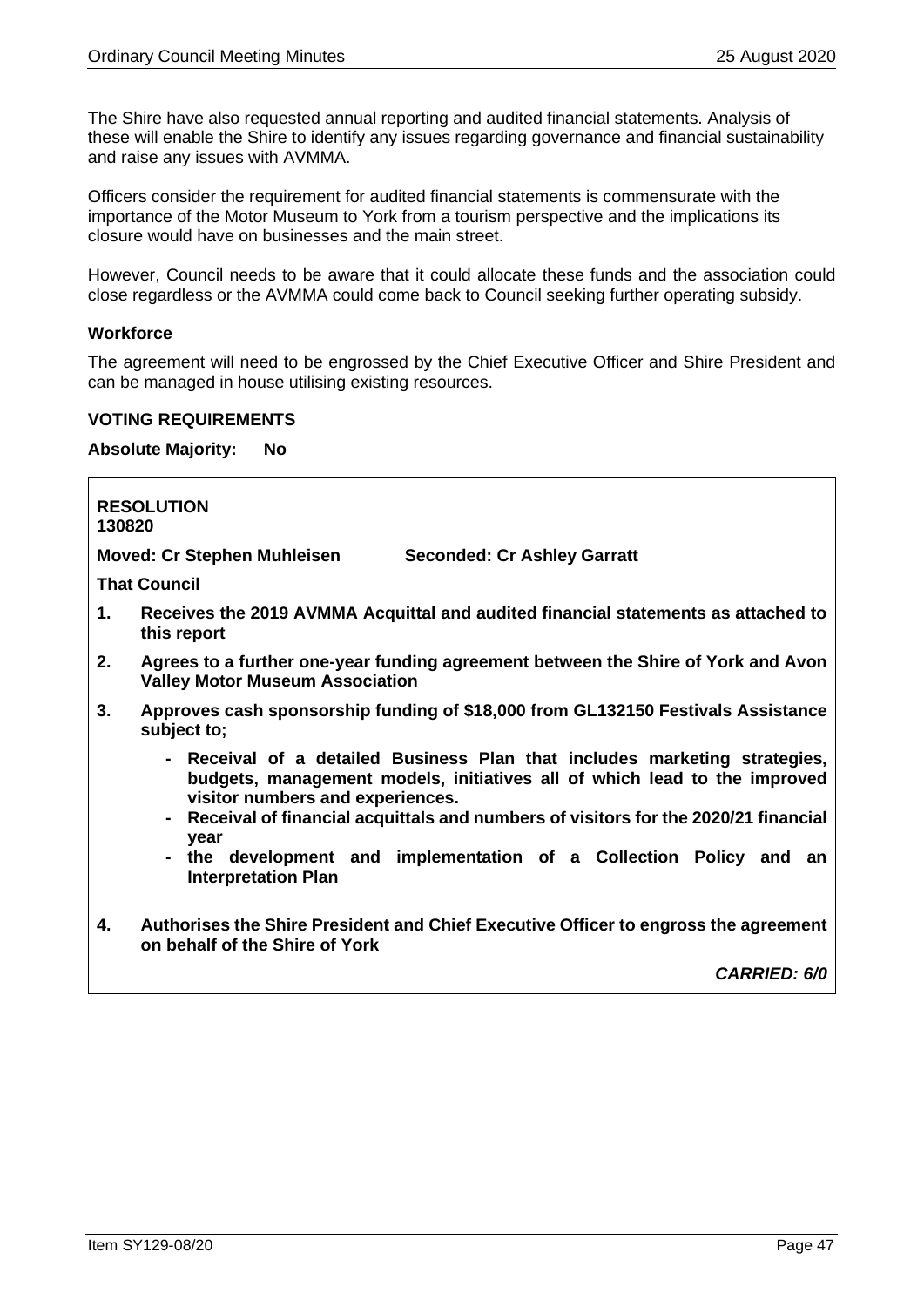#### <span id="page-47-0"></span>**SY130-08/20 DEED OF VARIATION - LOCAL GOVERNMENT HOUSE TRUST**

| <b>File Number:</b>                         | OR.IGR.5, LE.CNT                                                                     |  |  |
|---------------------------------------------|--------------------------------------------------------------------------------------|--|--|
| Author:                                     | <b>Tabitha Bateman, Finance Manager</b>                                              |  |  |
| <b>Authoriser:</b>                          | <b>Chris Linnell, Chief Executive Officer</b>                                        |  |  |
| <b>Previously before</b><br><b>Council:</b> | <b>Not Applicable</b>                                                                |  |  |
| <b>Appendices:</b>                          | Deed of Variation 2020 - Local Government House Trust -<br>1.<br><b>Confidential</b> |  |  |
|                                             | Deed of Trust 2002 - Local Government House Trust -<br>2.<br><b>Confidential</b>     |  |  |

#### **NATURE OF COUNCIL'S ROLE IN THE MATTER**

**Executive** 

#### **PURPOSE OF REPORT**

This report presents the proposed Deed of Variation to the Trust Deed for the Local Government House Trust for Council's consideration and endorsement.

#### **BACKGROUND**

The Local Government House Trust (the Trust) is a unit trust created for the purpose of providing building accommodation for WALGA.

The Trust's Board of Management is seeking a Variation to the Trust Deed in order to assist the Trust's income tax exempt status. As stipulated by the Deed, the Trust requires consent of at least 75 percent of all beneficiaries in order to execute the Deed of Variation.

The Shire of York is a unit holder and beneficiary to the Trust and as a beneficiary, is requested to consent to the proposed Deed of Variation by a resolution of Council.

The current Trust Deed (as shown in confidential attachment 2 of this report) commenced in 1993 and was amended in 2002 to reflect the merger of the metropolitan and country associations into WALGA. The current Trust Deed pronounces WALGA as Trustee and unit holders as Beneficiaries, with the Trustee holding property and associated monies "upon Trust" and in proportion to the units provided.

The Trust is exempt from income tax on the basis of being a State/Territory Body (STB) pursuant to Division 1AB of the *Income Tax Assessment Act 1936.*

#### **COMMENTS AND DETAILS**

The Western Australian Local Government Association (WALGA) has formally written to the Shire of York seeking consent to a variation to the Trust Deed for the Local Government House Trust.

The proposed Deed of Variation is presented to Council for consideration and is recommended that the Council consent to the proposed variation as shown in confidential Attachment 1 of this report. These minor variations are intended to strengthen WALGA's position as an income tax exempt Trust by reinforcing its position as a State/Territory Body.

The Chief Executive Officer of WALGA, Nick Sloan, has provided the following advice in relation to the proposed variation to the Trust Deed;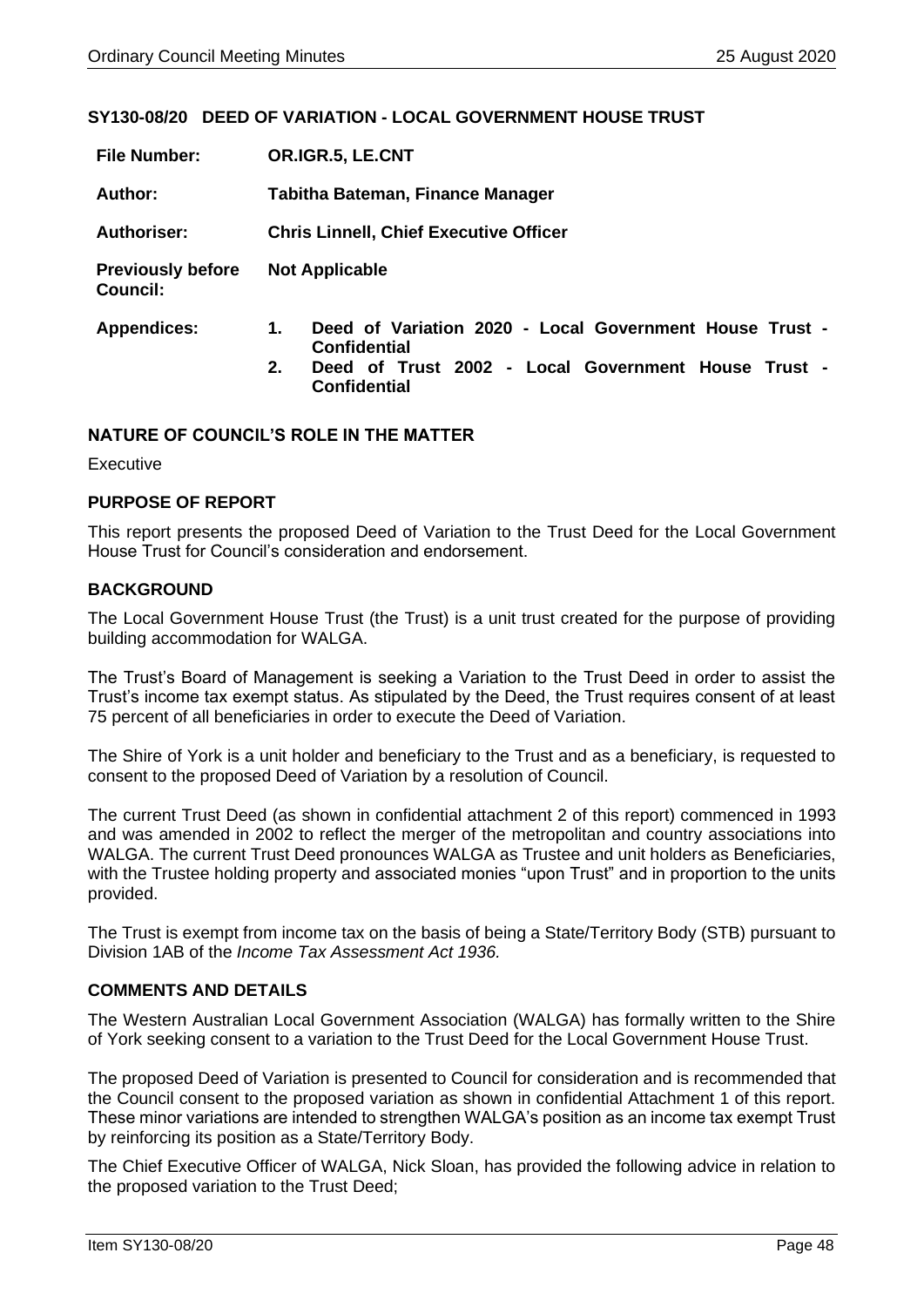"Trust Deed amendments set out in the Deed of Variation are based on legal advice and are intended to assist the Trust's income tax exempt status by strengthening the position that the Trust is a State/Territory Body (STB).

Legal advice identified that the Trustee's ability to retire and appoint a new Trustee might affect the Trust's classification as a State or Territory Body (STB). This view, while based upon highly technical grounds, is a risk, nonetheless.

Subsequently, the Deed of Variation aims to strengthen the position that the Trust is a STB through the following amendments:

- 1. removing the existing Trustee's power to retire and appoint a new Trustee (Clause 2.1 and 2.2 (22.3) of the Deed of Variation)
- 2. enabling the beneficiaries to appoint and remove a Trustee (Clause 2.2 (22.4) of the Deed of Variation), and
- 3. ensuring that the Board of Management is the 'governing body' of the Trust (Clause 2.3 of the Deed of Variation)

The three proposed amendments when applied to the relevant clauses inserted by the Deed of Variation dated 5 June 2002 will subsequently read as follows;

1. Variation 2.1 amends clause 22.1 to point to additional clause:

22.1 Any Trustee of the Trust may retire as Trustee of the Trust-The Subject to clause 22.3, the right to appoint any new or additional trustee or trustees of the Trust is hereby vested in the retiring or continuing trustee. A corporation or incorporated association may be appointed as Trustee of the Trust.

2. Variation 2.2 inserts two new clauses:

22.3 The retiring or continuing trustee shall only be entitled to appoint any new or additional trustee of the Trust with the consent of not less than 75% of the Beneficiaries.

22.4 The Beneficiaries may at any time by Special Resolution:

- (a) remove a Trustee from the office as Trustee of the Trust; and
- (b) appoint such new or additional Trustee.
- 3. Variation 2.3 insert a new clause 13A

13A Delegation to the Board of Management Unless the Beneficiaries otherwise direct (such direction to be given by not less than 75% of the Beneficiaries), the Trustees shall delegate all of the powers, authorities and discretions contained in subclauses (a) to  $\overline{X}$ ) of clause 12 to the Board of Management. The Trustees shall, at the direction of the Board of Management, do such things as may be necessary to give effect to the exercise of a power, authority or discretion by the Board of Management."

The first two amendments outlined above remove powers granted to the Trustee in the 2002 Deed Variation resulting from the merger to a single Association representing WA Local Governments. These amendments which previously facilitated the transfer of trusteeship to the then new Western Australian Local Government Association are removed, but with the clarification that any appointment must be with the consent of the beneficiaries.

The final amendment intends to confirm that power rests with the Board of Management. As the Board of Management comprises Local Governments, this satisfies the requirements of a STB for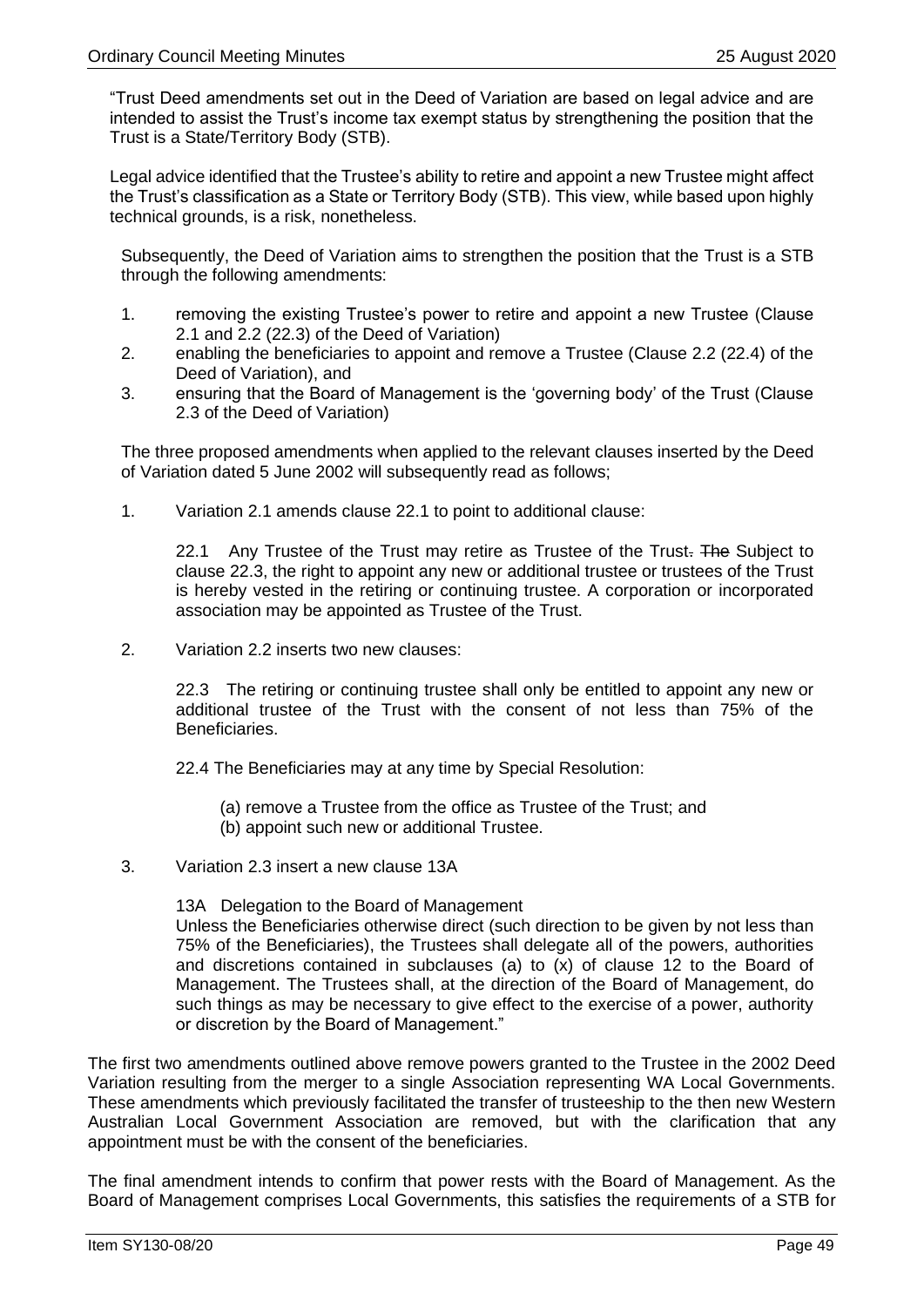tax purposes. This amendment reflects the actual operation of the Trustee in implementing the decisions of the Board of Management whilst retaining sufficient operational discretion to place and renew investments and pay suppliers.

These amendments provide greater power to beneficiaries through the Board of Management, and as such it is anticipated they will be considered acceptable.

#### **OPTIONS**

Council has the option to agree or not agree, however the reason for the changes are based on legal advice and are intended to assist the Trust's income tax exempt status by strengthening the position that the Trust is a State/Territory Body (STB). Council could decide not to consent to the deed of variation, however the variation can only proceed if 75 per cent of the beneficiaries consent.

#### **IMPLICATIONS TO CONSIDER**

#### **Consultative**

WAI GA

#### **Strategic**

There are no strategic implications resulting from the recommendation of this report

#### **Financial**

There are no financial implications resulting from the recommendation of this report.

#### **Legal and Statutory**

Not Applicable

#### **Risk Related**

Officers have considered the proposed amendments to the Trust Deed and do not believe the variation will have any impact or pose any risk to the Shire and therefore have recommended that Council consent the proposed Deed of Variation as shown in Attachment 1.

#### **Workforce**

Not Applicable

#### **VOTING REQUIREMENTS**

**Absolute Majority: No**

**RESOLUTION 140820**

**Moved: Cr Kevin Trent Seconded: Cr Ashley Garratt**

**That Council consent to the proposed amendments as outlined in Confidential Appendix 1 "Deed of Variation 2020 - Local Government House Trust" as attached to this report.**

*CARRIED: 6/0*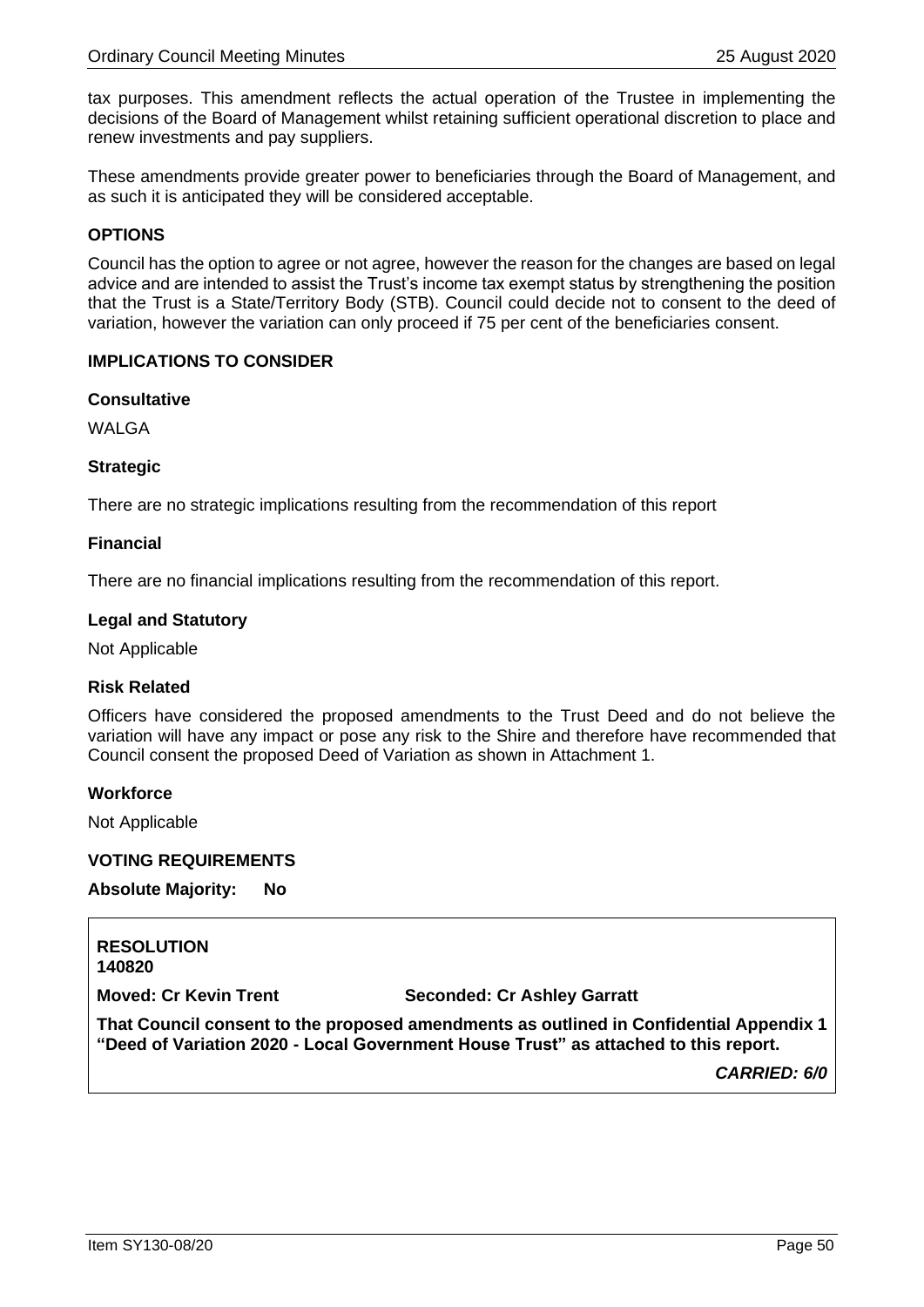#### <span id="page-50-0"></span>**SY131-08/20 FINANCIAL REPORT FOR JULY 2020**

| <b>File Number:</b>                         | FI.FRP                                                                                                                                                                       |  |  |
|---------------------------------------------|------------------------------------------------------------------------------------------------------------------------------------------------------------------------------|--|--|
| Author:                                     | Tabitha Bateman, Finance Manager                                                                                                                                             |  |  |
| <b>Authoriser:</b>                          | <b>Chris Linnell, Chief Executive Officer</b>                                                                                                                                |  |  |
| <b>Previously before</b><br><b>Council:</b> | <b>Not Applicable</b>                                                                                                                                                        |  |  |
| <b>Appendices:</b>                          | <b>Monthly Financial Statements - July 2020</b><br>1.<br><b>Creditors Payments Listing - July 2020</b><br>2.<br><b>Business Card Summary and Statement - June 2020</b><br>3. |  |  |

#### **NATURE OF COUNCIL'S ROLE IN THE MATTER**

- Legislative
- Review

#### **PURPOSE OF REPORT**

The purpose of financial reporting and the preparation of monthly financial statements is to communicate information about the financial position and operating results of the Shire of York to Councillors and the community and monitors the local government's performance against budgets.

#### **BACKGROUND**

Local governments are required to prepare general purpose financial reports in accordance with the *Local Government Act 1995*, the *Local Government (Financial Management) Regulations 1996* and the *Australian Accounting Standards*.

A statement of financial activity and any accompanying documents are to be presented to the Council at an ordinary meeting of the Council within two months after the end of the month to which the statement relates. The Statement of Financial Activity summarises the Shire's operating activities and non-operating activities.

It should be noted that the 2019/20 figures reflected in the following reports are an estimate of the end of year position only and are subject to audit adjustments for the 2019/20 Annual Financial Report.

#### **COMMENTS AND DETAILS**

The Financial Report for the period ending 31 July 2020 is presented for Council's consideration and includes the following;

- Monthly Statements for the period ended 31 July 2020
- **List of Creditor Payments**
- Business Card Statement and Transaction Summary

The following information provides balances for key financial areas for the Shire of York's financial position as at 31 July 2020;

#### *Outstanding Rates and Services*

The total outstanding rates balance at the end of July was \$7,949,123. The 2020/21 budget was adopted by Council on 14 July 2020 and rates were raised during July. The first due date for payment is 14 September 2020.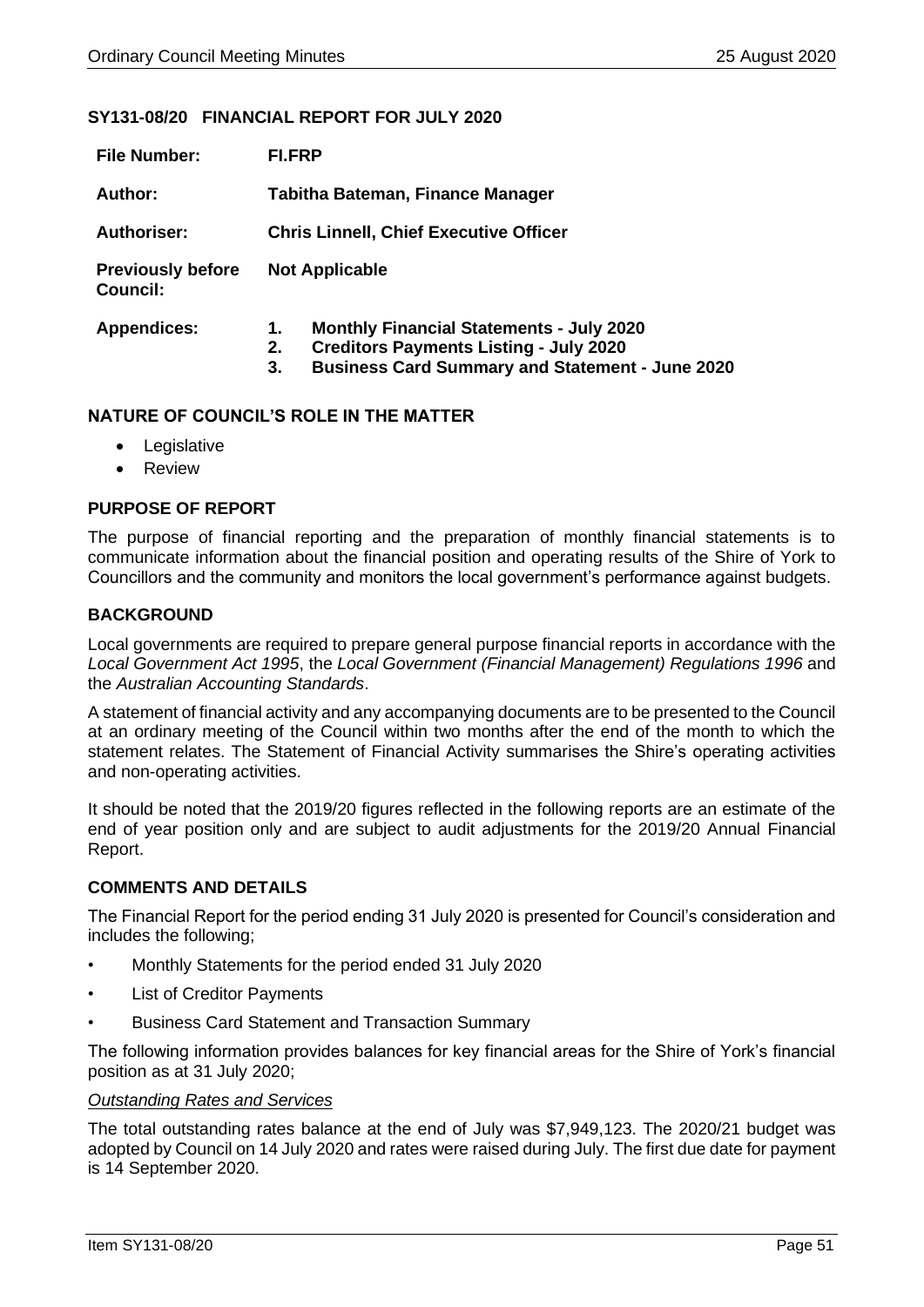| <b>Current Year</b>                  | <b>Properties</b> |      | 31/07/2020   | %   | <b>Properties</b> |      | 31/07/2019   | %   |
|--------------------------------------|-------------------|------|--------------|-----|-------------------|------|--------------|-----|
| 3 years and over                     | 90                | \$   | 524.515.20   | 7%  | 99                | \$   | 557,598.31   | 8%  |
| 2 years and over                     | 113               | \$   | 226.528.62   | 3%  | 117               | \$   | 220.075.50   | 3%  |
| 1 year and over                      | 496               | \$   | 419.090.43   | 5%  | 447               | \$   | 390.964.13   | 5%  |
| <b>Total Prior Years outstanding</b> |                   | S    | 1,170,134.25 | 15% |                   | \$.  | 1,168,637.94 | 16% |
| <b>Current Rates</b>                 | 2658              | - \$ | 6,778,989.06 | 85% | 2436              | - \$ | 6,208,526.50 | 84% |
| <b>Total Rates Outstanding</b>       |                   |      | 7,949,123.31 |     |                   | S    | 7,377,164.44 |     |

In addition to the impacts of COVID-19, the significant variance between years may be due to the timing of issuing the rates notices. For the 2019/20 financial year, rates notices were issued in July and as a result, the Shire receipted over \$220,000 in rates last July. Rates notices were issued in August for the 2020/21 financial year. The total rates payments receipted as at 31 July 2020 was \$33,834.

Considering the additional financial difficulties experienced in the community as a result of COVID-19, the above results are not unexpected. Officers continue to administer payment arrangements outside of the ordinary payment options which can be requested and are presented to Council from time to time. Post-COVID-19, it is anticipated that debt collection will resume to attend to overdue balances.

#### *COVID-19 Response Update – rates payment incentives and local stimulus*

Council acknowledges the difficult times the community has experienced as a result of COVID-19. Consequently, Council allocated funds within the 2020/21 annual budget to provide economic stimulus via the rates payment incentive scheme as follows;

- a) All ratepayers who pay current and outstanding rates in full on or before 14 September 2020 to qualify for the 1.5% discount applicable to the rates component only, and;
- b) All ratepayers who pay current and outstanding rates in full on or before 14 September 2020 to qualify for \$50 York Dollars.
- c) All ratepayers who pay the first instalment including any arrears in full on or before 14 September 2020 to qualify for \$20 York Dollars

Discounts applied to date - \$6,416

York Dollars issued to date – no vouchers were issued prior to 31 July 2020

Hardship Policy applications received to date  $-0$ 

#### *Outstanding Sundry Debtors*

Total outstanding sundry debtors as at 31 July 2020 were \$424,699 compared to \$509,216 as at 30 June 2020. Included in these balances, is the funding for the completed Skate Park project of \$350,000 which officers expect will be paid in August 2020.

| <b>Current Year</b>              | 31/07/2020   | $\%$  | 31/07/2019   | $\%$ |
|----------------------------------|--------------|-------|--------------|------|
| 90 days and over                 | \$223,177.75 | 53%   | \$18,267.73  | 9%   |
| 60 days and over                 | \$2,059.27   | $0\%$ | \$270.10     | 0%   |
| 30 days and over                 | \$30,745.93  | 7%    | \$171,279.97 | 86%  |
| Current                          | \$168,715.75 | 40%   | \$9,510.95   | 5%   |
| <b>Total Debtors Outstanding</b> | \$424,698.70 |       | \$199,328.75 |      |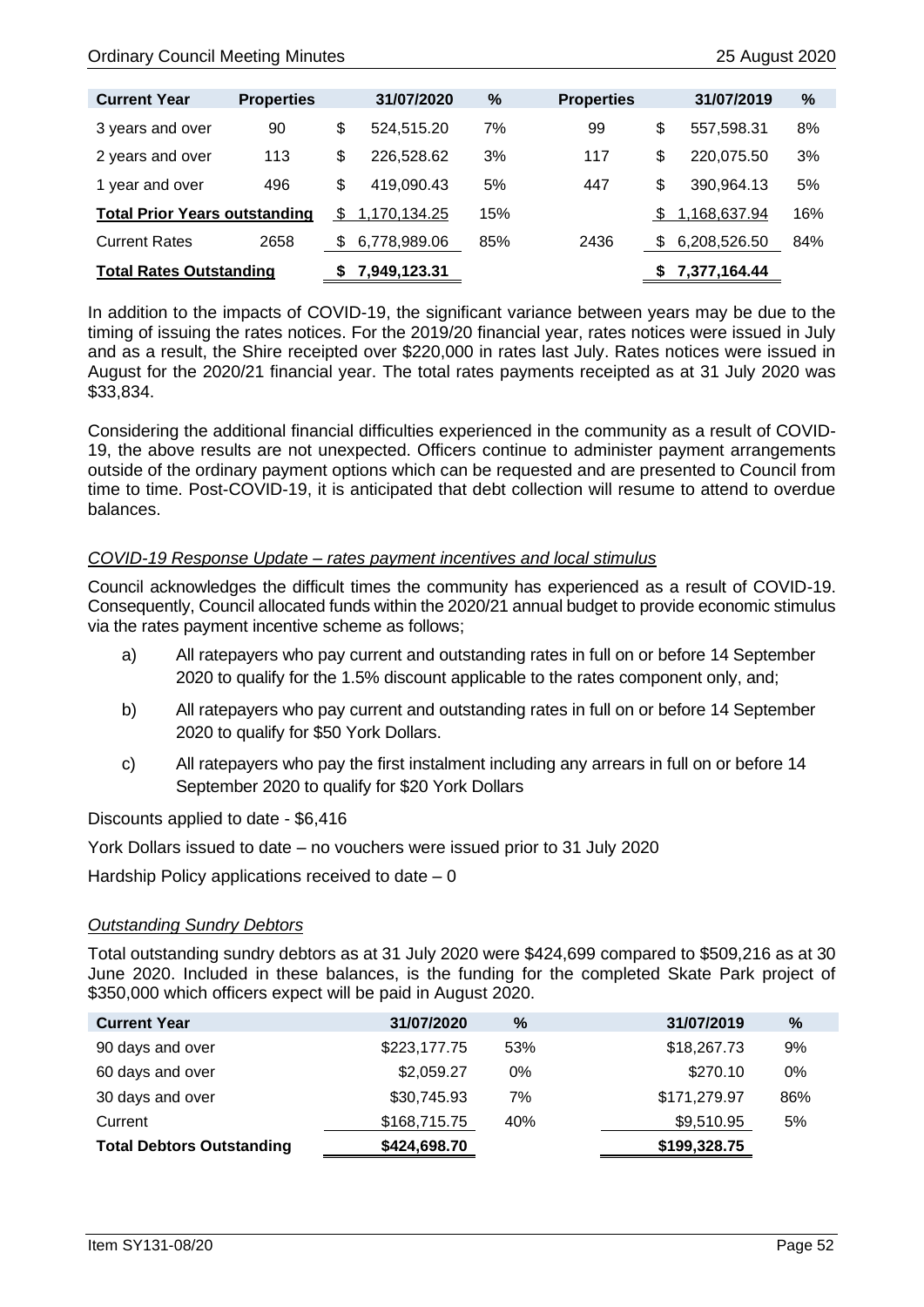#### **OPTIONS**

Not applicable.

#### **IMPLICATIONS TO CONSIDER**

#### **Consultative**

Not applicable.

#### **Strategic**

Theme 5: Strong and Effective Leadership

- 5.1 Effective and informed governance and decision-making
- 5.3 A financially sustainable Shire
- 5.4 Open and accountable systems

#### **Policy Related**

Policy F1.2 Procurement

Policy F1.6 Credit Cards

Policy F1.5 Authority to make payments from Trust and Municipal Funds

DE 3.1 Authority to make Payments from Trust and Municipal Funds

#### **Financial**

This report and its appendices provide a summary of the financial position of the Shire at the end of the reporting period.

#### **Legal and Statutory**

#### *Local Government Act 1995*

*6.10. Financial Management Regulations may provide for —*

- *(a) the security and banking of money received by a local government; and*
- *(b) the keeping of financial records by a local government; and*
- *(c) the management by a local government of its assets, liabilities and revenue; and*
- *(d) the general management of, and the authorisation of payments out of —*
	- *(i) the municipal fund; and*
	- *(ii) the trust fund, of a local government.*

#### *Local Government (Financial Management) Regulations 1996*

- *13. Payments from municipal fund or trust fund by CEO (Act s. 6.10)*
	- *(1) If the local government has delegated to the CEO the exercise of its power to make payments from the municipal fund or the trust fund, a list of accounts paid by the CEO is to be prepared each month showing for each account paid since the last such list was prepared —*
		- *(a) the payee's name; and*
		- *(b) the amount of the payment; and*
		- *(c) the date of the payment; and*
		- *(d) sufficient information to identify the transaction.*
- *34. Financial activity statement required each month (Act s. 6.4)*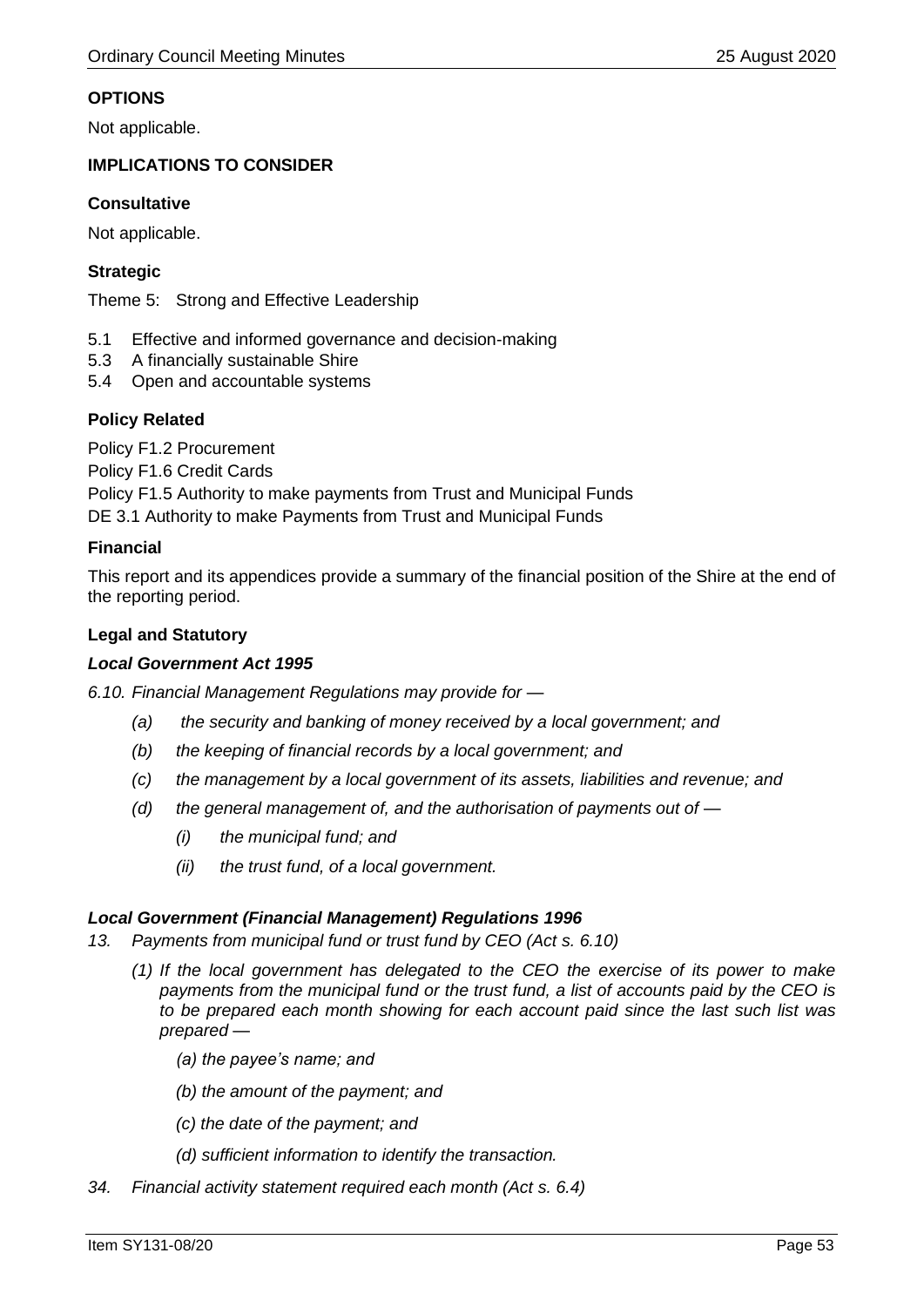*(1A) In this regulation —*

*committed assets means revenue unspent but set aside under the annual budget for a specific purpose.*

- *(1) A local government is to prepare each month a statement of financial activity reporting on the revenue and expenditure, as set out in the annual budget under regulation 22(1)(d), for that month in the following detail —*
	- *(a) annual budget estimates, taking into account any expenditure incurred for an additional purpose under section 6.8(1)(b) or (c); and*
	- *(b) budget estimates to the end of the month to which the statement relates; and*
	- *(c) actual amounts of expenditure, revenue and income to the end of the month to which the statement relates; and*
	- *(d) material variances between the comparable amounts referred to in paragraphs (b) and (c); and*
	- *(e) the net current assets at the end of the month to which the statement relates.*
- *(2) Each statement of financial activity is to be accompanied by documents containing —*
	- *(a) an explanation of the composition of the net current assets of the month to which the statement relates, less committed assets and restricted assets; and*
	- *(b) an explanation of each of the material variances referred to in subregulation (1)(d); and*
	- *(c) such other supporting information as is considered relevant by the local government.*
- *(3) The information in a statement of financial activity may be shown —*
	- *(a) according to nature and type classification; or*
	- *(b) by program; or*
	- *(c) by business unit.*
- *(4) A statement of financial activity, and the accompanying documents referred to in subregulation (2), are to be —*
	- *(a) presented at an ordinary meeting of the council within 2 months after the end of the month to which the statement relates; and*
	- *(b) recorded in the minutes of the meeting at which it is presented.*
- *(5) Each financial year, a local government is to adopt a percentage or value, calculated in accordance with the AAS, to be used in statements of financial activity for reporting material variances.*

#### **Risk Related**

It is a requirement of the *Local Government (Financial Management) Regulations 1996* that local governments prepare a Statement of Financial Activity within two months after the end of the reporting period. This report mitigates the risk of non-compliance with the regulations.

#### **Workforce**

Not applicable.

#### **VOTING REQUIREMENTS**

**Absolute Majority: No**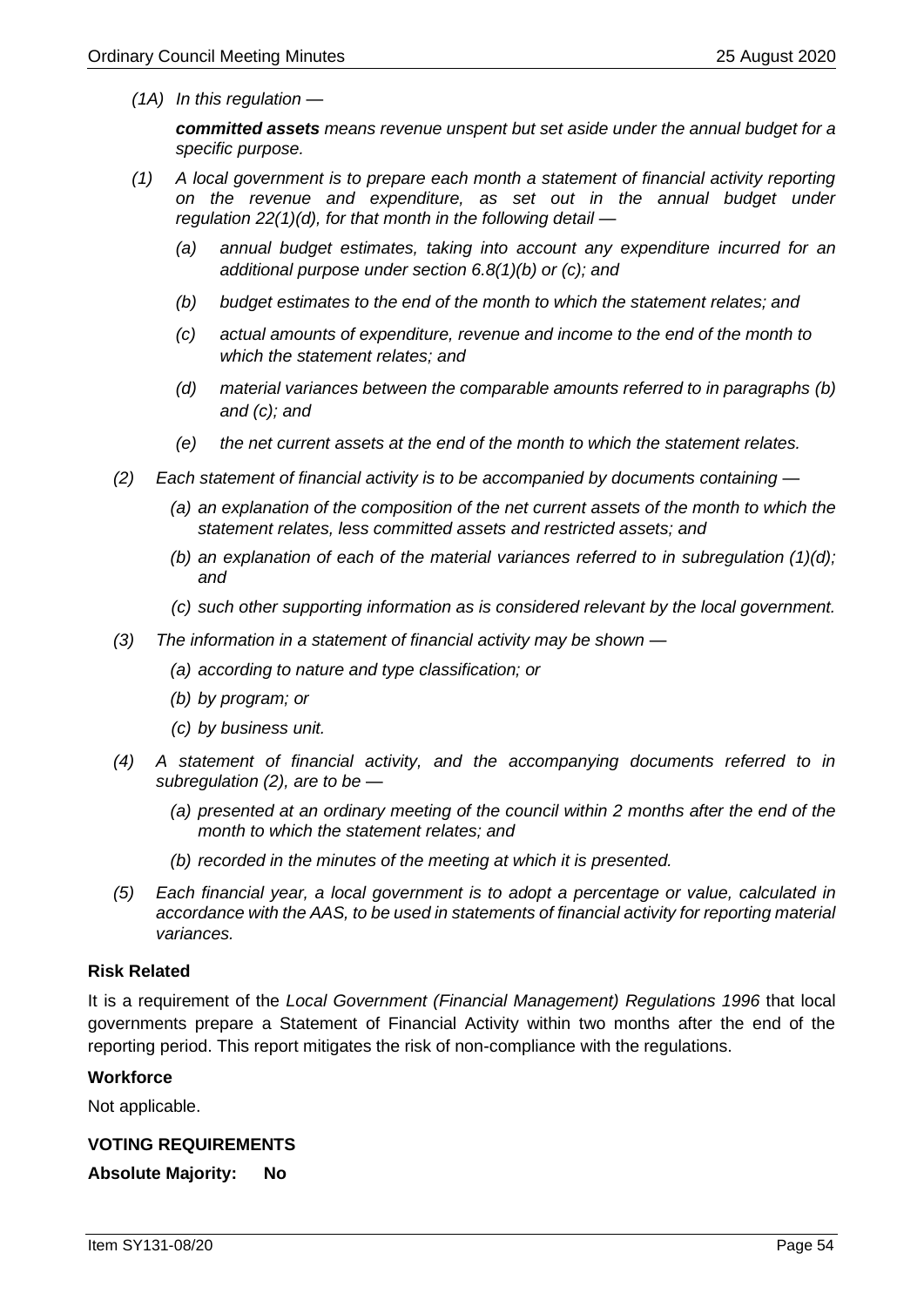| <b>RESOLUTION</b><br>150820                                                                                                                                                        |                                |  |  |
|------------------------------------------------------------------------------------------------------------------------------------------------------------------------------------|--------------------------------|--|--|
| <b>Moved: Cr Kevin Trent</b>                                                                                                                                                       | <b>Seconded: Cr Pam Heaton</b> |  |  |
| That Council receives the Monthly Financial Report and the list of payments drawn from<br>the Municipal and Trust accounts for the period ending 31 July 2020 as summarised below: |                                |  |  |
| <b>Jul-20</b>                                                                                                                                                                      |                                |  |  |
| <b>MUNICIPAL FUND</b>                                                                                                                                                              | <b>AMOUNT</b>                  |  |  |
| <b>Cheque Payments</b>                                                                                                                                                             | 2,783.56                       |  |  |
| <b>Payroll Debits</b>                                                                                                                                                              | 186,031.92                     |  |  |
| <b>Electronic Funds Payments</b>                                                                                                                                                   | 1,521,203.86                   |  |  |
| <b>Payroll Debits - Superannuation</b>                                                                                                                                             | 41,249.51                      |  |  |
| <b>Bank Fees</b>                                                                                                                                                                   | 676.00                         |  |  |
| <b>Corporate Cards</b>                                                                                                                                                             | 399.00                         |  |  |
| <b>Exetel NBN Fees</b>                                                                                                                                                             | 396.00                         |  |  |
| <b>Fuji Xerox Equipment Rental</b>                                                                                                                                                 | 236.62                         |  |  |
| <b>Fire Messaging Service</b>                                                                                                                                                      | 175.78                         |  |  |
| Sub total - Municipal                                                                                                                                                              | 1,753,152.25                   |  |  |
| <b>TRUST FUND</b>                                                                                                                                                                  |                                |  |  |
| <b>Electronic Funds Payments</b>                                                                                                                                                   | 2,517.50                       |  |  |
| <b>Direct Debits Licensing</b>                                                                                                                                                     | 103,568.65                     |  |  |
| <b>Sub total - Trust</b>                                                                                                                                                           | 106,086.15                     |  |  |
| <b>TOTAL DISBURSEMENTS</b>                                                                                                                                                         | 1,859,238.40                   |  |  |
|                                                                                                                                                                                    | <b>CARRIED: 6/0</b>            |  |  |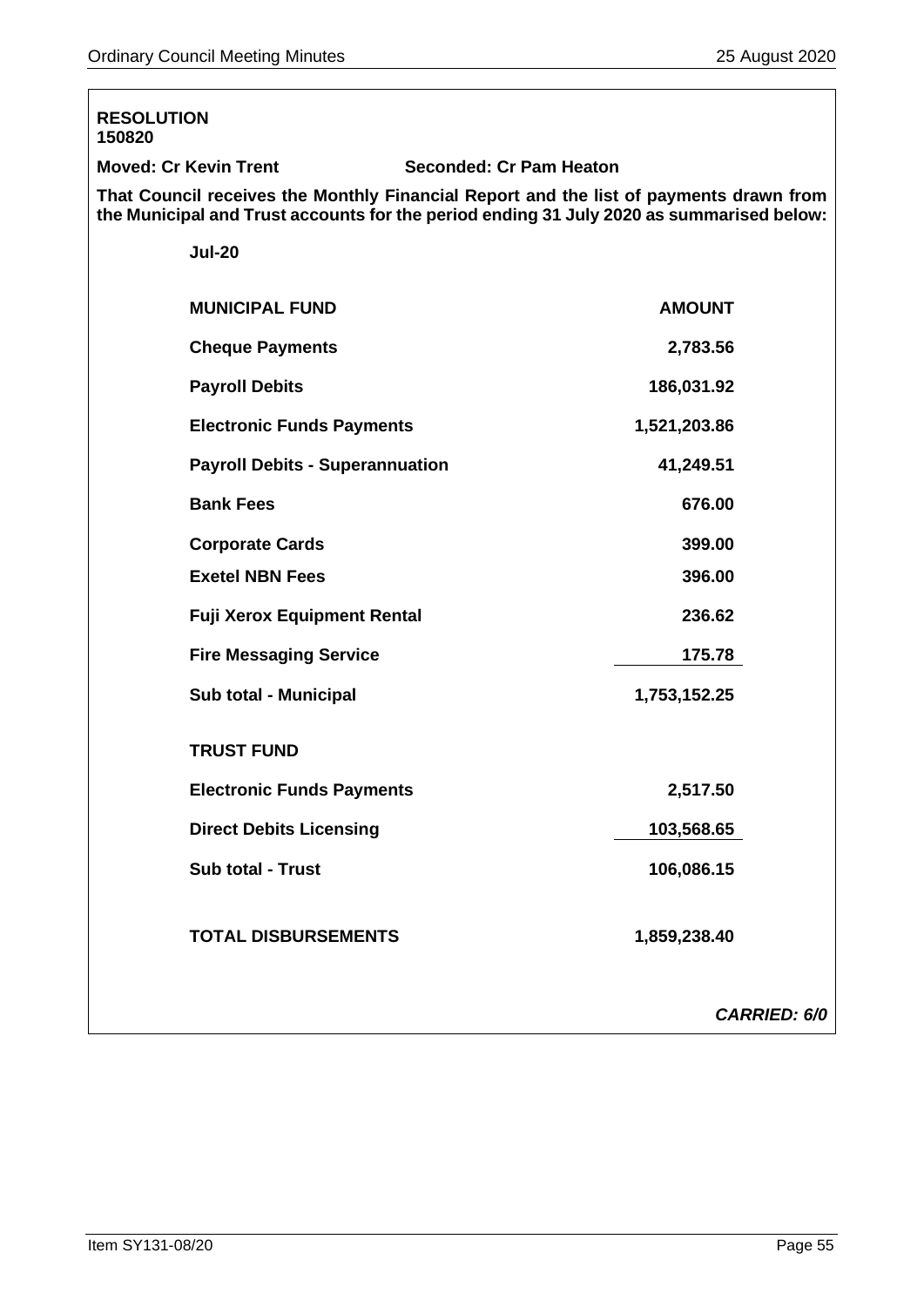#### <span id="page-55-0"></span>**SY132-08/20 INVESTMENTS - JULY 2020**

| <b>File Number:</b>                         | FI.FRP                                        |  |  |
|---------------------------------------------|-----------------------------------------------|--|--|
| Author:                                     | Tabitha Bateman, Finance Manager              |  |  |
| <b>Authoriser:</b>                          | <b>Chris Linnell, Chief Executive Officer</b> |  |  |
| <b>Previously before</b><br><b>Council:</b> | Not applicable                                |  |  |
| <b>Appendices:</b>                          | <b>Investment Register July 2020</b><br>1.    |  |  |

#### **NATURE OF COUNCIL'S ROLE IN THE MATTER**

- Legislative
- Review

#### **PURPOSE OF REPORT**

To report to Council the balance and distribution of investments held by the Shire of York as at 31 July 2020.

#### **BACKGROUND**

Council's policy F1.4 - *Investment* requires Council to review the performance of its investments on a monthly basis. In accordance with the policy, a report of investments is presented to Council to provide a summary of investments held by the Shire of York.

#### **COMMENTS AND DETAILS**

The Shire of York Investment Portfolio includes the following items that highlight Council's investment portfolio performance:

- a) Council's Investments as at 31 July 2020
- b) Application of Investment Funds
- c) Investment Performance

#### **OPTIONS**

Not applicable.

#### **IMPLICATIONS TO CONSIDER**

#### **Consultative**

Standard and Poor's Australia - Global ratings Financial institutions

**Strategic** Not applicable.

#### **Policy Related**

Policy F1.4 *Investment*

DE 3-2 Invest Money Held in Municipal and Trust Funds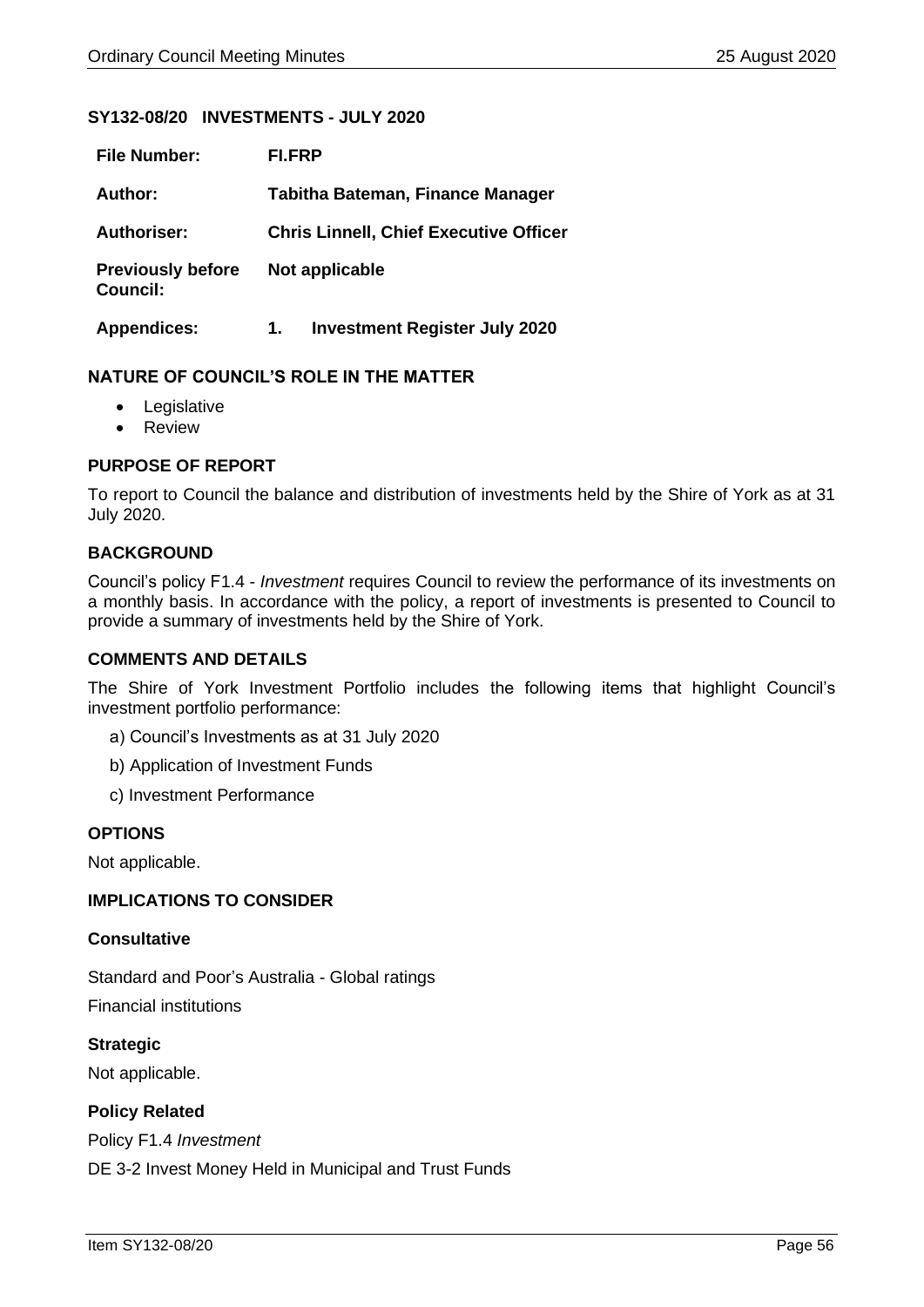#### **Financial**

Revenue from investments is a funding source for the Shire and assists in maintaining the value of reserve funds. Policies and procedures are in place to ensure appropriate, responsible and accountable measures are in place to protect the Shire's funds.

#### **Legal and Statutory**

#### *Local Government Act 1995*

#### *6.14. Power to invest*

- *(1) Money held in the municipal fund or the trust fund of a local government that is not, for the time being, required by the local government for any other purpose may be invested as trust funds may be invested under the Trustees Act 1962 Part III.*
- *(2A) A local government is to comply with the regulations when investing money referred to in subsection (1).*
- *(2) Regulations in relation to investments by local governments may —*
	- *(a)make provision in respect of the investment of money referred to in subsection (1); and*
	- *[(b) deleted]*
	- *(c) prescribe circumstances in which a local government is required to invest money held by it; and*
	- *(d) provide for the application of investment earnings; and*
	- *(e) generally provide for the management of those investments.*

#### *Local Government (Financial Management) Regulations 1996*

#### *19. Investments, control procedures for*

- *(1) A local government is to establish and document internal control procedures to be followed by employees to ensure control over investments.*
- *(2) The control procedures are to enable the identification of —*
	- *(a) the nature and location of all investments; and*
	- *(b) the transactions related to each investment.*

#### *19C. Investment of money, restrictions on (Act s. 6.14(2)(a))*

*(1) In this regulation —*

*authorised institution means —*

- *(a) an authorised deposit-taking institution as defined in the Banking Act 1959 (Commonwealth) section 5; or*
- *(b) the Western Australian Treasury Corporation established by the Western Australian Treasury Corporation Act 1986;*

*foreign currency means a currency except the currency of Australia.*

- *(2) When investing money under section 6.14(1), a local government may not do any of the following —*
	- *(a) deposit with an institution except an authorised institution;*
	- *(b) deposit for a fixed term of more than 3 years;*
	- *(c) invest in bonds that are not guaranteed by the Commonwealth Government, or a State or Territory government;*
	- *(d) invest in bonds with a term to maturity of more than 3 years;*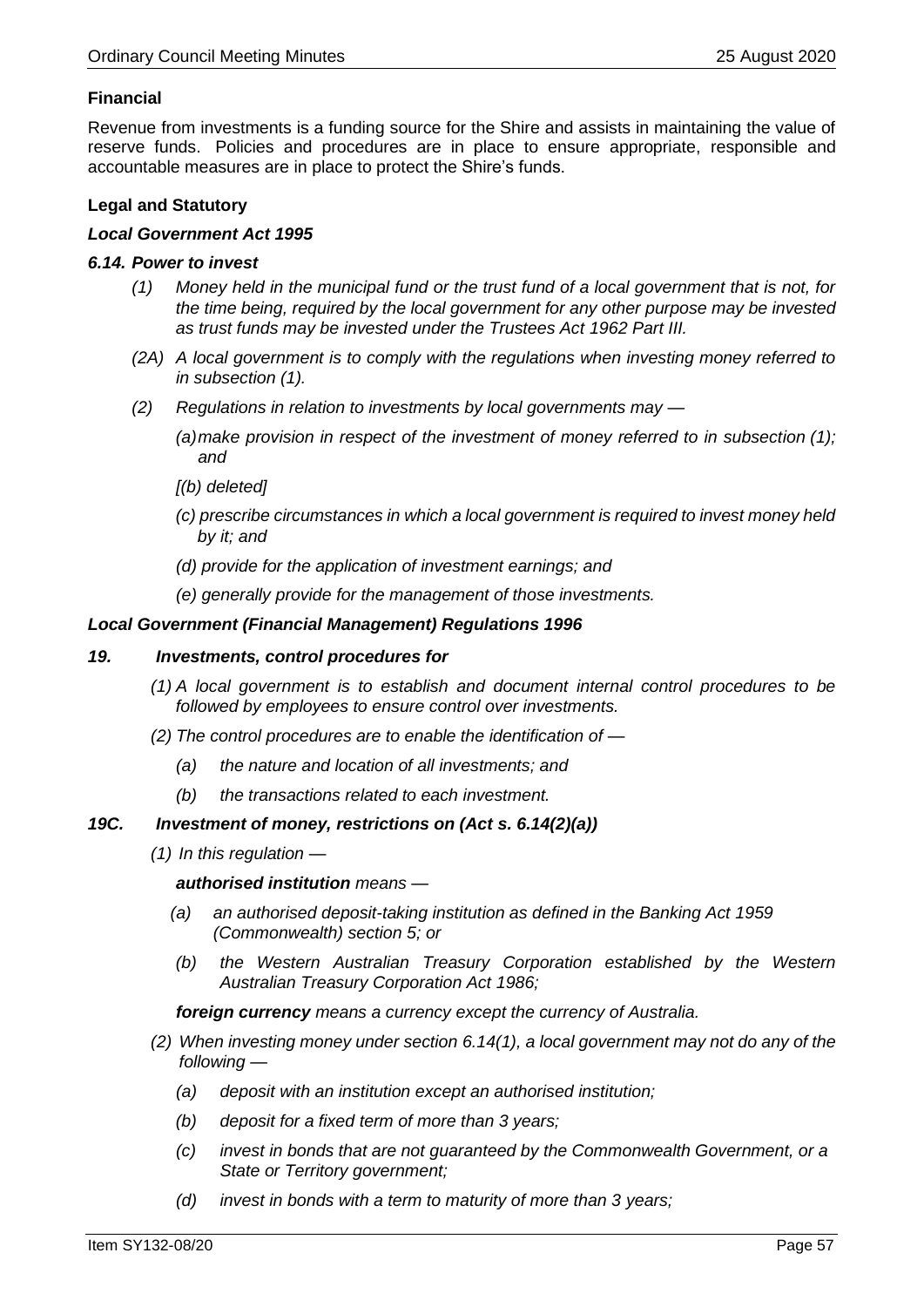*(e) invest in a foreign currency.*

#### **Risk Related**

Funds are invested with various financial institutions in accordance with the global credit framework outlined in the Shire's investment policy to reduce risk.

#### **Workforce**

Not applicable.

#### **VOTING REQUIREMENTS**

**Absolute Majority: No**

**RESOLUTION 160820 Moved: Cr Denis Warnick Seconded: Cr Kevin Trent That Council receives and notes the Shire of York Investment Portfolio attached to this report.** *CARRIED: 6/0*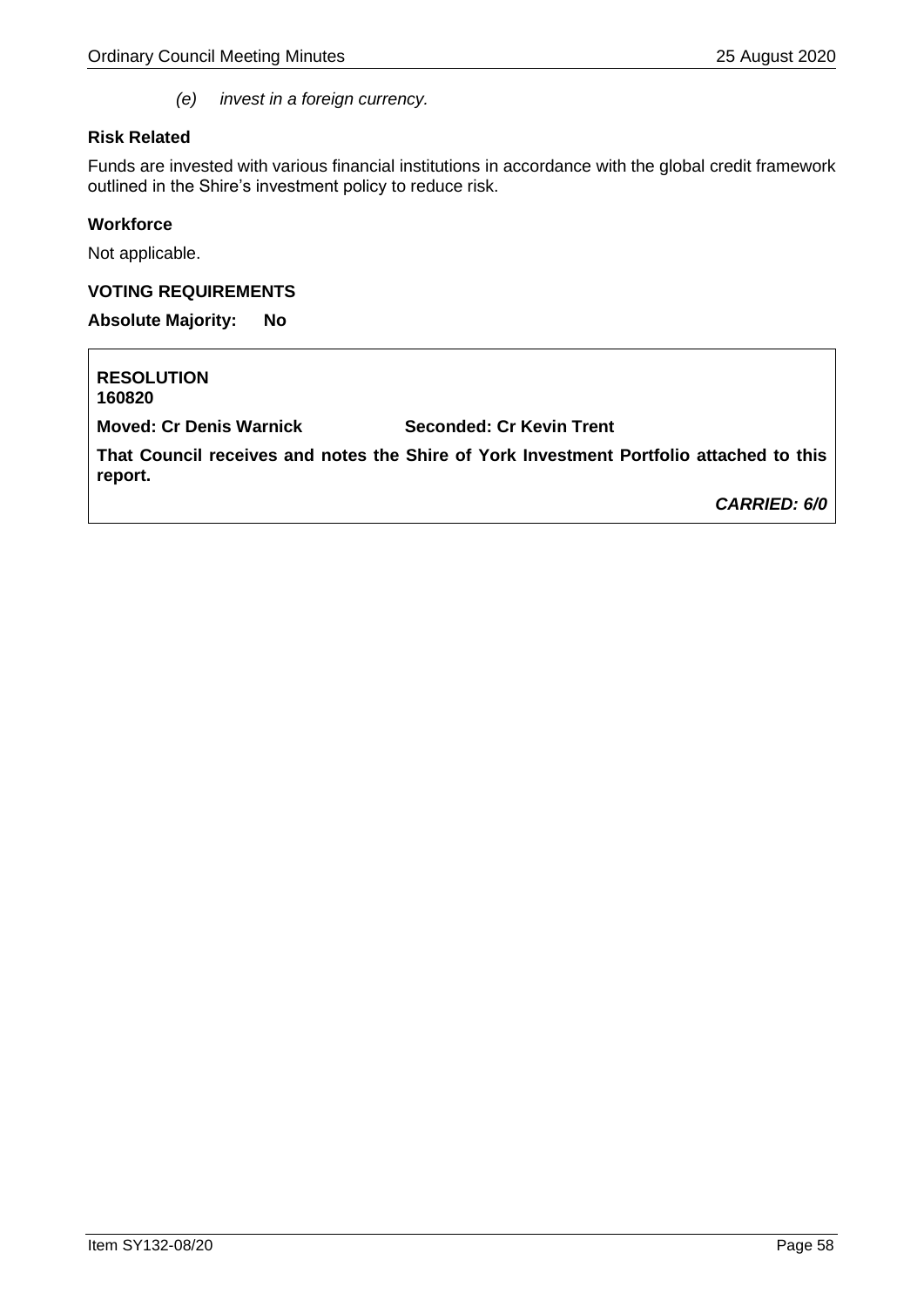# <span id="page-58-0"></span>**10 MOTIONS OF WHICH PREVIOUS NOTICE HAS BEEN GIVEN**

*Nil*

# <span id="page-58-1"></span>**11 QUESTIONS FROM MEMBERS WITHOUT NOTICE**

*Nil*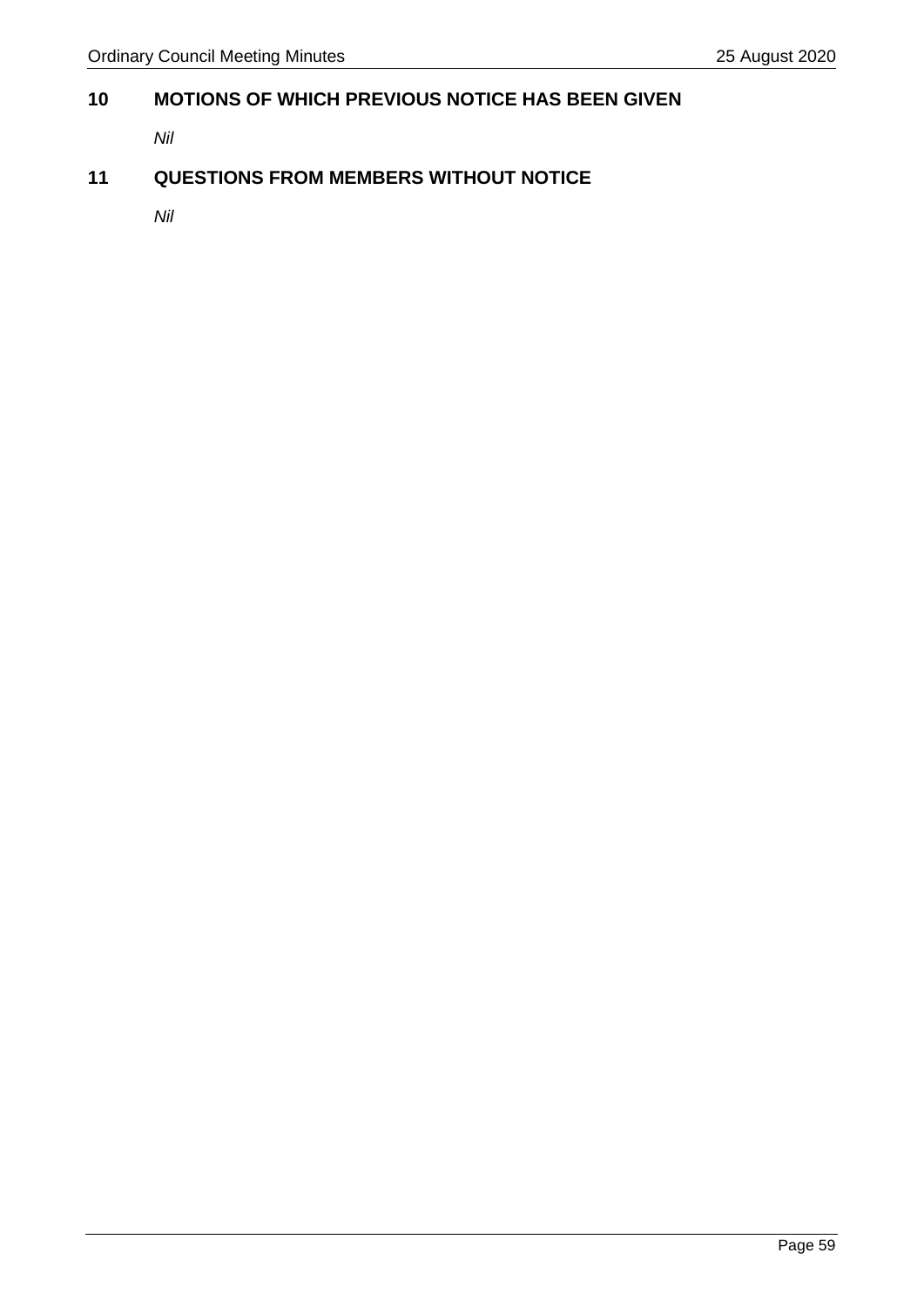# <span id="page-59-0"></span>**12 BUSINESS OF AN URGENT NATURE INTRODUCED BY DECISION OF THE MEETING**

| <b>RESOLUTION</b><br>170820                                                                                                      |                                 |              |
|----------------------------------------------------------------------------------------------------------------------------------|---------------------------------|--------------|
| <b>Moved: Cr Ashley Garratt</b>                                                                                                  | <b>Seconded: Cr Kevin Trent</b> |              |
| That Council agrees to accept and consider the Late Report - SY001-08/20 - Local<br><b>Government Review Panel Final Report.</b> |                                 |              |
|                                                                                                                                  |                                 | CARRIED: 6/0 |

#### <span id="page-59-1"></span>**SY001-08/20 LOCAL GOVERNMENT REVIEW PANEL FINAL REPORT**

*NOTE: ADJUSTMENT MADE TO APPENDIX 3 OF THIS ITEM AS PER THE RESOLUTION FOLLOWING THE AUGUST ORDINARY COUNCIL MEETING.*

| <b>File Number:</b>                  | LE.ACT.1                                                                                                                                                            |  |  |
|--------------------------------------|---------------------------------------------------------------------------------------------------------------------------------------------------------------------|--|--|
| Author:                              | <b>Joanna Bryant, Acting Manager Community</b>                                                                                                                      |  |  |
| Authoriser:                          | <b>Chris Linnell, Chief Executive Officer</b>                                                                                                                       |  |  |
| <b>Previously before</b><br>Council: | <b>Not Applicable</b>                                                                                                                                               |  |  |
| <b>Appendices:</b>                   | <b>LG Review Panel Report</b><br>1.<br><b>WALGA - Item 5.5 Local Government Review Panel Final Report</b><br>2.<br>(Amended)<br><b>Shire of York Response</b><br>3. |  |  |

#### **NATURE OF COUNCIL'S ROLE IN THE MATTER**

Executive

#### **PURPOSE OF REPORT**

This report details the Shire of York comments to be submitted to WALGA in response to the Local Government Review Panel's recommendations relating to the review of the *Local Government Act 1995.*

#### **BACKGROUND**

In 2017 the State Government announced a review of the *Local Government Act 1995*.

Western Australia's local government system is unique in Australia and reflects the State's colonial heritage through the establishment of roads boards as some of the State's first forms of European municipal government.

While the Western Australian Constitution Act 1889 provides for a system of local government throughout the State, the powers and functions of local governments are conferred by the *Local Government Act 1995* (the Act).

The Department of Local Government carried out a consultation process in 2018/19 where over 3,000 submissions were received. The Minister for Local Government appointed an Independent Panel to consider these submissions and the Panel's report has made 65 recommendations.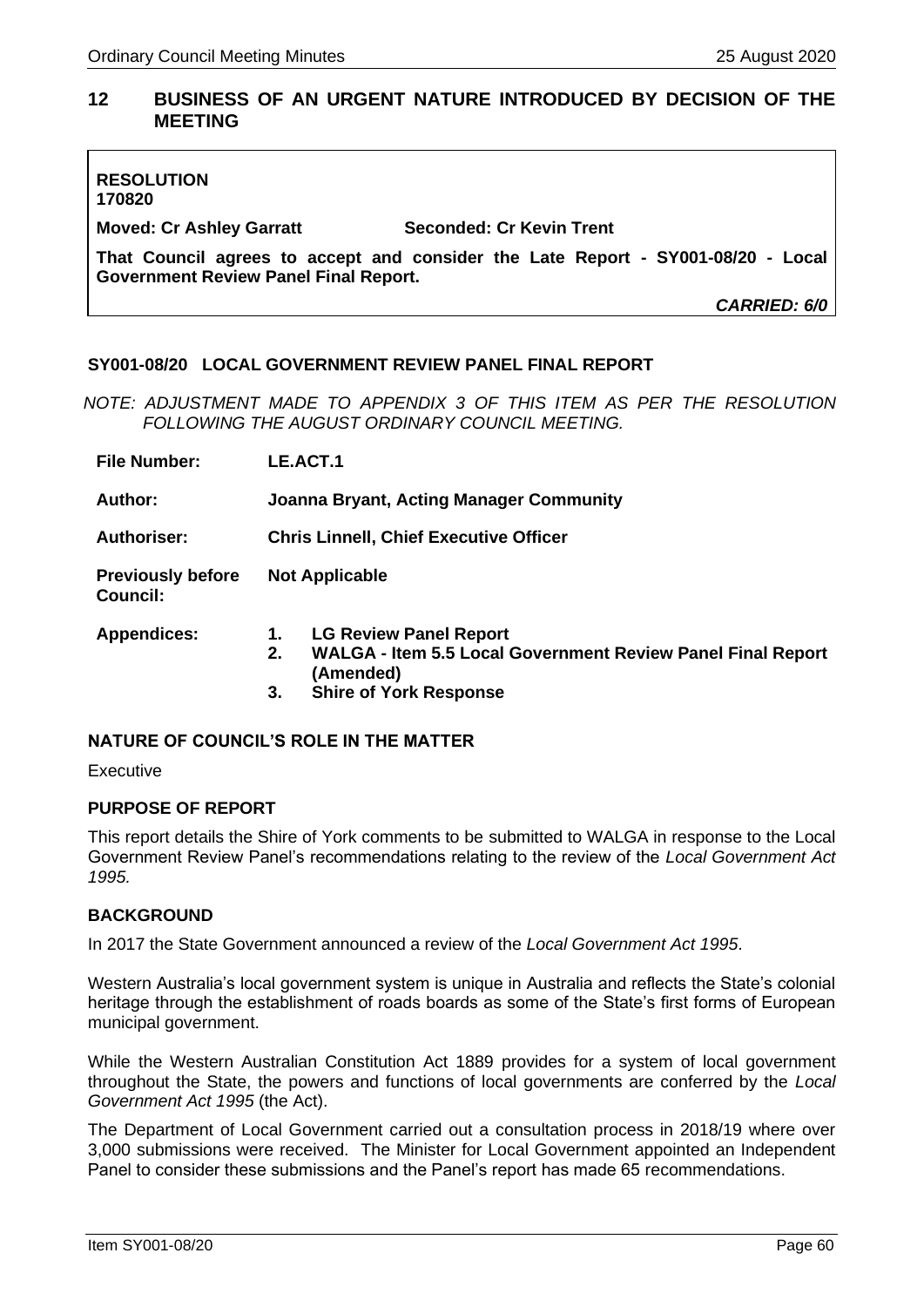#### **COMMENTS AND DETAILS**

The Minister for Local Government has not considered the Panel's recommendations at this stage and has not requested a consultation process on the report however, WALGA is taking the opportunity to obtain a sector opinion on the recommendations to provide to the Minister.

#### **OPTIONS**

Option 1 – Council can accept the officer's recommendation and provide feedback to the WALGA State Council.

Option 2 – Council not to accept the officer's recommendation

#### **IMPLICATIONS TO CONSIDER**

#### **Consultative**

Council

#### **Strategic**

GOAL 5: STRONG LEADERSHIP AND GOVERNANCE

To have effective and responsive leadership and governance, where a sense of collective purpose and shared direction combine to work together.

5.3 Continuous improvement of governance

#### **Policy Related**

N/A

#### **Financial**

There are no financial implications associated with this report.

#### **Legal and Statutory**

#### **Western Australia Constitution Act 1889**

Part IIIB — Local Government

*[Heading inserted: No. 88 of 1979 s. 3.]* 

- 52. Elected local governing bodies
	- (1) The Legislature shall maintain a system of local governing bodies elected and constituted in such manner as the Legislature may from time to time provide.
	- (2) Each elected local governing body shall have such powers as the Legislature may from time to time provide being such powers as the Legislature considers necessary for the better government of the area in respect of which the body is constituted.

*[Section 52 inserted: No. 88 of 1979 s. 3.]*

#### **Risk Related**

N/A

#### **Workforce**

N/A

# **VOTING REQUIREMENTS**

# **Absolute Majority: No**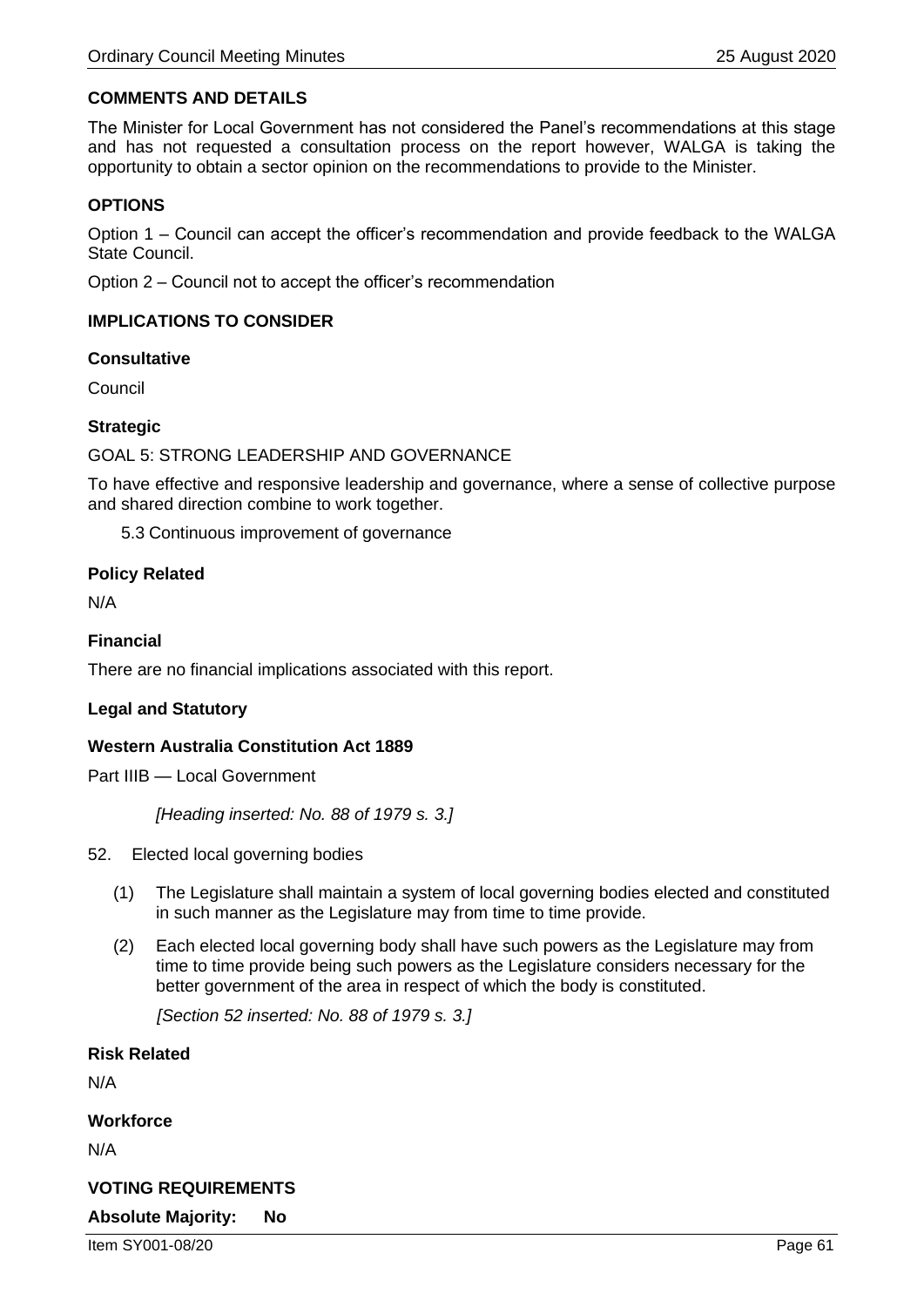# **RECOMMENDATION**

That, with regard to the Local Government Act Review Panel Final Report, Council;

- 1. Notes the Local Government Act Review Panel recommendation and the Western Australia Local Government Association (WALGA) responses to the recommendations.
- 2. Request the CEO to provide the Shire of York's comments on both sets of recommendations to WALGA prior to the State Council meeting on the 2 September outlined in Appendix 3.
- 3. Authorises the CEO to make any final adjustments to Appendix 3 as requested by Council.

#### **SUSPENSION OF STANDING ORDERS**

**RESOLUTION 180820**

**Moved: Cr Ashley Garratt Seconded: Cr Kevin Trent**

**A motion was moved that Council suspend standing orders at 5:25pm.**

*CARRIED: 6/0*

#### **RESUMPTION OF STANDING ORDERS**

**RESOLUTION 190820 Moved: Cr Ashley Garratt Seconded: Cr Kevin Trent A motion was moved that Council resume standing orders at 5:46pm.**

*CARRIED: 6/0*

#### **RESOLUTION**

**200820** 

**Moved: Cr Kevin Trent Seconded: Cr Denis Warnick** 

**That, with regard to the Local Government Act Review Panel Final Report, Council;** 

- **1. Notes the Local Government Act Review Panel recommendation and the Western Australia Local Government Association (WALGA) responses to the recommendations.**
- **2. Request the CEO to provide the Shire of York's comments on both sets of recommendations to WALGA prior to the State Council meeting on the 2 September outlined in Appendix 3.**
- **3. Authorises the CEO to make any final adjustments to Appendix 3 as requested by Council.**

*CARRIED: 6/0*